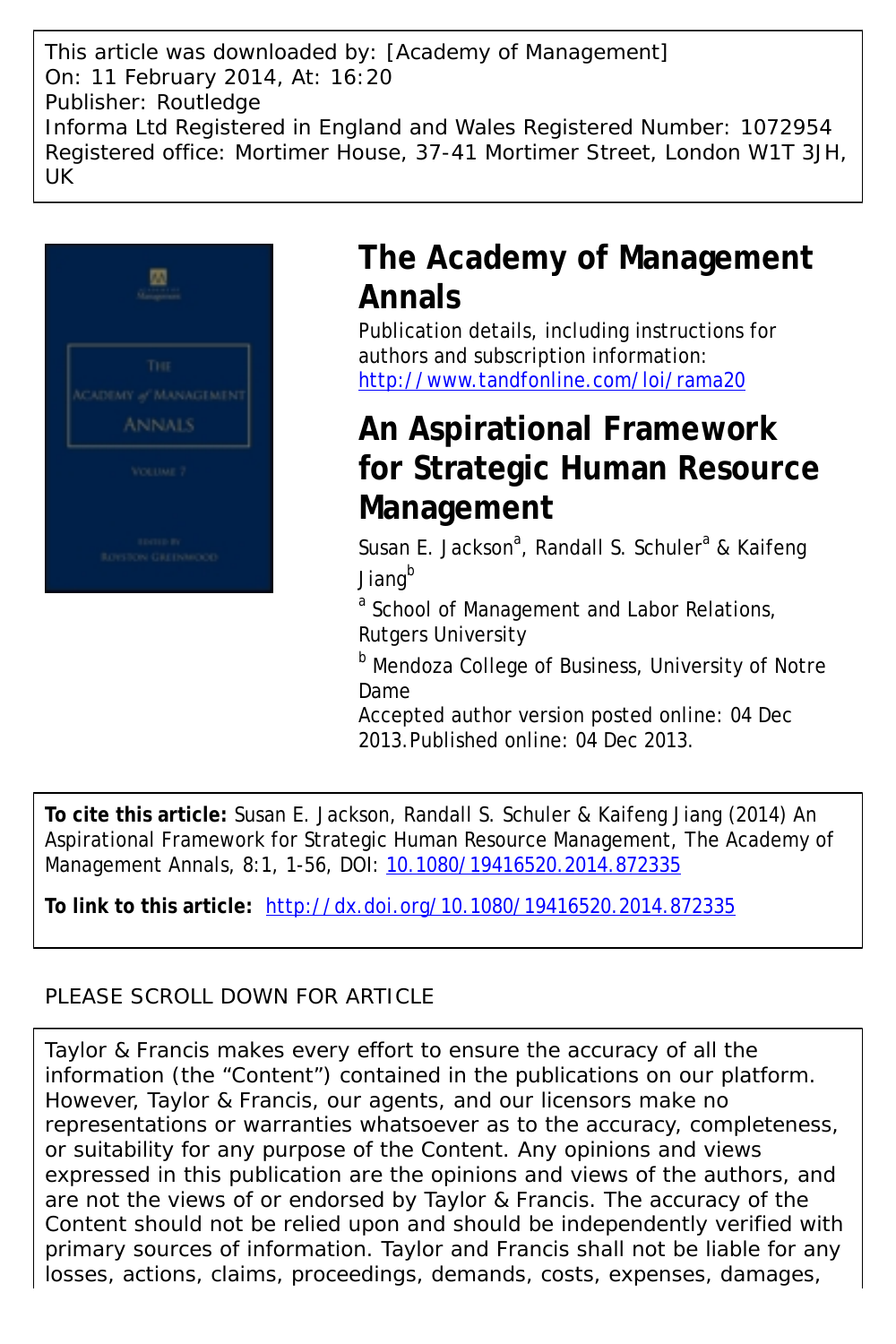and other liabilities whatsoever or howsoever caused arising directly or indirectly in connection with, in relation to or arising out of the use of the Content.

This article may be used for research, teaching, and private study purposes. Any substantial or systematic reproduction, redistribution, reselling, loan, sub-licensing, systematic supply, or distribution in any form to anyone is expressly forbidden. Terms & Conditions of access and use can be found at <http://www.tandfonline.com/page/terms-and-conditions>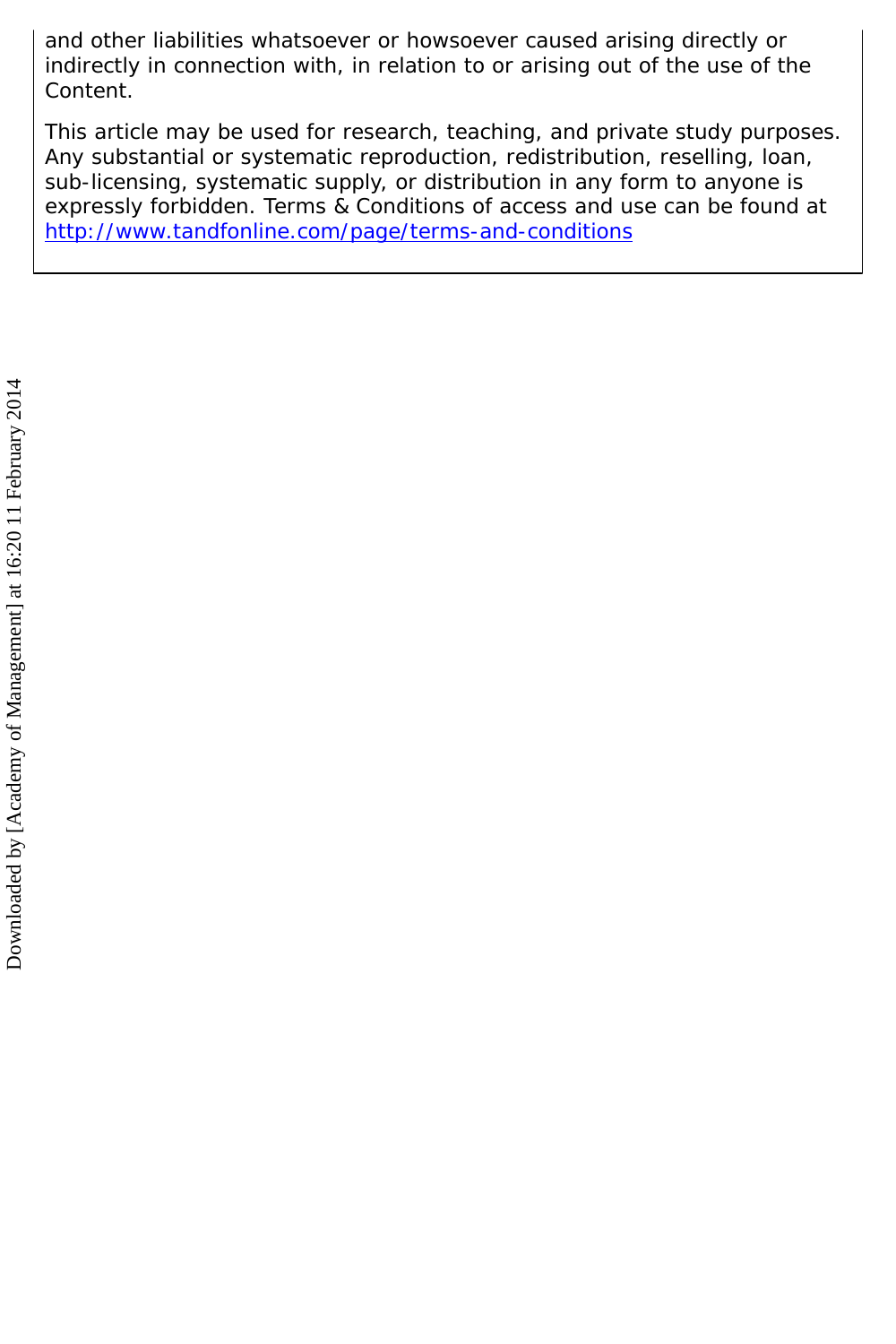

# An Aspirational Framework for Strategic Human Resource Management

# SUSAN E. JACKSON\*

School of Management and Labor Relations, Rutgers University

# RANDALL S. SCHULER

School of Management and Labor Relations, Rutgers University

# KAIFENG JIANG

Mendoza College of Business, University of Notre Dame

# Abstract

The field of strategic human resource management (HRM) has a long and rich tradition. As a prelude to our description of the field's history, we provide an expansive definition of strategic HRM scholarship and offer an aspirational framework for strategic HRM scholarship that captures the multidisciplinary nature of the field. We then systematically review and critique three decades of strategic HRM theory and research, paying particular attention to the value of HRM systems as management tools for influencing a wide variety of outcomes of concern to internal (employees and their managers) and external (owners, customers, society, other organizations) stakeholders. In support of continued advancement of the empirical knowledge base of strategic HRM, we encourage new research that embraces systems thinking, more fully addresses the concerns of multiple stakeholders, and strives for greater

<sup>∗</sup>Corresponding author. Email: [sjackson@smlr.rutgers.edu](mailto:sjackson@smlr.rutgers.edu)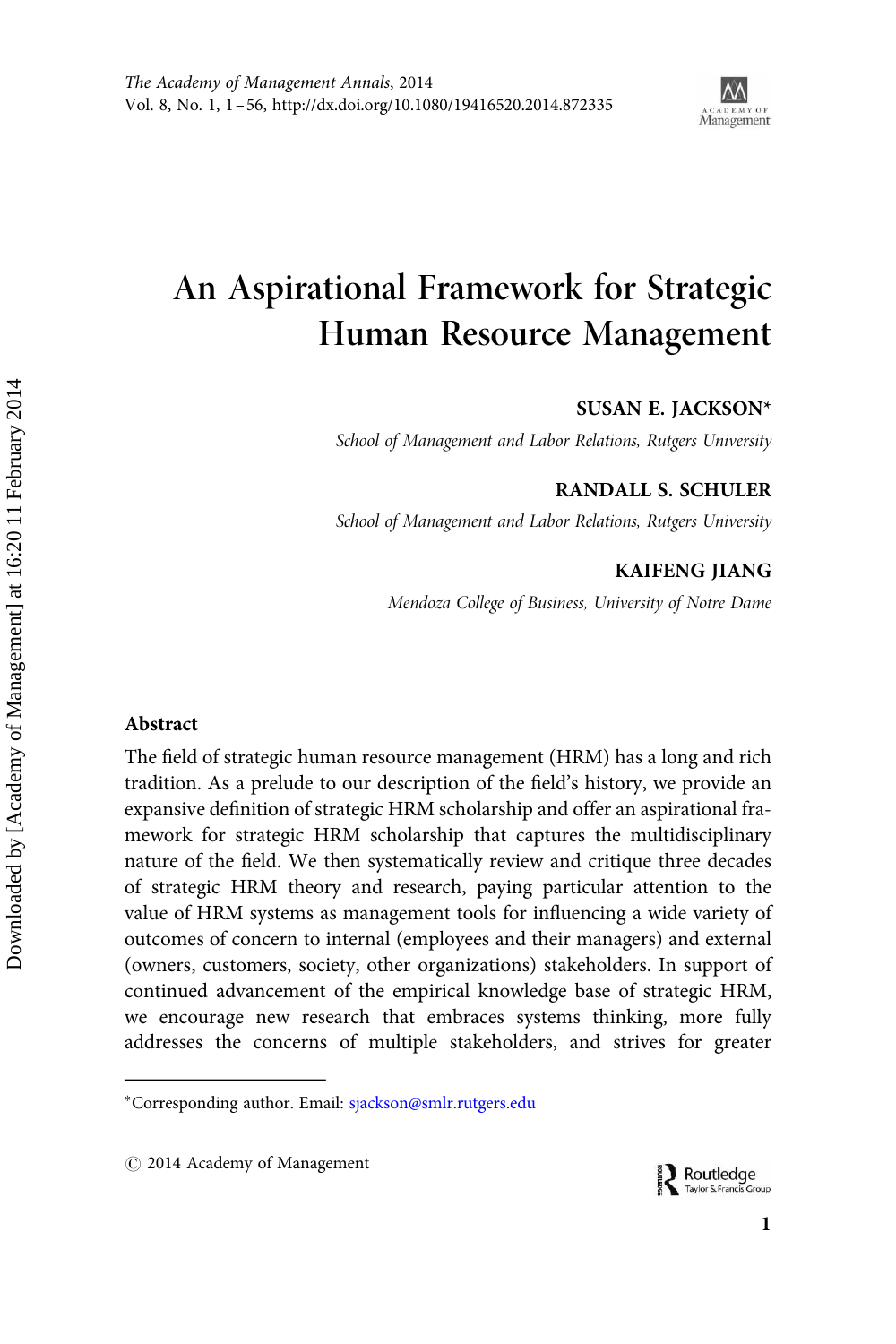practical usefulness by addressing significant problems such as managing innovation and environmental sustainability.

#### Introduction

For three decades, strategic human resource management (HRM) has captured the attention of scholars around the world and grown into an established domain of inquiry. Yet the broad aspirations apparent in the field's early seminal works have yet to be realized as the seeds of important conceptual ideas have been neglected, perhaps because rigorous empirical tests of the field's complex core concepts have proved extremely difficult to conduct. To encourage continued advancement of strategic HRM, we offer an expansive definition of strategic HRM and an aspirational framework that encompasses the broad scope imagined by the field's pioneers. Then, we review strategic HRM's evolution, describing its first decade of infancy and then two decades of empirical maturation. After summarizing the accrued empirical evidence and identifying gaps between the empirical work and our aspirational framework, we conclude by offering suggestions for new research that aligns aspirations with achievements.

# What is "Strategic HRM"? An Aspirational Framework

Human resource (HR) professionals use the term "strategic HRM" broadly to signal their belief that effective HRM contributes to business effectiveness. Presumably, this is achieved by HR professionals who work in close partnership with line managers and have "a seat at the table" when business decisions are made. Many HRM scholars share this basic understanding of what "strategic HRM" means. Although the meaning of strategic HRM has varied across time, between cultural contexts, and as reflections of the diverse disciplinary identities of strategic HRM scholars, the field is unified by the assumption that new insights about managing people at work can be gained through research that treats the many activities involved as an integrated HRM system which, if properly designed and linked to the broader context, yields beneficial outcomes. Thus, we define strategic HRM scholarship as the study of HRM systems (and/or subsystems) and their interrelationships with other elements comprising an organizational system, including the organization's external and internal environments, the multiple players who enact HRM systems, and the multiple stakeholders who evaluate the organization's effectiveness and determine its long-term survival. Consistent with our definition of strategic HRM, we offer [Figure 1](#page-4-0) as an aspirational framework for scholarly investigation. The framework is aspirational because it captures a multitude of elements strategic HRM scholars recognize as important, notwithstanding the impossibility of incorporating all of these elements in any particular theoretical or empirical piece of work.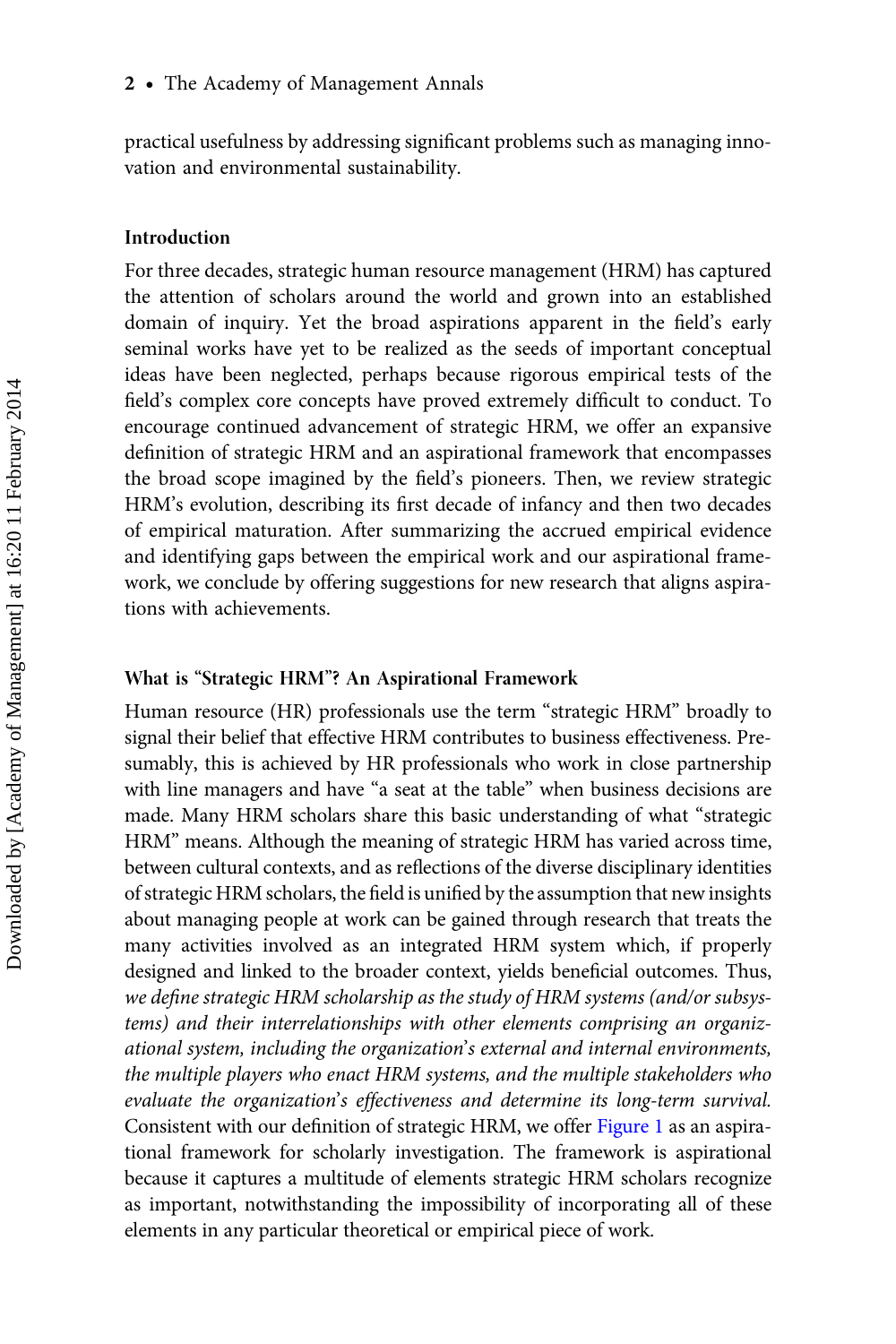<span id="page-4-0"></span>

Figure 1 Aspirational Framework for Strategic HRM. Adapted from Jackson and Schuler ([1995\)](#page-49-0). Used with permission.

# Focus on HRM Systems

Following Ackoff [\(1981](#page-43-0)), strategic HRM scholars view organizations as complex systems of interrelated elements, such that each element influences the system's functioning and is affected by other elements in the system. Although composed of discrete, identifiable elements, emergent properties create synergies among the elements to yield a whole that is more than the sum of its parts. The primary elements comprising an HRM system include (a) overarching HRM philosophies, which specify the values that inform an organization's management approach; (b) formal HRM policies, which are statements of the organization's intent, serving to direct and partially constrain the behavior of employees and their relationship to the employer; (c) actual HRM practices, which are the daily enactment of HR philosophies and policies, and (d) the associated technological and social *processes* through which HRM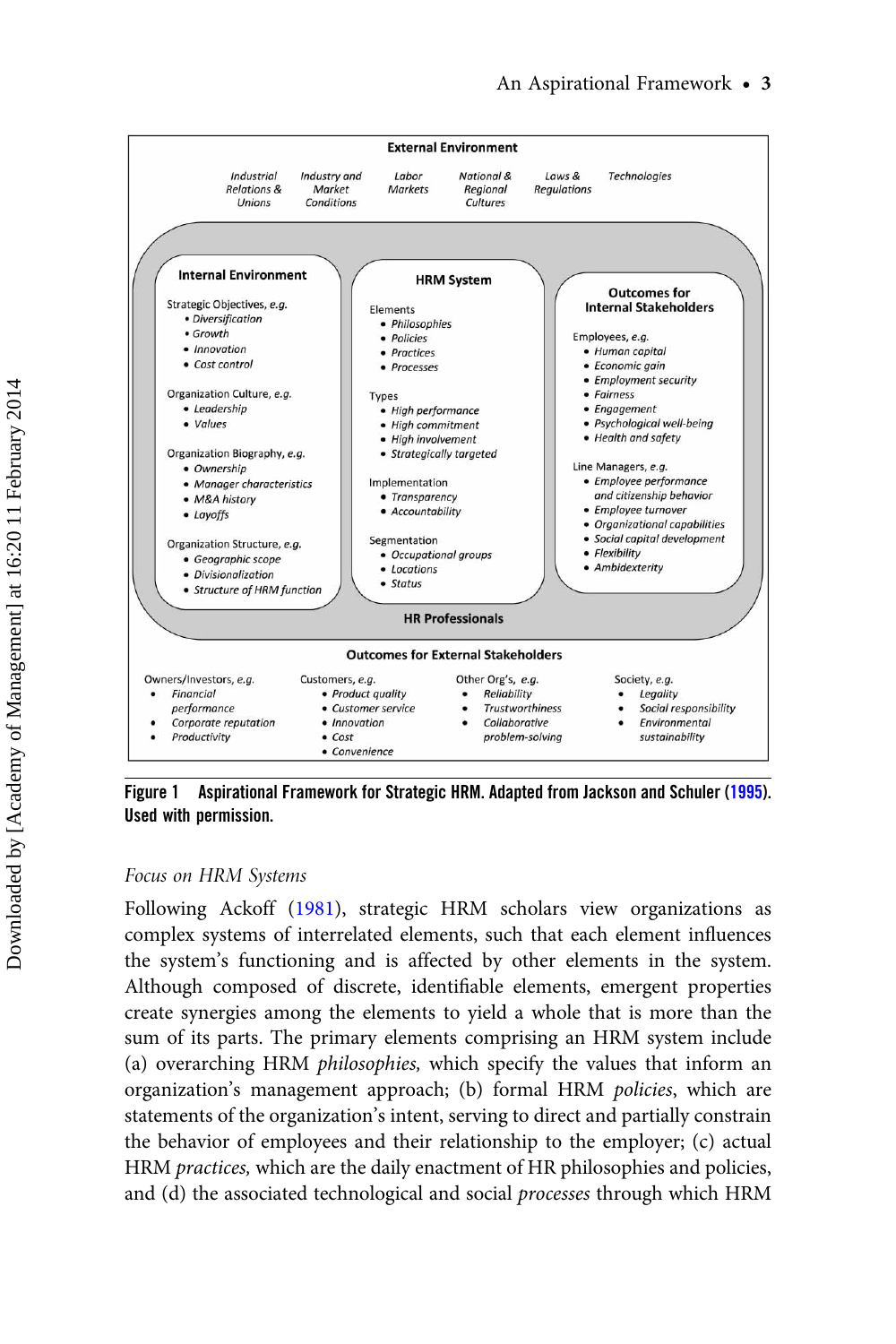philosophies, policies, and practices are established, modified and terminated (cf. Schuler, [1992\)](#page-54-0).

# Managers, HR Professionals, and Employees Together Enact HRM Systems

The interdependence that characterizes elements of an HRM system extends to the organizational players who enact the system through their daily work. HRM systems come alive in social interactions among organizational members, including those involved in formulating, communicating, and responding to elements of the HRM system. This set of players—HR professionals, line managers, and target employees—is sometimes referred to as the "HR Triad" (Jackson & Schuler, [2003\)](#page-49-0). Traditionally, HR professionals designed formal HRM policies in response to business plans, supervisors transformed policies into daily practices, and employees reacted to how they were treated. But these roles are changing: HR professionals have become more actively involved in the business planning process; formal policies have become more subject to interpretation by individual managers as they strive to respond to specific and rapidly changing situations; and high-talent employees often negotiate personalize employment contracts and working conditions.

#### Contextualized HRM

Organizations are dynamic entities that must balance the often competing demands for responsiveness to forces in the external environment with the challenge of maintaining adequate internal coherence and stability. Constantly in flux, an organization's external and internal environments create a dynamic context for the development, evolution, and demise of HRM policies and practices. Strategic HRM scholars typically acknowledge that HRM systems cannot be fully understood without considering their interrelationships with other elements of an organization to which it is inextricably bound. Likewise, interdependencies bind HRM systems to the external environment in which they are embedded. Thus, strategic HRM is inherently contextualized and dynamic.

# Multiple Stakeholders Evaluate Effectiveness

Prior to the emergence of strategic HRM, HRM "effectiveness" was evaluated against technical criteria that had been established by the profession (e.g. validity), social criteria embodied in laws and regulations (e.g. fairness), and individual employee reactions (e.g. job satisfaction and job performance). The strategic HRM perspective shifted attention to effectiveness criteria used by other stakeholders. So far, the concerns of owners and investors have received the most attention, but the views of customers, members of the broader society, line managers, and other organizations are recognized as potentially relevant, also. The ways in which HRM systems affect the full array of stakeholders,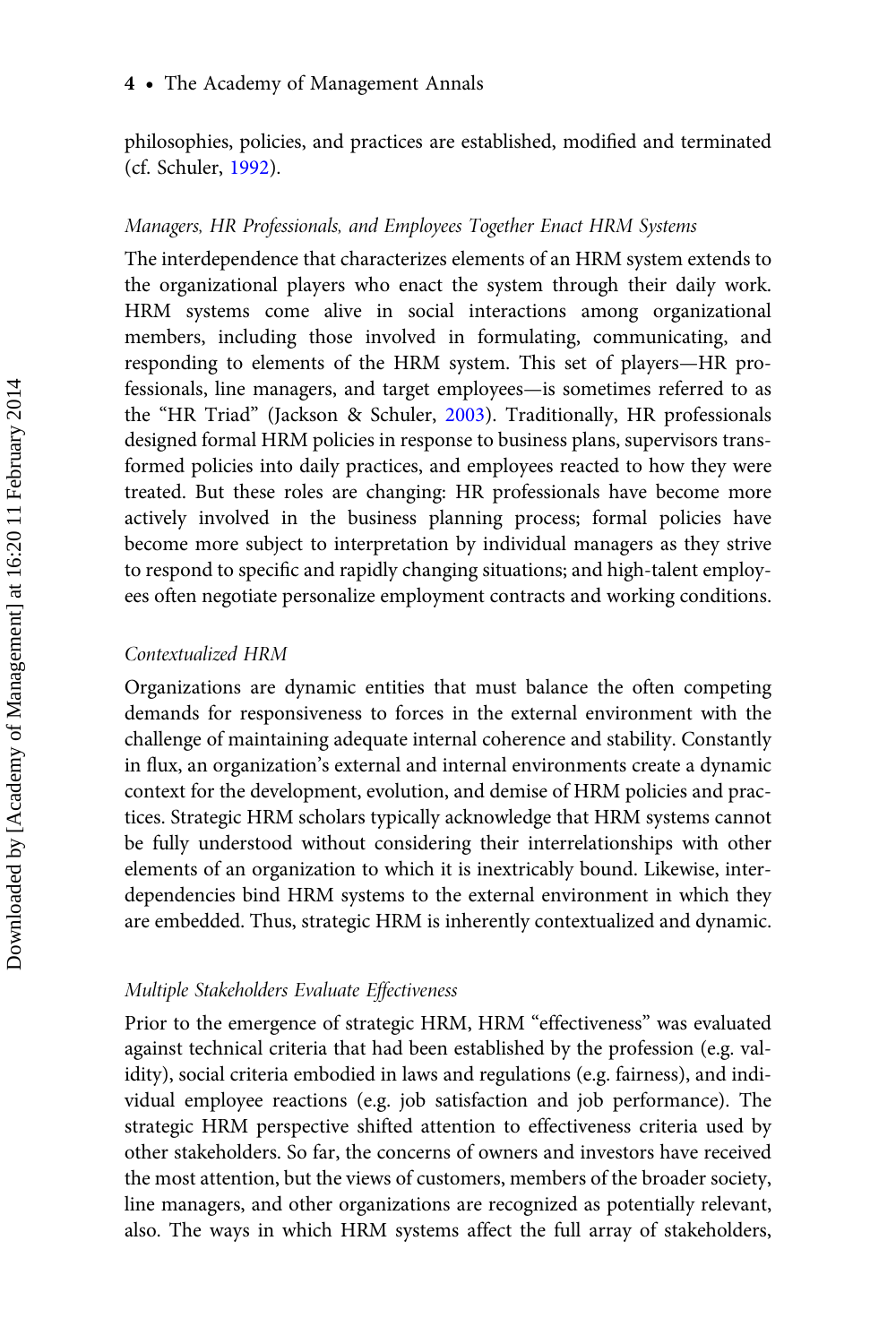shown in [Figure 1,](#page-4-0) are not yet fully understood, but interest in this issue appears to be increasing. We return to this point later in our discussion of future directions for strategic HRM scholarship.

# Evolution of Strategic HRM as a Field of Inquiry

The aspirational framework shown in [Figure 1](#page-4-0) combines the field's early conceptualization and today's scholarship. Our review of recent empirical work, presented in the next section of this article, clearly reveals a significant gap between the visions of strategic HRM's early pioneers and the field's current trajectory—a gap that we hope will be closed in the years ahead. To understand this gap requires understanding strategic HRM's early evolution.

Strategic HRM scholarship is closely related to and extends work in many other fields, including industrial – organizational psychology, personnel management, industrial relations, and HRM. Strategic HRM is most clearly differentiated from these related fields by its close ties to the field of strategic management. With organizations facing an environment characterized by hyper-competition, globalization, volatility, uncertainty, and unpredictability, management scholars realized that business decisions should reflect an understanding of the interdependencies that link organizations and their external environments (Pfeffer & Salancik, [1978](#page-52-0)). Early on, strategic management was premised on the notion that organizational effectiveness follows from achieving the best fit between an organization and its external environment. As strategic management scholarship blossomed, three theoretical perspectives dominated: industrial – organizational economics (Porter, [1980](#page-53-0)), the resourcebased view (Penrose, [1959\)](#page-52-0), and stakeholder theory (Freeman, [1984](#page-47-0)). From these three perspectives, strategic HRM has borrowed the central concepts of environmental analysis, organization –environment fit, competitive advantage, strategy formulation and implementation, as well as physical, organizational, and human resources (specifically, competencies, general management capability, and leadership; and stakeholder management, respectively). Today, the field of strategic HRM has a unique identity, but its heritage as a child of strategic management is evident.

# Birth of Strategic HRM

Some authors (Kaufman, [2012](#page-50-0); Lengnick-Hall, Lengnick-Hall, Andrade, & Drake, [2009\)](#page-51-0) have argued that the intellectual seeds of strategic HRM were planted at the beginning of the twentieth century by labor economists and progressive industrial relations scholars. Such assertions may be justified, for truly new ideas are rare. Nevertheless, most strategic HRM scholars and a recent citation analysis (Kaše & Batistič, [2012\)](#page-50-0) place the field's birth several decades later, shortly after the emergence of the strategic management perspective.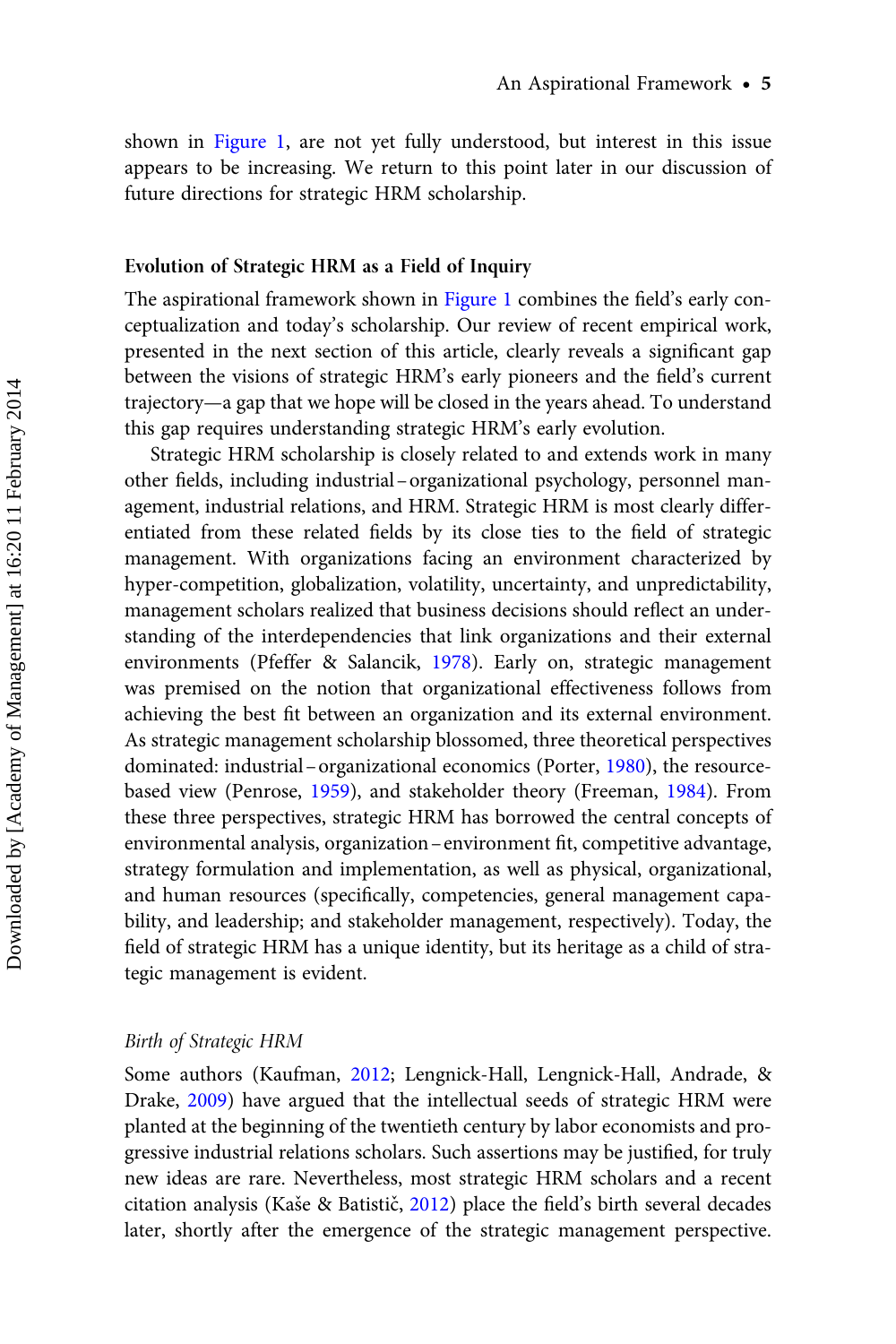Although they were built upon earlier discussions that viewed employees as among the key resources for which managers were responsible (Bakke, [1958;](#page-43-0) Drucker, [1954\)](#page-46-0), the earliest, widely cited contributions to strategic HRM were published in the 1980s.

Reflecting the job-related activities of HR professionals and consultants, Walker ([1980\)](#page-56-0) offered a pragmatic description of how HR planning could be used to ensure that HRM policies and practices were aligned with an organization's business strategy. The following year saw an article describing a strategic perspective for diagnosing and auditing a firm's HRM function (Devanna, Fombrun, & Tichy, [1981](#page-46-0)). Then, in [1983](#page-56-0), Tichy, as editor of the journal HRM, announced a new direction for that journal's future. Summarizing discussions that took place during a conference that brought together researchers, HR professionals, line executives, and strategic planners, he observed:

It was clear that no longer were we asking the question: Are human resources important? Rather, the question for the 1980s is: How will we integrate human resource issues into the strategic management of the firm? (Tichy, [1983,](#page-56-0) p. 3)

Articles based on the conference filled a double issue of the journal and included discussions by scholars such as Galbraith [\(1983](#page-47-0)), Kanter [\(1983](#page-50-0)), and Schlesinger [\(1983\)](#page-54-0) as well as comments from executives from several major US companies.

Educational resources. Soon thereafter, several professors at the Harvard Business School designed a new HRM course for their core MBA curriculum, with the objective of integrating insights from their extensive managerial experiences and work from the fields of organizational behavior (OB) and development, personnel administration, and labor relations to offer new insights about HR strategy. A textbook developed for the course, immodestly titled Managing human assets: The groundbreaking Harvard Business School Program (Beer, Spector, Lawrence, Mills, & Walton, [1984\)](#page-44-0) positioned HRM as a strategic activity that was the responsibility of general managers working in partnership with personnel specialists. Beer et al. emphasized the mutual, circular path of influence linking multiple stakeholders and HRM policies and practices: The interests of multiple stakeholders influence the design and modification of an organization's HRM policies and practices, which in turn partially determine stakeholders' satisfaction with the organization. Thus, organizational effectiveness requires balancing the sometimes competing and conflicting concerns of a diverse array of stakeholders. Instituting processes through which employees could exert influence over organizational practices was offered as a means to ensure the concerns of that important stakeholder group. At the same time, HRM policies and practices should fit or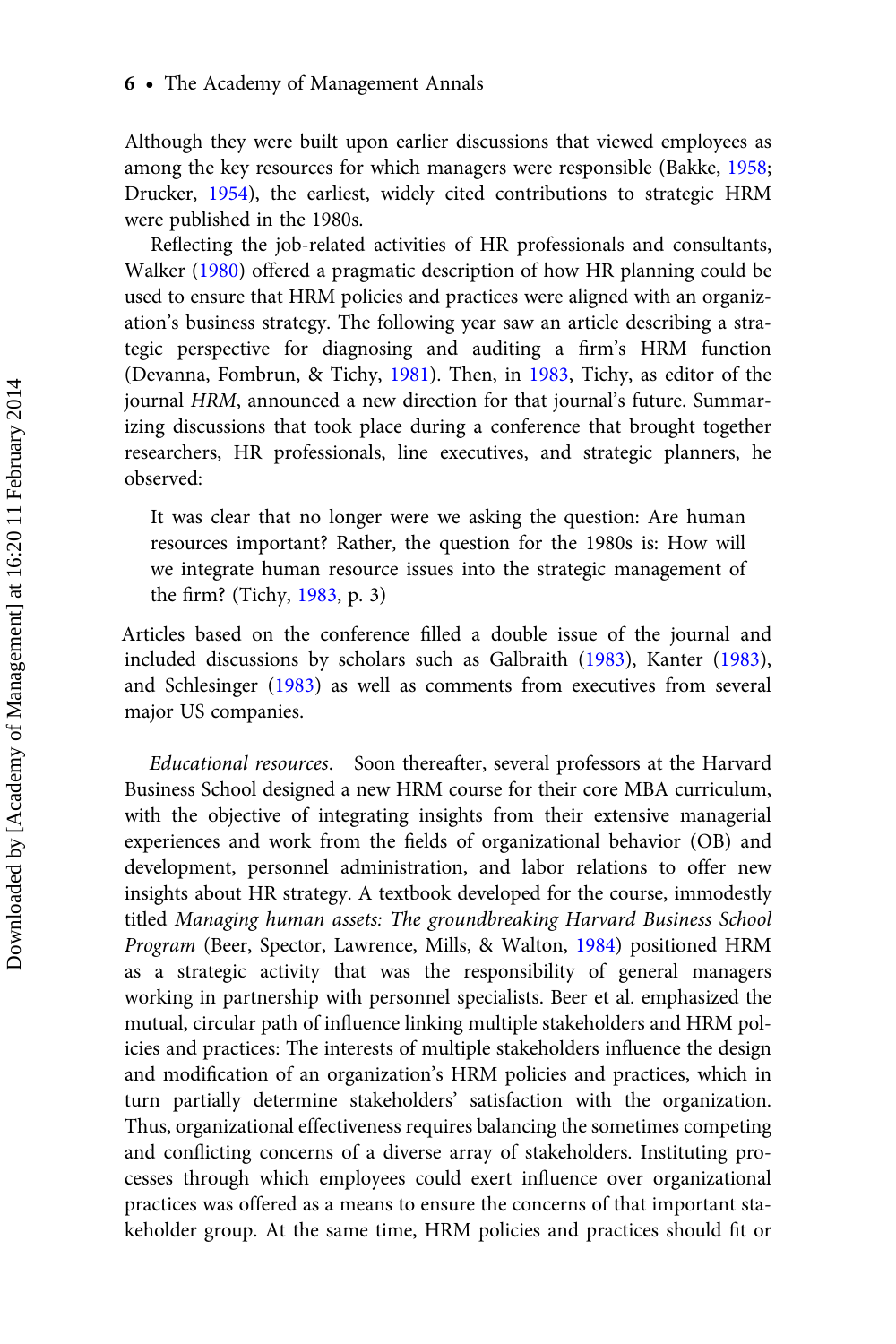match the organization's internal environment (specifically, its workforce characteristics, business strategies, management philosophies, and interaction styles) and external environment (labor market conditions, unions, task technology, laws and social values). The configuration of these contextual conditions, they argued, give rise to alternative forms of HRM systems.

Following Ouchi ([1980\)](#page-52-0), Beer et al. discussed three alternative management approaches: bureaucratic, market, and clan. Although largely ignored until quite recently, Beer et al. also described the emergence of dual HRM approaches and subcultures within firms, with bureaucratic approaches applied to nonexempt employees and clan-like approaches based on trust applied to exempt managerial employees. Understanding the segmentation of employees into groups that are managed using different HRM systems remains a challenge for today's strategic HRM scholars.

Coinciding with the publication of Beer et al.'s textbook, the first book of readings on "strategic HRM" appeared (Fombrun, Tichy, & Devanna, [1984](#page-47-0)). Besides presenting numerous company examples to illustrate the strategic role of HRM, the book editors (Devanna, Fombrun, & Tichy, [1984\)](#page-46-0) described a "framework for strategic HRM" (see also Devanna et al., [1981](#page-46-0)). After crediting Galbraith and Nathanson's ([1978](#page-47-0)) discussion of strategy implementation as pointing to the importance of HRM activities in affecting a firm's strategic mission, these authors described the correspondence between HRM activities and business functions at three levels: Operational-level HRM addresses dayto-day needs, corresponding with the daily management of tasks. Manageriallevel HRM involves acquiring, retaining, and developing the people needed to implement the current strategy, corresponding with managerial responsibility for resource acquisition. Finally, strategic HRM involves addressing longterm business needs by achieving a fit between the organization's future human resources, external conditions, and the organization's strategy. This early framework situated the HRM system side-by-side with an organization's mission, strategy, and structure—all of which were presumed to arise in response to economic, political, and cultural forces in the external environment.

Management practices. Reading the early seminal works of Walker [\(1980](#page-56-0)), Beer et al. ([1984](#page-44-0)), Devanna et al. ([1984\)](#page-46-0), and Fombrun et al. [\(1984](#page-47-0)) makes it quite clear that the HR planning activities in several leading US companies, often aided by prominent management consulting firms, were the seedbed of strategic HRM scholarship (see also Burack, [1985;](#page-44-0) Dyer, [1985;](#page-46-0) Golden & Ramanujam, [1985](#page-47-0); Gutteridge, [1983](#page-48-0)). In his preface, Walker explained that his ideas reflected his work with Towers, Perrin, Forster & Crosby (TPF&C) colleagues and clients. M. Beer (personal communication, August 7, 2012) recently said that his perspective on strategic HRM grew out of his work as an HR executive at Corning. Numerous authors in Fombrun et al.'s [\(1984\)](#page-47-0) edited volume based their conceptual arguments on the strategic planning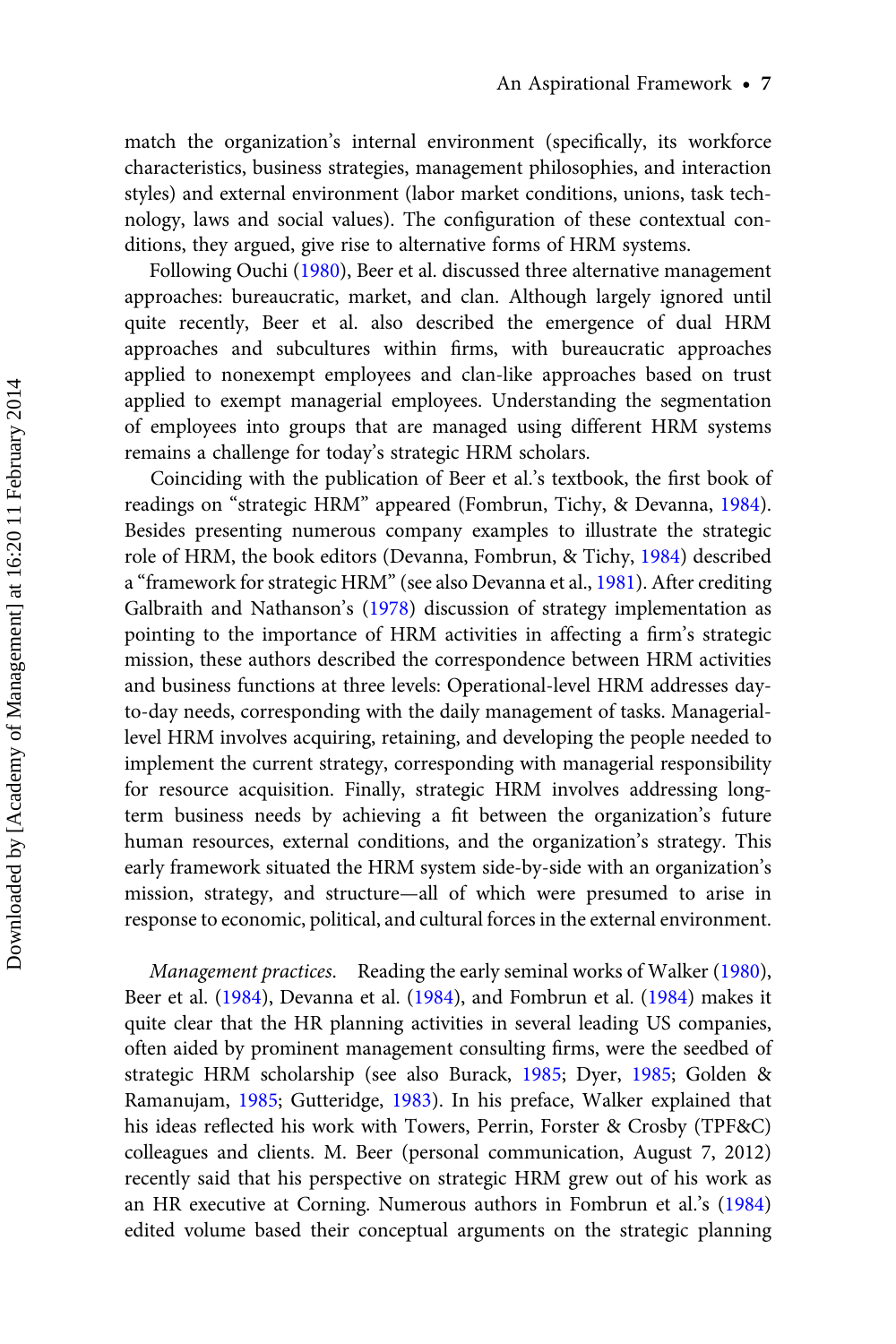practices used in firms such as General Electric, Chase Manhattan, Westinghouse, Honeywell, and General Motors.

At about the same time, IBM collaborated with TPF&C and Randall Schuler to conduct a worldwide study of executives, faculty, and consultants in 12 countries, asking them: Will human resources become an arena for gaining or losing competitive advantage? What concrete actions can be undertaken to create competitive advantage? What are the key priorities that will shape HRM in the future? Responses clearly documented an emerging role for HRM, which was becoming more strategic and future-oriented while working in greater partnership with line managers.

As the details of a strategic HRM framework were being worked out, the breadth of strategic HRM was being extended. Two valuable extensions were a discussion of how HRM activities could be used to facilitate the coordination and integration of supply chain partners (Schuler & MacMillan, [1984](#page-54-0)) and the challenges faced by multinational firms with increasingly global operations (Pucik, [1984](#page-53-0)).

# Gaining Academic Legitimacy

Strategic HRM gained greater legitimacy as practice-based observations were blended with academic models of strategic management. For example, the conceptual work of Miles and Snow ([1984\)](#page-51-0) described a typology of HRM policies and practices configured to fit four business strategies (analyze, defend, prospect, react); they illustrated their typology using the case examples of Lincoln Electric, Hewlett Packard, and Texas Instruments. Miles and Snow were among the first to argue that HRM practices should be aligned with the other organizational activities and characteristics—especially the organization's strategic decisions. Further, they argued, HR departments should "enhance substantially their capability to diagnose, design, and help implement different business strategies" ([1984,](#page-51-0) p. 50).

Strategic HRM became more firmly established with the publication of detailed descriptions of how HRM policies and practices could be used to support specific strategic objectives. For example, the influence of business strategies as partial determinants of workforce characteristics was examined by Schuler, MacMillan, and Martocchio [\(1985\)](#page-55-0) and the specific HRM practices used by high- versus low-performing firms in declining industries was explored by Cook and Ferris ([1986\)](#page-46-0). Elaborating on the idea that firms in different circumstances might strategically choose HRM practices that best fit their specific conditions, Schuler ([1986\)](#page-54-0) discussed the workforce characteristics needed in entrepreneurial firms and presented a set of HRM "menus" to describe the numerous choices to be made when designing a set of HRM practices. For example, the design of staffing practices involves choosing the extent to which career paths are narrow versus broad career paths; the design of training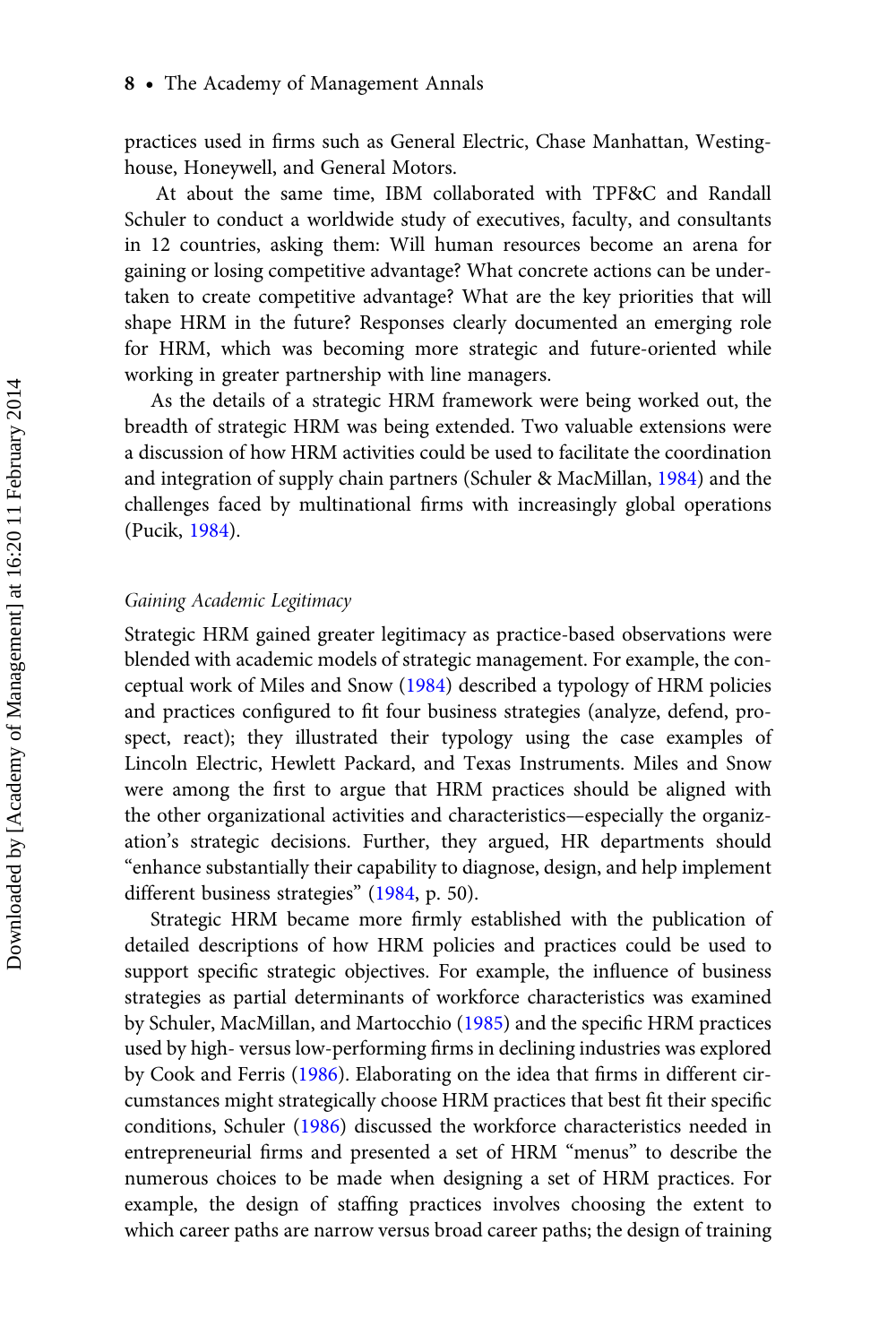practices involves choosing the extent to which training emphasizes short-term versus long-term needs; and the design of compensation practices involves choosing the relative emphasis given to internal versus external equity. Like other foundational articles, Schuler [\(1986](#page-54-0)) noted that companies often do and should use multiple sets of HRM practices—i.e. multiple HRM systems—for different groups of employees. Thus, for example, the HRM practices for employees in a new venture or skunk works unit should be consistent with the firm's unique expectations for employees in such units. These early works rejected the notion that firms could succeed by identifying and adopting universal "best practices".

Next, following the publication of Porter's ([1985](#page-53-0)) influential treatise on competitive advantage, Schuler and Jackson ([1987a](#page-54-0)) used a behavioral perspective grounded in role theory to propose the specific behaviors needed for three different strategies: reducing costs, improving quality, or innovating. The essence of strategic HRM, they argued, was to design HRM systems to elicit and sustain the particular employee behaviors required to implement the chosen strategy—logic now commonly referred to as the behavioral perspective of strategic HRM (Jackson, [2013\)](#page-49-0). At the same time, clear differences in the priorities and effectiveness criteria used by the multiple stakeholders of an HRM system were documented (Tsui, [1987](#page-56-0)), which highlighted the complexity involved in developing, delivering, and managing HRM systems.

Gradually, theoretical and empirical articles appeared in the most prestigious scholarly publications. For example, Baird and Meshoulam [\(1988\)](#page-43-0) argued that HRM activities evolve through developmental stages, as do organizations, and effectiveness is greatest when the developmental stage of HRM activities matches the organization's developmental stage. In another conceptual contribution, Lengnick-Hall and Lengnick-Hall [\(1988\)](#page-50-0) emphasized the process through which strategies and HRM activities become aligned. They critiqued the view that achieving alignment involves a top-down process in which HRM activities are reactions to strategic decisions and instead proposed that long-term effectiveness could be maximized by considering HRM issues during strategic planning.

In 1989, an empirical study reported results from a large-sample test of hypotheses derived from the emerging strategic HRM perspective (Jackson, Schuler, & Rivero, [1989\)](#page-49-0). Organizational characteristics such as industry sector, the pursuit of innovation as a competitive strategy, manufacturing technology, and organizational structure were examined as predictors of numerous HRM practices in 267 organizations. In addition to finding support for several predicted inter-organizational differences in HRM practices, the study revealed large intra-organizational differences in HRM practices applied to managerial and hourly employees (see also Schuler & Jackson, [1987b\)](#page-54-0).

Finally, it is noteworthy that the 1980s also spawned a growth in efforts aimed at measuring the financial costs and benefits of HRM practices and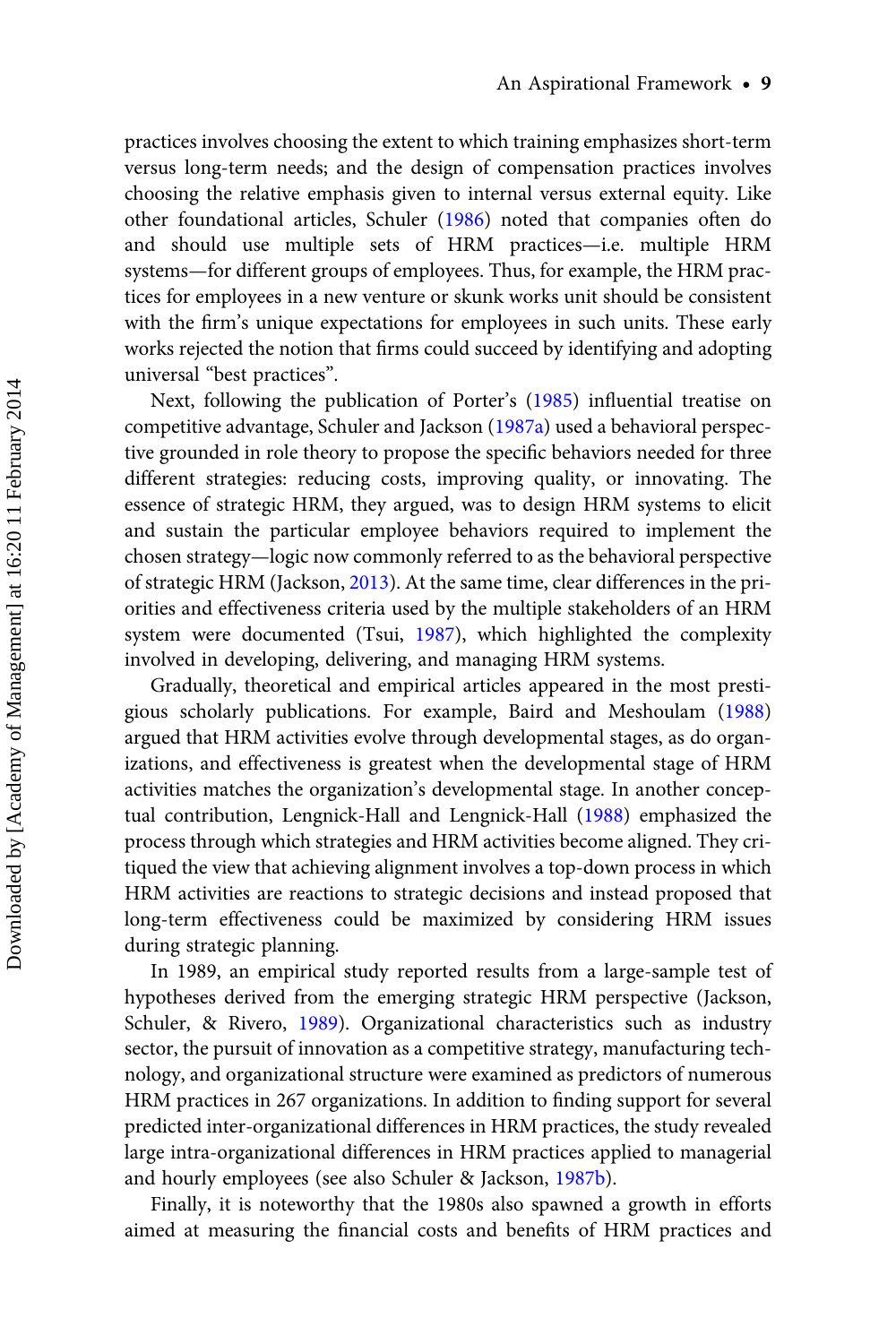employee behavior (Cascio, [1982](#page-44-0)). Sometimes referred to as "human resource accounting", this stream of applied work continues to influence strategic HRM scholarship by promoting manager-friendly metrics, the use of which presumably helps bridge the ever-worrisome gap between empirical and practical advances.

# Theoretical Foundations

As HRM developed, authors drew on an array of theoretical perspectives, including systems theory, role theory, resource-based theory, institutional theory, human capital theory, and social capital theory, among others (Jackson & Schuler, [1995;](#page-49-0) Kaufman, [2012](#page-50-0); Lepak, Liao, Chung, & Harden, [2006](#page-51-0); Spencer, [2013;](#page-55-0) Thompson, [2011](#page-56-0)). Space constraints make it impossible to review all of these theoretical influences here. However, it is worth noting that recent conceptual writings are more narrowly focused than earlier ones. Although conceptual models of strategic HRM embraced complex systems theory as the ideal theoretical platform (cf. Mayrhofer, [2004\)](#page-51-0), much of the empirical research has ignored the environmental influences shown in [Figure 1.](#page-4-0) Our overview of empirical studies, presented next, suggests that systems theory has proved more useful for its conceptual richness than for guiding empirical investigations.

#### Primary Findings Concerning Strategic HRM Research

After 30 years, substantial empirical evidence has accumulated concerning some of the relationships suggested by the aspirations framework shown in [Figure 1.](#page-4-0) In contrast to prior narrative and empirical reviews of strategic HRM research (Batt & Banerjee, [2012;](#page-44-0) Combs, Liu, Hall, & Ketchen, [2006;](#page-45-0) Jiang, Lepak, Hu, & Baer, [2012b](#page-49-0); Subramony, [2009\)](#page-55-0), the purpose of our summary here is to shine light on the gap between all the possible topics for strategic HRM research suggested in [Figure 1](#page-4-0) and the smaller set of topics actually addressed by empirical research to date. Instead of asking "What has been learned?" we ask "What has been studied, what has been ignored, and what can be done next?"

Our search identified 154 empirical studies that examined HRM systems, which refer to bundles of HRM practices rather than individual HRM practices, using quantitative methodologies and published in peer-reviewed, English-language journals between 1992 and 2013. We identified studies for inclusion by searching academic databases (Business Source Premier, PsycInfo, Web of Science, and Google Scholar), examining citations included in previous review articles, and soliciting contributions via the listserv of the HR Division of the Academy of Management. Our summary relies on [Figure 1](#page-4-0) as an organizing framework, as follows: First, we consider studies that examined aspects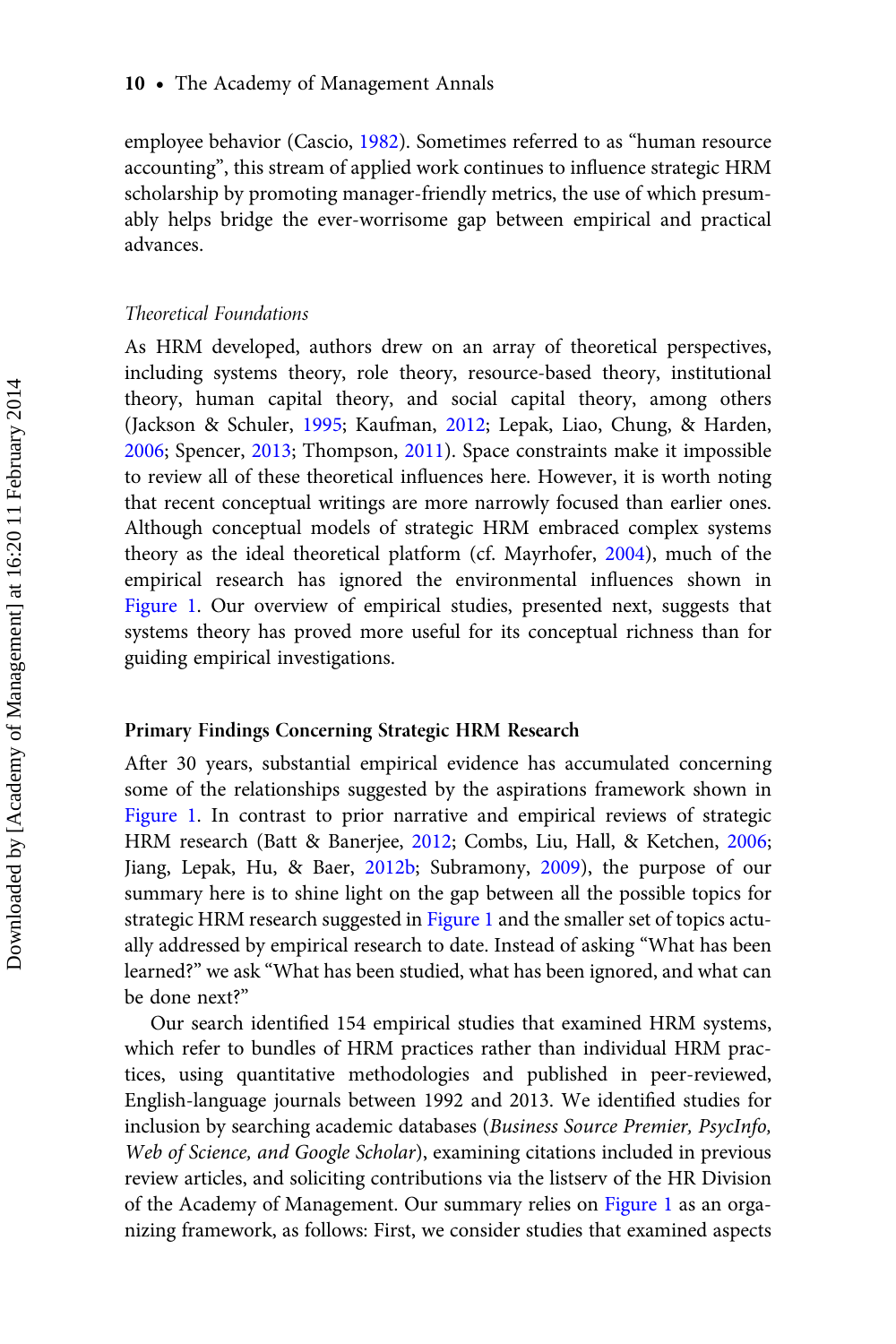of the external and internal environments as antecedents of HRM systems. Second, we consider studies relating HRM systems to outcomes for various stakeholders. Next, we describe research that delves more deeply into the explanatory processes; specifically, we consider efforts to understand mediated relationships that link HRM systems, proximal outcomes for internal stakeholders (employees and managers), and more distal outcomes for external stakeholders (customers, owners/investors, other organizations, and society). Finally, we summarize contingency studies in which environmental conditions are viewed as potential constraints on or liberators of the beneficial effects of HRM systems. Throughout our discussion, we strive to map the evidential terrain of the field in order to identify unexplored paths for future research.

# Types of HRM Systems

The summary tables accompanying our narrative sort studies according to the "types" of HRM systems measured, relying on authors' labeling of these systems. When measuring HRM systems, investigators typically ask HR professionals or line managers to complete surveys to describe the HRM policies or practices of their organizations. That is, respondents are asked about specific elements of an HRM system. The most commonly used surveys assess the extent to which these elements emphasize high performance, high commitment, or high involvement. In addition to the general managerial objectives implied by these labels, some scholars have developed measures of HRM systems aimed at more specific strategic objectives, such as human capital enhancement (Youndt, Snell, Dean, & Lepak, [1996\)](#page-57-0), network-building (Collins & Clark, [2003](#page-45-0)), customer service (Chuang & Liao, [2010](#page-45-0)), knowledge-intensive teamwork (Chuang, Jackson, & Jiang, in press; Jackson, Chuang, Harden, & Jiang, [2006\)](#page-49-0), and HR flexibility (Chang, Gong, Way, & Jia, [2013\)](#page-45-0); we refer to these as strategically targeted HRM systems. We use the label unspecified to refer to HRM systems for which authors provided no specific label, while noting that items used to assess unspecified HRM systems were similar to items used to measure high-performance, high-commitment, and/or highinvolvement HRM systems.

# Antecedents of HRM Systems

Strategic HRM scholarship arose as large successful companies sought better alignment between their unique circumstances and their HRM systems. As they globalized, merged with other firms, and integrated diverse operations, executives encountered a wide variety of approaches to managing employees leading them to wonder: Is a pattern discernible amidst the variety? A few HRM scholars sought to answer this question by searching for empirical relationships between HRM systems and characteristics of the internal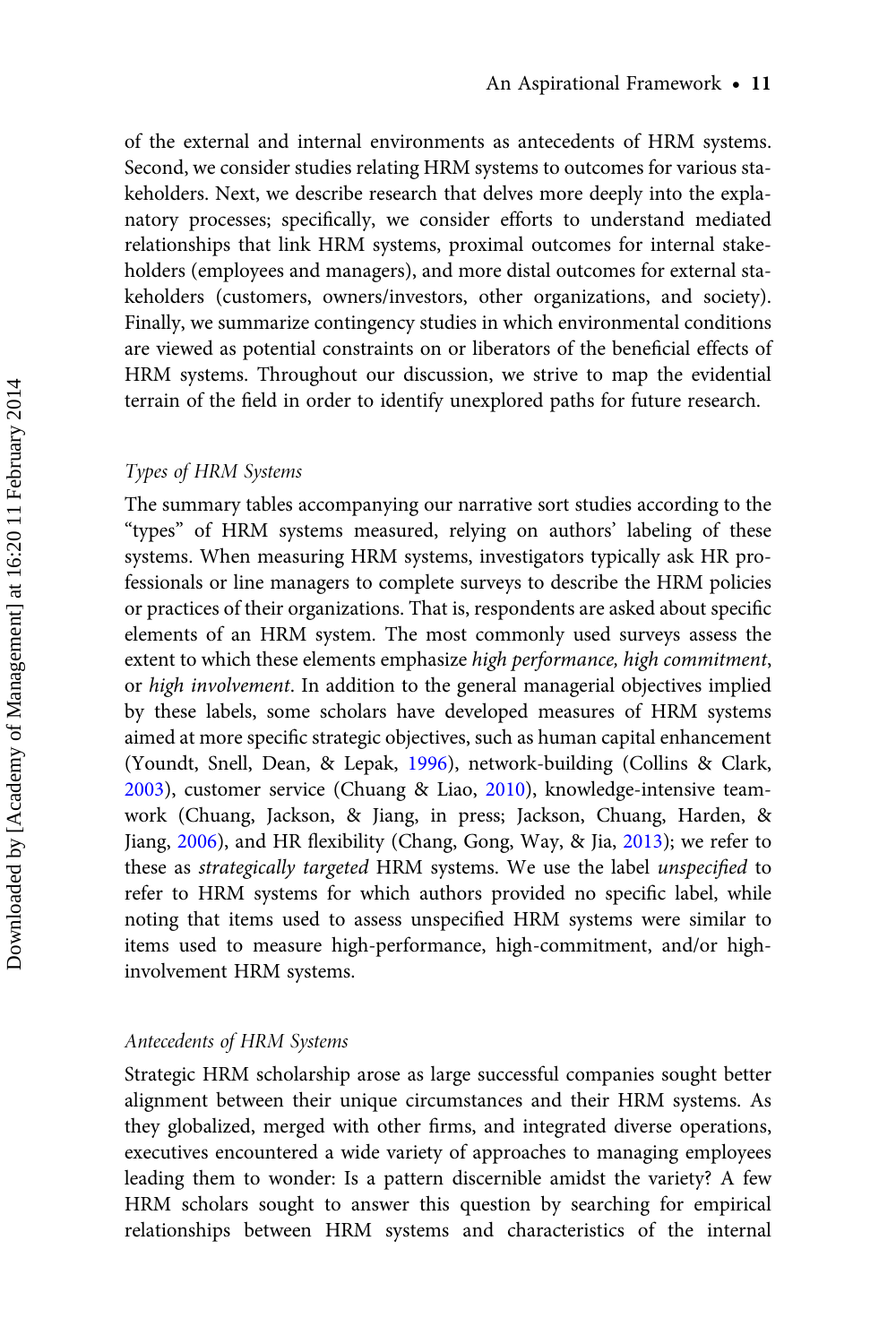(organizational) environment, including business strategy, organization culture, various aspects of organizational biographies, and organization structure. [Table 1](#page-14-0) summarizes the relationships investigated in 30 empirical studies of antecedents of HRM systems.

Business strategy. Strategic HRM pioneers argued that effective organizations develop HRM systems in their efforts to implement specific business strategies. Several studies offer some support for this argument. Drawing on Porter's ([1980](#page-53-0)) business strategy typology, Arthur ([1992\)](#page-43-0) found that pursuit of differentiation strategies was associated with the use of high-commitment HRM systems. Other studies have reported that differentiation strategies were associated with the use of high-performance (Chen, Lawler, & Bae, [2005](#page-45-0); Lawler, Chen, Wu, Bae, & Bai, [2011\)](#page-50-0) and high-involvement HRM systems (Camps & Luna-Arocas, [2009](#page-44-0); Guthrie, Spell, & Nyamori, [2002](#page-48-0)). The role of differentiation strategies as the impetus for adopting HRM systems received only marginal support in Bae and Lawler ([2000\)](#page-43-0) and was not supported by Hsu, Lin, Lawler, and Wu ([2007\)](#page-48-0), however. Overall, the evidence tends to support the assumption that HRM systems co-evolve along with business strategies. Whether this happens through formal and systematic HRM planning (Jackson & Schuler, [1990](#page-49-0)) or through informal, iterative and self-correcting social processes is unknown, however.

Organization culture. An organization's culture reflects deeply embedded values and beliefs, which are conceptually related to HRM philosophies, but such philosophies are a poorly understood element of HRM systems (Bowen & Ostroff, [2004\)](#page-44-0). Not surprisingly, HRM systems are more likely to be found in organizations that value people and effective people management because they are recognized as potential determinants of organizational effectiveness (Bae & Lawler, [2000;](#page-43-0) Hsu et al., [2007](#page-48-0); Orlitzky & Frenkel, [2005;](#page-52-0) Teo, Le Clerc, & Galang, [2011\)](#page-55-0). More specifically, organizations that claim peopleoriented and innovation values are more likely to have high-commitment HRM and less likely to adopt HRM systems that minimize labor costs (Toh, Morgeson, & Campion, [2008](#page-56-0)). Companies with cultures that emphasize cohesion, teamwork, and trust and value entrepreneurial and innovative behaviors are more likely to rely on HRM systems as they adapt to changing environments (Patel & Cardon, [2010](#page-52-0); Wei, Liu, Zhang, & Chiu, [2008](#page-57-0)).

The indelible imprints of founding chief executive officers (CEOs) on organization cultures are the stuff of great legends and many management books (Isaacson, [2011;](#page-48-0) Tedlow, [2006](#page-55-0)). Leader behaviors and leadership styles shape an organization's culture, yet only a few studies have examined how leaders shape HRM systems. Some evidence indicates that firms led by CEOs with transformational leadership styles, HRM systems are more often in place (Zhu, Chew, & Spangler, [2005\)](#page-57-0). One explanation for this observed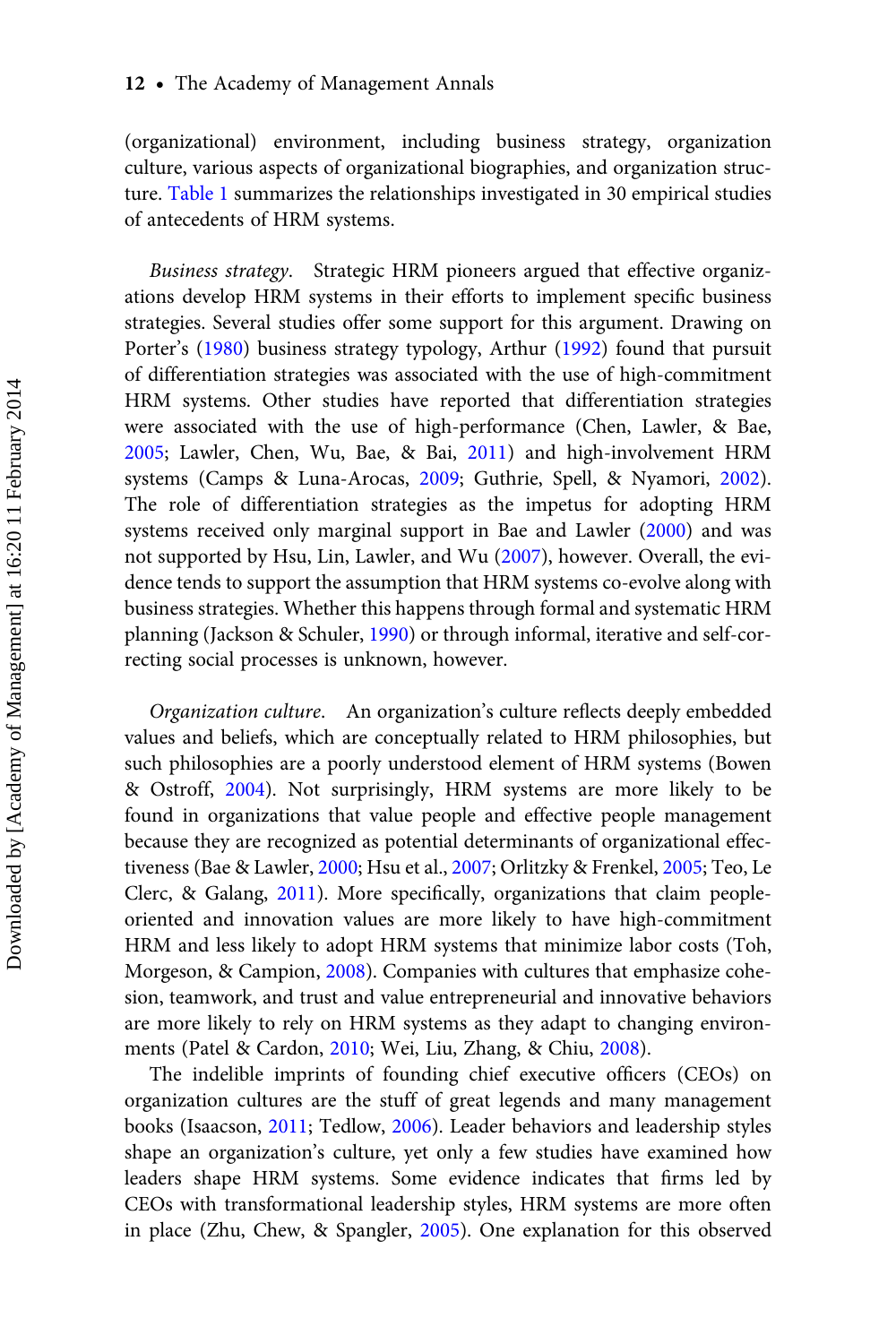#### <span id="page-14-0"></span>Table 1 Antecedents of HRM Systems

| Antecedents                         | High<br>performance | High<br>commitment | High<br>involvement | Strategically<br>targeted | Unspecified | Total no. of<br>articles |  |
|-------------------------------------|---------------------|--------------------|---------------------|---------------------------|-------------|--------------------------|--|
| Internal environment                |                     |                    |                     |                           | 6           | 24                       |  |
| Business strategy <sup>a</sup>      |                     |                    |                     |                           |             | 10                       |  |
| Culture/climate <sup>b</sup>        |                     |                    |                     |                           |             | 10                       |  |
| Organization biography <sup>c</sup> | C                   |                    |                     |                           |             | 8                        |  |
| Structure                           |                     |                    |                     |                           |             |                          |  |
| Other <sup>d</sup>                  |                     |                    |                     |                           |             |                          |  |
| External environment                |                     |                    |                     |                           |             |                          |  |
| Industrial relations and<br>unions  |                     |                    |                     |                           |             |                          |  |
| Market complexity/<br>competition   |                     |                    |                     |                           |             | 4                        |  |
| Country location                    |                     |                    |                     |                           |             |                          |  |
| Total no. of articles               | 12                  |                    |                     |                           | 6           | 30                       |  |

Notes: Numerical values indicate the number of studies that examined the specified antecedents of HRM systems.

<sup>a</sup>Includes differentiation, quality, innovation, low cost leadership, and strategic orientation.

<sup>b</sup>Includes cultures emphasizing management HRM value, HRM systems' connection with strategy, organizations' attitudes toward employees, top management's HRM value, HRM role in organizations, HRM department contribution, group-oriented culture, and CEO leadership style.

<sup>c</sup>Includes ownership, managers' education, experience, and capabilities.

<sup>d</sup>Includes quality management, employees' human capital, technology, cost of using HRM practices, organizational munificence and benchmarking, and employee types.

An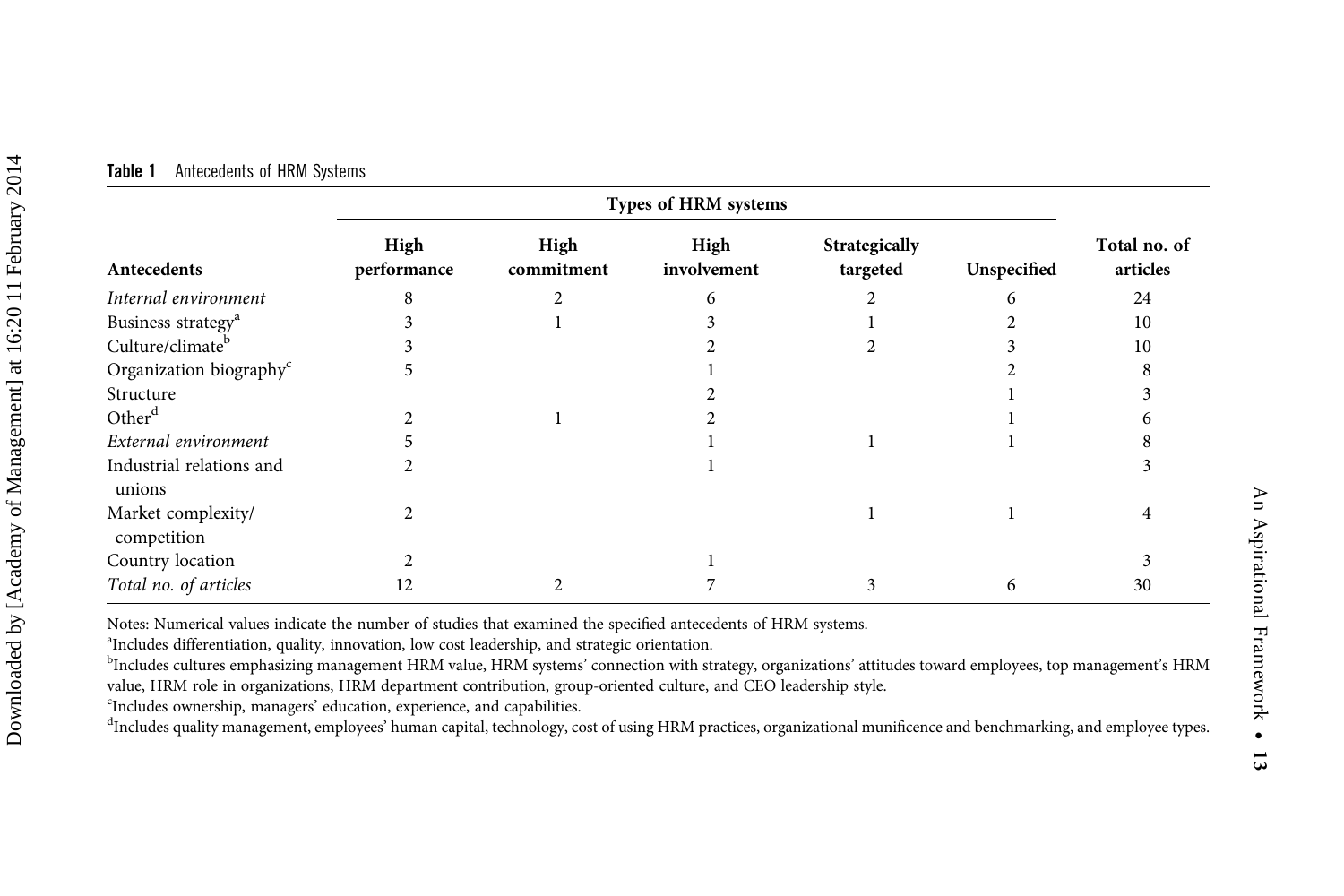relationship is that transformational leaders are more aware of the value to be gained from practices that enhance the abilities and motivations of their employees; HRM systems that achieve these objectives may evolve as natural responses to the implicit management theories that guide such transformational leaders.

Organization biography. In addition to their leadership styles, managers shape organizations through specific management decisions. Such decisions may reflect prior experiences, which are translated into their approach to managing the workforce.

Manager characteristics. Managers' human capital appears to influence their use of HRM systems. For example, managers with strong general and HRM-specific capabilities tend to adopt a broad range of HRM practices (De Winne & Sels, [2010;](#page-46-0) Thompson & Heron, [2005](#page-56-0)). The past career experiences of managers may also play a role, with managers replicating the HRM practices that are most familiar and widely used in the industry (De Winne & Sels, [2010](#page-46-0)). Conversely, international experiences may increase managers' awareness of alternative approaches to managing HRs. For example, Lawler et al. [\(2011\)](#page-50-0) found that subsidiaries with a higher proportion of managers with international experience were more likely to implement high-performance HRM systems.

Ownership. The growth of multinational enterprises has led some scholars to compare HRM systems in locally owned companies and subsidiaries of multinational firms. In Chinese and Spanish contexts, researchers found that high-performance HRM systems were more prevalent in foreignowned or foreign-invested companies compared to locally owned companies because multinational firms tend to transfer HRM systems from their home countries to the local subsidiaries (Bayo-Moriones & Merino-Díaz de Cerio, [2001](#page-44-0); Chen et al., [2005](#page-45-0); Ngo, Lau, & Foley, [2008](#page-52-0)). In Australia, high-performance HRM systems were more prevalent in local companies compared to foreign-owned companies (Orlitzky & Frenkel, [2005\)](#page-52-0). Although the authors framed these as studies about the role of company ownership, they also inform us indirectly about the potential role of country locations and cultures, which we consider in the next section. Other varieties of ownership—e.g. stateowned organizations versus privately held firms, or employee-owned versus publically owned—may also shape HRM systems, but such influences are not yet documented.

Surprisingly, the consequences of other major organization biographic events or attributes have received very little attention. Thus, although much has been written about managing layoffs, the effects of prior layoffs on HRM systems has not been studied. Nor did we find empirical investigations of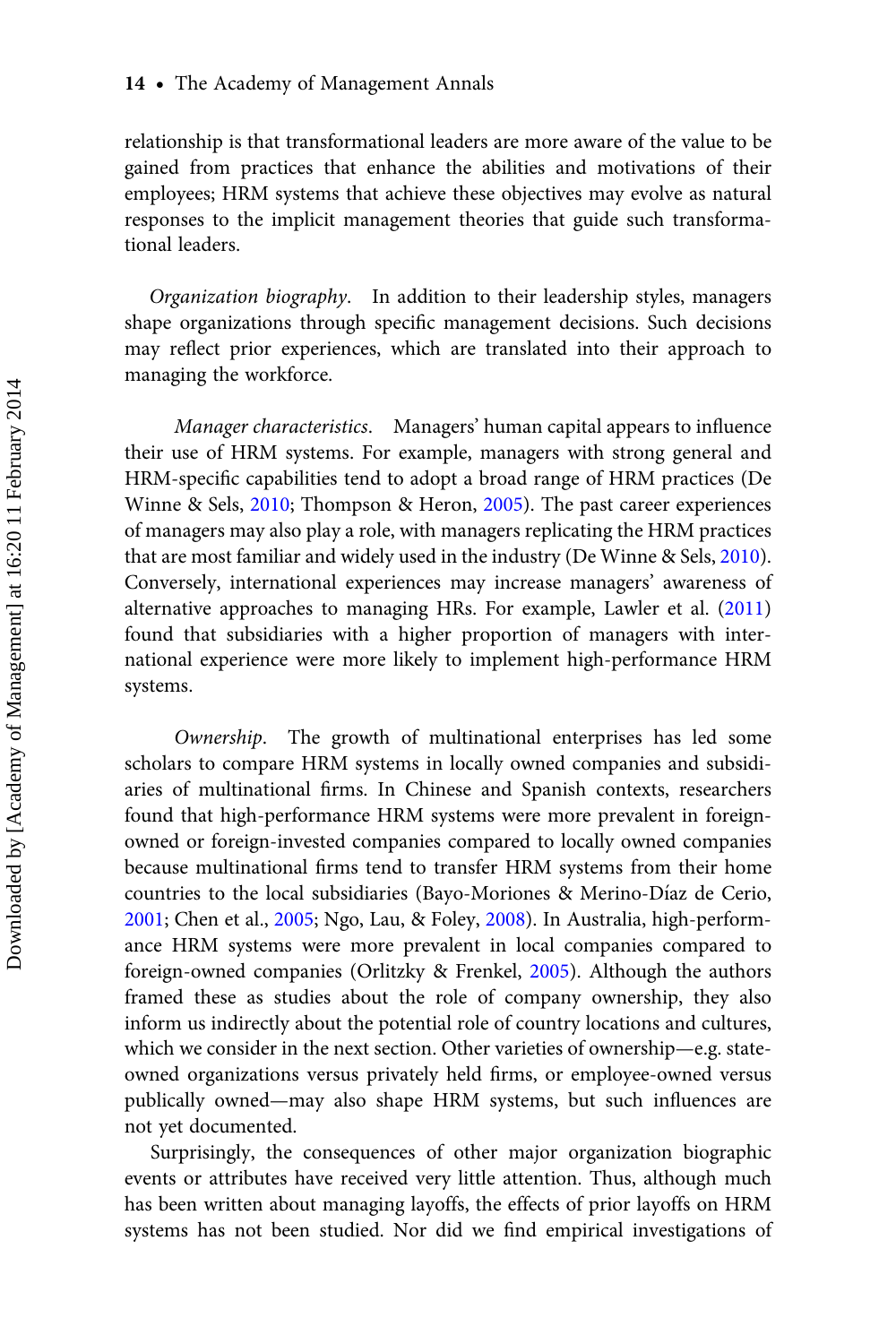how merger-and-acquisition activities influence the evolution of HRM systems.

Institutional theory views organizations as social entities that respond to environmental pressures in order to gain legitimacy and ensure their survival. These dynamic processes provide explanations for the spread of HRM policies and practices throughout a population of organizations (Tolbert & Zucker, [1983](#page-56-0); Zucker, [1987\)](#page-57-0), the convergence (or divergence) of HRM systems found in firms in different countries (Brewster, Brookes, Croucher, & Wood, [2014;](#page-44-0) Farndale & Paauwe, [2007](#page-46-0); Fenton-O'Creevy & Wood, [2007;](#page-46-0) Gilman & Raby, [2013](#page-47-0)), and the difficulties that arise as multinational firms attempt to transfer HRM systems from one subsidiary to another (Thory, [2008\)](#page-56-0). Although the evidence is sparse, three characteristics of external environments have attracted some attention: industrial relations and unions; market conditions; and, country location.

Industrial relations and unions. Institutional theory has been particularly influential amongst scholars of industrial relations in the USA and the UK (Kochan, McKersie, & Cappelli, [1984;](#page-50-0) Poole, [1986](#page-53-0)), and through them institutional theory has been gradually absorbed into strategic HRM (Batt & Banerjee, [2012\)](#page-44-0). Within the USA, a prevailing assumption has been that unions resist the introduction of innovative HRM practices such as high-performance work systems because such management approaches undermine the traditional role of unions. But some prominent union relations scholars have argued such HRM systems are compatible with the interests of managers and employees alike and should result in mutual gains (Kochan & Osterman, [1994\)](#page-50-0).

How unionized employees respond to HRM systems varies around the world. Doellgast ([2008](#page-46-0)) found that union presence and high-involvement HRM systems were negatively related in American call centers but positively related in German call centers. Lawler et al. [\(2011](#page-50-0)) found no relationship between the proportion of union members and the use of high-performance HRM systems in subsidiaries of American multinational firms. Liu, Guthrie, Flood, and MacCurtain ([2009\)](#page-51-0) tried to reconcile the debate between the two perspectives by showing that unionization inhibited the adoption of high-performance HRM systems when employment security was low (as in the USA), but the negative relationship was dramatically weaker when employment security was higher (as it has been in many European countries, for example). Studies such as these clearly suggest the value of the institutional perspective for examining variations among the HRM systems adopted by firms.

Market conditions. Dynamic market conditions characterized by high levels of complexity and competition put pressure on companies to continually improve productivity and respond to customers' demands. Such conditions appear to support the adoption and development of HRM systems: Firms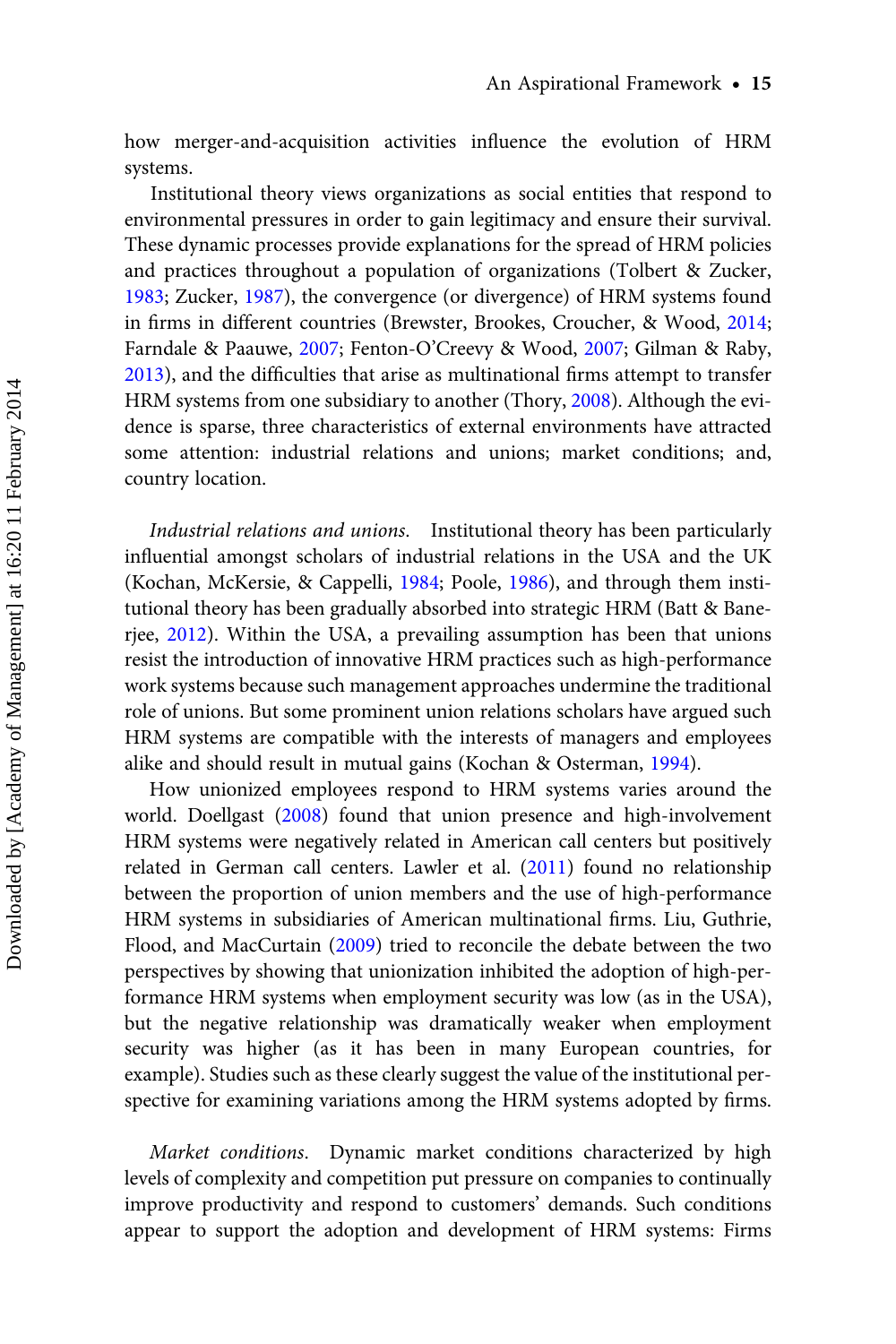facing high levels of market competition, customer demandingness, and product/service complexity are more likely to implement high-performance HRM systems (Angelis & Thompson, [2007;](#page-43-0) Patel & Cardon, [2010;](#page-52-0) Rodwell & Teo, [2008\)](#page-53-0).

National culture (country location). Country differences in the use of particular HRM practices are well documented, but similar comparisons of HRM systems are still rare. The globalization of national economies and the evolution of multinational enterprises spurred global diffusion of American-style HRM systems; nevertheless, local cultures and economic conditions appear to influence such cross-border migrations. Limited evidence indicates that high-performance HRM systems are more prevalent in organizations located in more developed countries and in countries with less restrictive labor legislation (Lawler et al., [2011](#page-50-0)). The important role played by local cultures was demonstrated in a study by Lertxundi and Landeta [\(2011](#page-51-0)), who found that organizations in countries with high individualism, low power distance, low uncertainty avoidance, and high masculinity were more likely to adopt highperformance HRM systems. Their findings were consistent with Lawler et al. [\(2011\)](#page-50-0) as these cultural characteristics were closely associated with more developed countries (e.g. USA).

Conclusion. Early models of strategic HRM drew attention to the importance of context, arguing that an organization's internal and external environments could and should shape the design of its HRM system; designing effective HRM systems required more than discovering the "one best way". Nevertheless, subsequent empirical research usually relegated contextual characteristics to the status of mere "control variables". Of the 154 studies we identified, only 30 examined environmental characteristics as antecedents of HRM systems. Thus, despite considerable inter-firm variability in the use of HRM systems, we understand little about when, where, and why HRM systems become established.

#### Studies Relating HRM Systems to Stakeholder Outcomes

Strategic HRM scholars have invested heavily in addressing the question: How do HRM systems influence the achievement of an organization's primary objectives. Generally, published studies report that organizations with HRM systems in place also enjoy positive outcomes for a variety of internal and external stakeholders.

[Table 2](#page-18-0) shows the distribution of studies reporting relationships between HRM systems and several types of outcomes. To create [Table 2](#page-18-0), we sorted articles according to the stakeholders whose concerns were most clearly reflected by the outcome measured based on our own judgments. Here we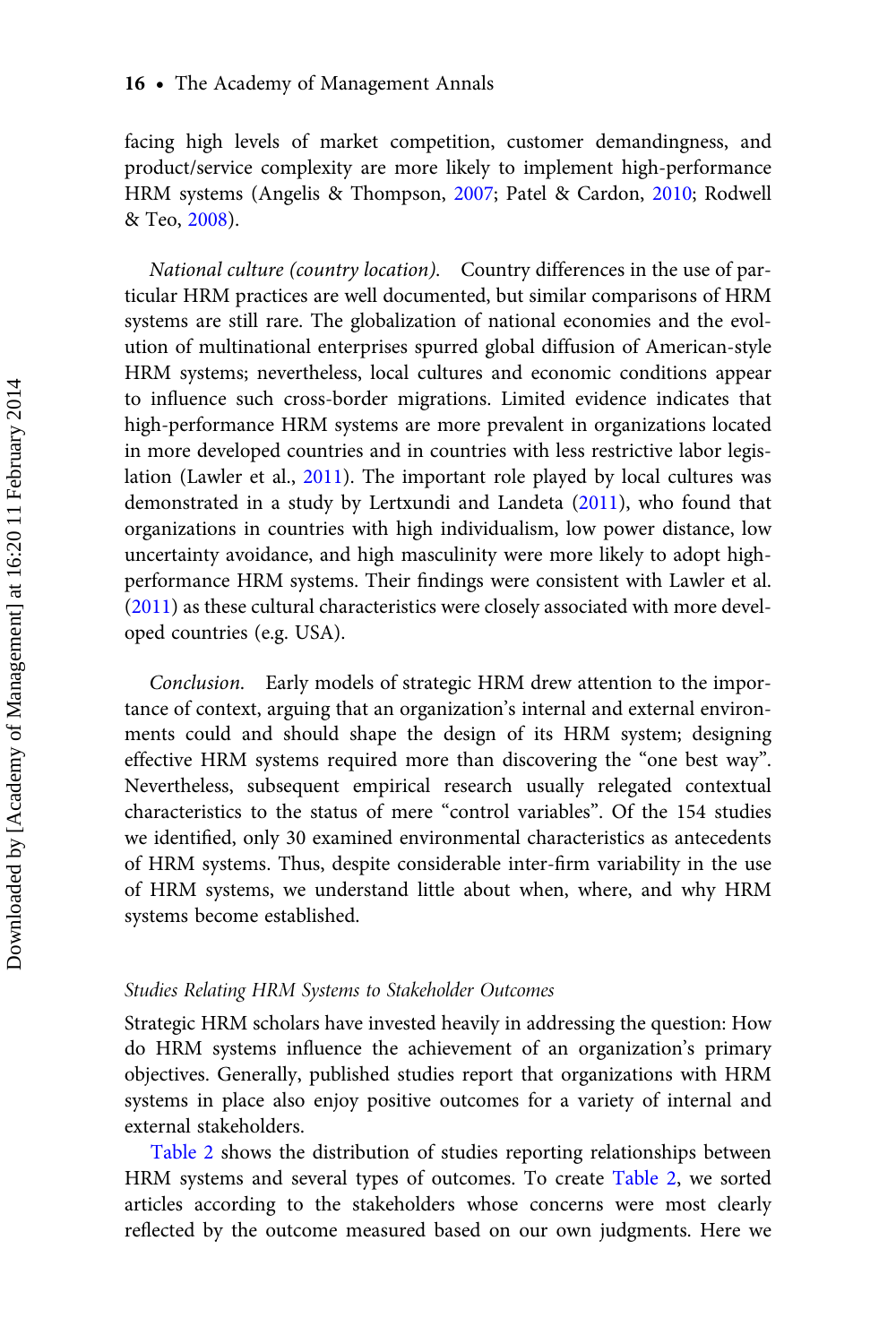<span id="page-18-0"></span>

|            | Table 2 Summary of Articles Reporting Relationships between HRM Systems and Outcomes of Interest to External and Internal Stakeholders (English-language Journals, |  |  |  |  |  |
|------------|--------------------------------------------------------------------------------------------------------------------------------------------------------------------|--|--|--|--|--|
| 1992-2013) |                                                                                                                                                                    |  |  |  |  |  |

|                                                      | Types of HRM systems <sup>a</sup> |                    |                     |                           |             |                          |  |
|------------------------------------------------------|-----------------------------------|--------------------|---------------------|---------------------------|-------------|--------------------------|--|
| Outcomes <sup>b</sup>                                | High<br>performance               | High<br>commitment | High<br>involvement | Strategically<br>targeted | Unspecified | Total no. of<br>articles |  |
| Owners and investors                                 | 31                                | 8                  | 12                  |                           | 19          | 77                       |  |
| Profit, revenue, ROA, ROE, Tobin's                   | 15                                | 2                  | 8                   | 3                         | 14          | 40                       |  |
| Sales/marketing indicators                           | 5                                 |                    |                     |                           | 3           | 14                       |  |
| Productivity                                         | 16                                |                    |                     |                           | 10          | 38                       |  |
| Customers                                            | 17                                |                    |                     |                           |             | 36                       |  |
| Innovation                                           | 8                                 |                    |                     |                           |             | 17                       |  |
| Product quality                                      |                                   |                    |                     |                           |             |                          |  |
| Customer service                                     |                                   |                    |                     |                           |             | 11                       |  |
| Managers (operations)                                | 31                                |                    | 11                  | 6                         | 20          | 76                       |  |
| Turnover <sup>c</sup>                                | 14                                |                    |                     |                           | 12          | 36                       |  |
| Specific type of climate                             | 3                                 |                    |                     |                           | 3           | 9                        |  |
| Employee job performance and<br>citizenship behavior | 6                                 |                    |                     |                           | 8           | 19                       |  |
| Absenteeism                                          |                                   |                    |                     |                           |             |                          |  |
| Coordination/teamwork                                |                                   | 3                  |                     |                           |             |                          |  |
| Organizational capabilities <sup>d</sup>             | h                                 |                    |                     |                           |             |                          |  |
| Social capital                                       |                                   |                    |                     |                           |             |                          |  |
| Employees                                            | 25                                |                    |                     |                           | 17          | 48                       |  |
| Psychological well-being <sup>e</sup>                | 15                                |                    |                     |                           | 15          | 34                       |  |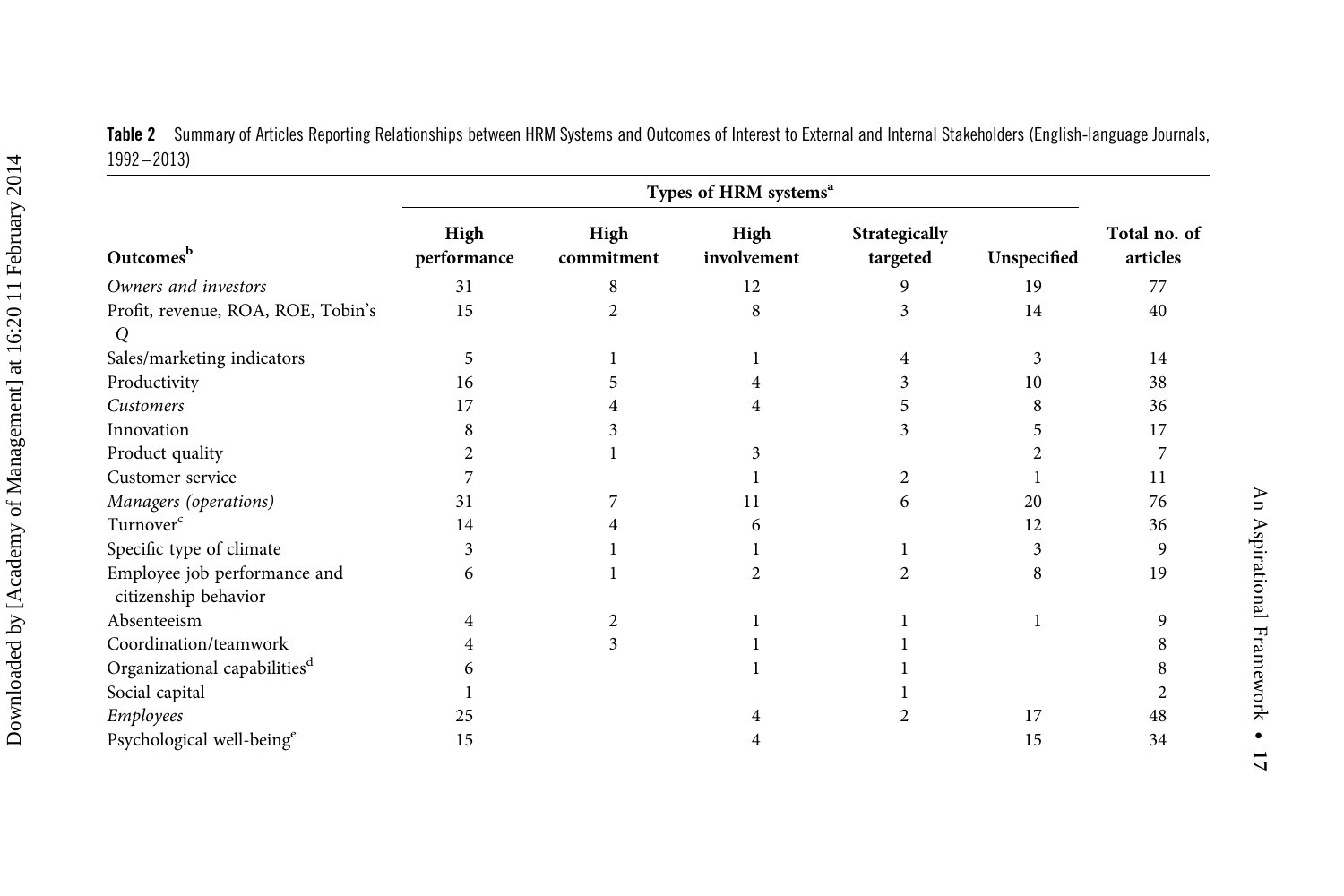|                                            | Types of HRM systems <sup>a</sup> |                    |                     |                           |             |                          |  |
|--------------------------------------------|-----------------------------------|--------------------|---------------------|---------------------------|-------------|--------------------------|--|
| Outcomes <sup>b</sup>                      | High<br>performance               | High<br>commitment | High<br>involvement | Strategically<br>targeted | Unspecified | Total no. of<br>articles |  |
| Relationships w/management <sup>†</sup>    | 11                                |                    |                     |                           |             | 20                       |  |
| Human capital                              | 6                                 |                    |                     |                           |             | 8                        |  |
| Health and safety <sup>g</sup>             |                                   |                    |                     |                           |             |                          |  |
| Fairness/justice                           |                                   |                    |                     |                           |             |                          |  |
| Employment security                        |                                   |                    |                     |                           |             |                          |  |
| Perceived overall performance <sup>h</sup> | 8                                 |                    |                     |                           |             | 20                       |  |
| Total no. of articles                      | 63                                | 12                 | 18                  |                           | 42          | 154                      |  |

Notes: Numerical values indicate the number of studies that examined specific moderators of relationships between HRM systems and outcomes.

<sup>a</sup>Most articles focused on one type of the HRM system.

b<sub>Many</sub> articles reported results for more than one outcome.

<sup>c</sup>Includes objective turnover and turnover intentions.

 $^{d}$ Includes HR flexibility, absorptive capacity, adaptive capability, organizational ambidexterity, corporate entrepreneurship, supply chain performance, and environmental proactivity.

<sup>e</sup>Includes affective commitment, job satisfaction, work engagement, job stress, strain, anxiety, and emotional exhaustion.

fIncludes perceived organizational support, social exchange relationship with management, psychological empowerment, job discretion, and psychological contract. <sup>g</sup>Includes safety, injuries, and accident rates.

hIncludes studies that relied on subjective performance ratings, regardless of rater source.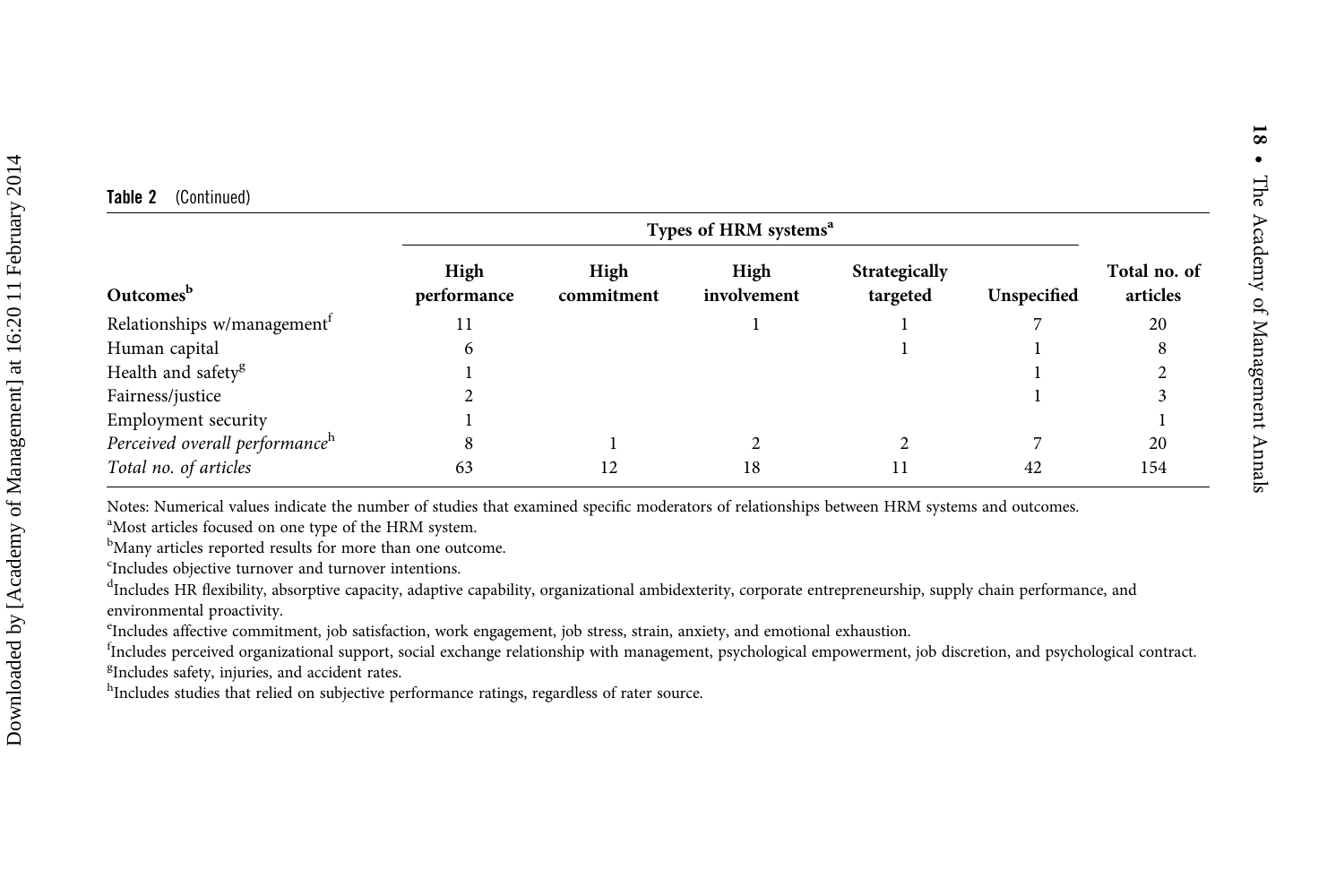first describe studies that address the relationship between HRM systems and the concerns of external stakeholders, for the strategic HRM perspective generally views evaluations by external stakeholders as the primary determinants of a firm's long-term survival. Then, we consider outcomes relevant to internal stakeholders.

External stakeholders. Strategic HRM has invested considerable effort in studying relationships between HRM systems and outcomes for owners, investors, and managers: 77 of the 154 studies included in [Table 2](#page-18-0) considered outcomes of primary concern to owners and investors, and 76 considered outcomes of primary concern to managers. The concerns of employees have not been ignored, although their concerns and those of customers have attracted somewhat less attention.

Owners and investors. The relationship between HRM systems and financial performance has been the primary focus of strategic HRM research during the past three decades. Indeed, for some strategic HRM scholars, the field's raison d'être is showing that HRM systems have positive consequences for the "bottom line". Our reading of the evidence (77 studies) supports the conclusion drawn by others (Combs et al., [2006](#page-45-0); Jiang et al., [2012b](#page-49-0); Subramony, [2009\)](#page-55-0): firms with coherent HRM systems outperform those without such systems on financial indicators of interest to owners and investors (e.g. return on equity, return on assets, Tobin's Q, profit growth, stock return, etc.). The result has been replicated in many countries, including China, France, India, Ireland, South Korea, Spain, Thailand, Turkey, the UK, and the USA. If it is indeed true that HRM systems are good for financial performance of firms nearly everywhere, then the question of why such systems have not been adopted uniformly around the world becomes more pressing. For those whose focus is on improving outcomes for owners and investors, the next era of strategic HRM should perhaps be to understand and learn to overcome barriers to the worldwide diffusion of HRM systems.

Customers. In the strategic HRM literature, the concerns of customers are reflected in studies relating HRM systems to customer service as well as quality and innovation of products. Several studies reported that high-performance HRM systems or HRM systems intended to enhance customer service were positively related to customer service and customer satisfaction because these practices promote employees' capabilities in providing customer service and support the development of organizational climates that emphasize the importance of customer service (Chuang & Liao, [2010](#page-45-0); Liao, Toya, Lepak, & Hong, [2009\)](#page-51-0). HRM systems also can benefit customers by improving product quality and other product attributes valued by customers (Chang et al., [2013](#page-45-0); Patel, Messersmith, & Lepak, [2013;](#page-52-0) Wright, Gardner, Moynihan, & Allen, [2005\)](#page-57-0). To date, most studies of customer outcomes have focused on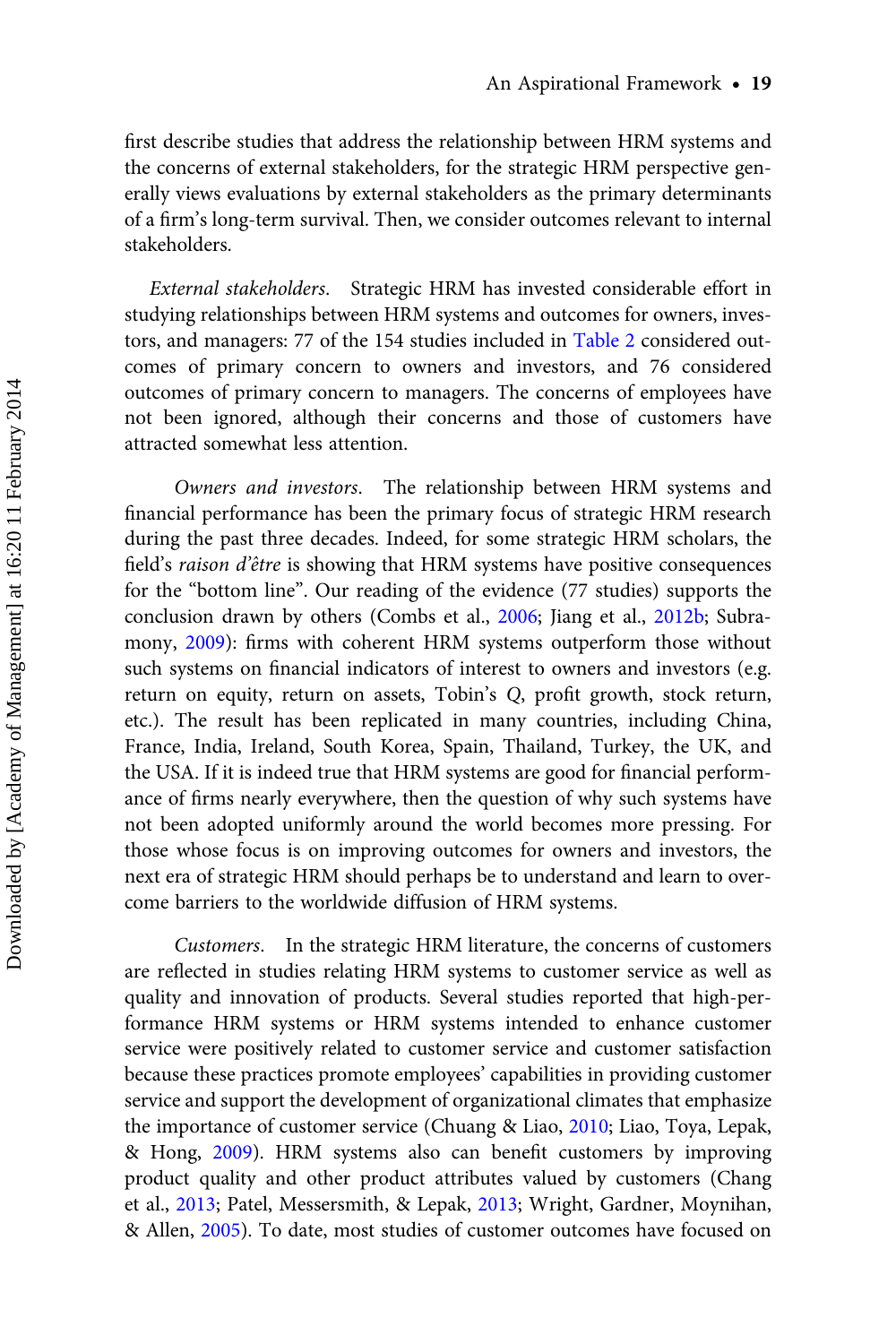high-performance, high-commitment, and high-involvement HRM systems. However, recent research on service climate (Hong, Liao, Hu, & Jiang, [2013\)](#page-48-0) suggests that more attention should be given to HRM systems aimed at customer service because HRM systems with the specific target may have a stronger impact on customer-related outcomes.

Internal stakeholders. Satisfied that HRM systems can positively influence the bottom line and customer satisfaction, scholars have begun to ask: What are the mediating processes through which HRM systems influence outcomes of interest to external stakeholders? This research directs attention to the relationships between HRM and the interests of both managers and non-managerial employees. According to the framework shown in [Figure 1](#page-4-0), HRM systems influence external stakeholders through their effects on employees and managers.

Managers. The concerns of managers are often assumed to align with those of owners and investors, but the extent to which this is true is likely to vary widely. Some HRM policies and practices—most notably, executive performance management and compensation—are assumed to be powerful tools for aligning the interests of owners and agents (Barkema & Gomez-Mejia, [1998](#page-43-0)). However, HRM systems can also create alignment by supporting the achievement of operational objectives, for which managers are accountable.

Early in the field's development, the influence of HRM systems on general indicators of general workforce effectiveness—for example, employee job performance and turnover—was of most interest. Across studies, the general pattern reveals that HRM systems promote employee retention, reduce absenteeism, improve job performance, and promote organizational citizenship behavior (for detailed reviews, see Combs et al., [2006](#page-45-0); Jiang et al., [2012b\)](#page-49-0). Recently, interest in understanding the specific organizational capabilities required to achieve strategic objectives has shaped studies of strategic HRM. For example, Wei and Lau [\(2010](#page-57-0)) found a positive relationship between HRM systems and adaptive capability, which embodies effective problem-solving and speedy responses to customers. Patel et al. [\(2013\)](#page-52-0) present evidence showing that HRM systems promote organizational ambidexterity, which embodies the organization's ability to exploit existing market opportunities while creating opportunities to meet the challenges of future markets. Other organizational capabilities supported by HRM systems include internal supply chain management (Fu, Flood, Bosak, Morris, & O'Regan, [2013;](#page-47-0) see also Menon, [2012\)](#page-51-0), corporate entrepreneurship (Zhang & Jia, [2010](#page-57-0)), and environmental proactivity (Martxnez-del-Rio, Céspedes-Lorente, & Carmona-Moreno, [2012](#page-51-0)).

Finally, we note that strategically targeted HRM systems have generally been found to be associated with the specific outcomes they are designed to achieve. For example, HRM systems targeting customer service are associated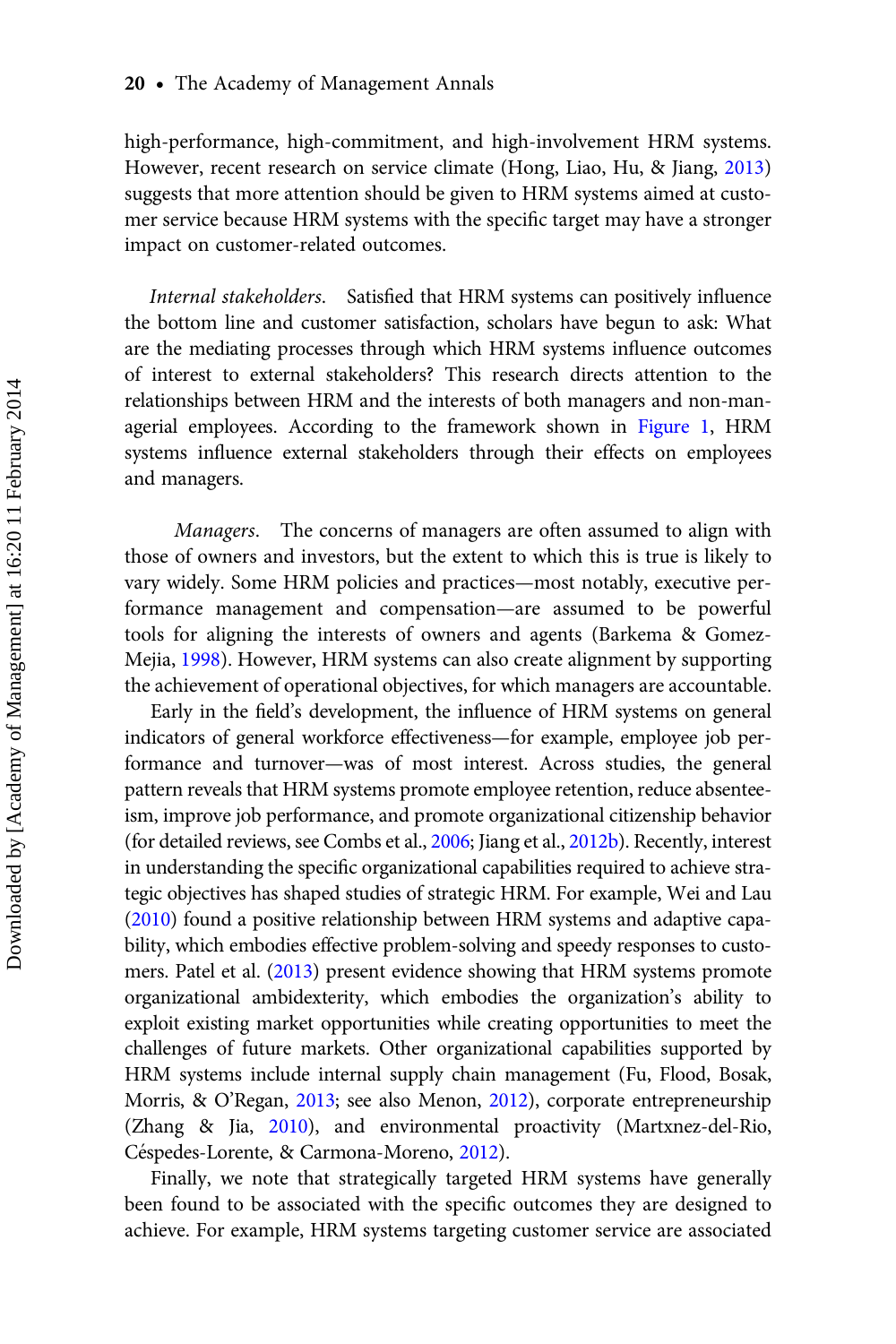with better service climate (Chuang & Liao, [2010\)](#page-45-0); HRM systems supporting knowledge-intensive teamwork are associated with greater team knowledge acquisition and team knowledge sharing (Chuang et al., in press); HRM systems emphasizing flexibility improve absorptive capacity and innovation in organizations (Chang et al., [2013](#page-45-0)).

Employees. Critics of strategic HRM scholarship have often argued that the goal of demonstrating the business relevance of HRM systems conflicts with the field's traditional role of pro-employee advocate (Godard, [2004;](#page-47-0) Legge, [1995](#page-50-0); Van Buren, Greenwood, & Sheehan, [2011](#page-56-0)). The same logic caused some to predict that unions would resist the adoption of HRM systems, as noted earlier. Such criticisms presume a competitive relationship between the employees and most other stakeholders—especially owners and investors. But the criticism might be misdirected, for HRM systems designed to improve productivity are likely to also reduce uncertainty and work stressors such as role ambiguity and role conflict (Schuler & Jackson, [1986](#page-54-0)).

Across numerous studies, a rosy pattern of results indicates that HRM systems are associated with positive employee outcomes, including job satisfaction, relationships with managers, human capital development (which can serve as the basis for employment security and economic gains), and safety (for detailed reviews, see Jiang et al., [2012b;](#page-49-0) Nyberg, Moliterno, Hale, & Lepak, [2014;](#page-52-0) Van De Voorde, Paauwe, & Van Veldhoven, [2012\)](#page-56-0). Despite the strong pattern of beneficial employee outcomes associated with HRM systems, however, we encourage more empirical studies into the potential use of HRM systems that exploit workers, for a small body of evidence indicates that highperformance HRM systems may increase job strain (Ramsay, Scholarios, & Harley, [2000](#page-53-0)) and anxiety (Wood, Van Veldhoven, Croon, & de Menezes, [2012](#page-57-0)).

# Toward Understanding Mediating Processes

Satisfied by evidence that HRM systems can achieve a variety of positive stakeholder outcomes, strategic HRM is now focused on understanding the mediating processes that explain the observed relationships. Most of this recent work has argued that the causal path of influences flows from the HRM system to outcomes for employees, which then serve as partial determinants of outcomes for external stakeholders. Fewer studies have treated managers' outcomes as the primary explanations for how HRM systems relate to outcomes for external stakeholders.

Theoretical foundations. The specific hypotheses tested in these studies reflect interest in specific points along the causal chain implied in [Figure 1.](#page-4-0) In its simplest form, the basic accepted wisdom is: HRM systems mostly influence employees' human capital (skills and abilities) and motivation (as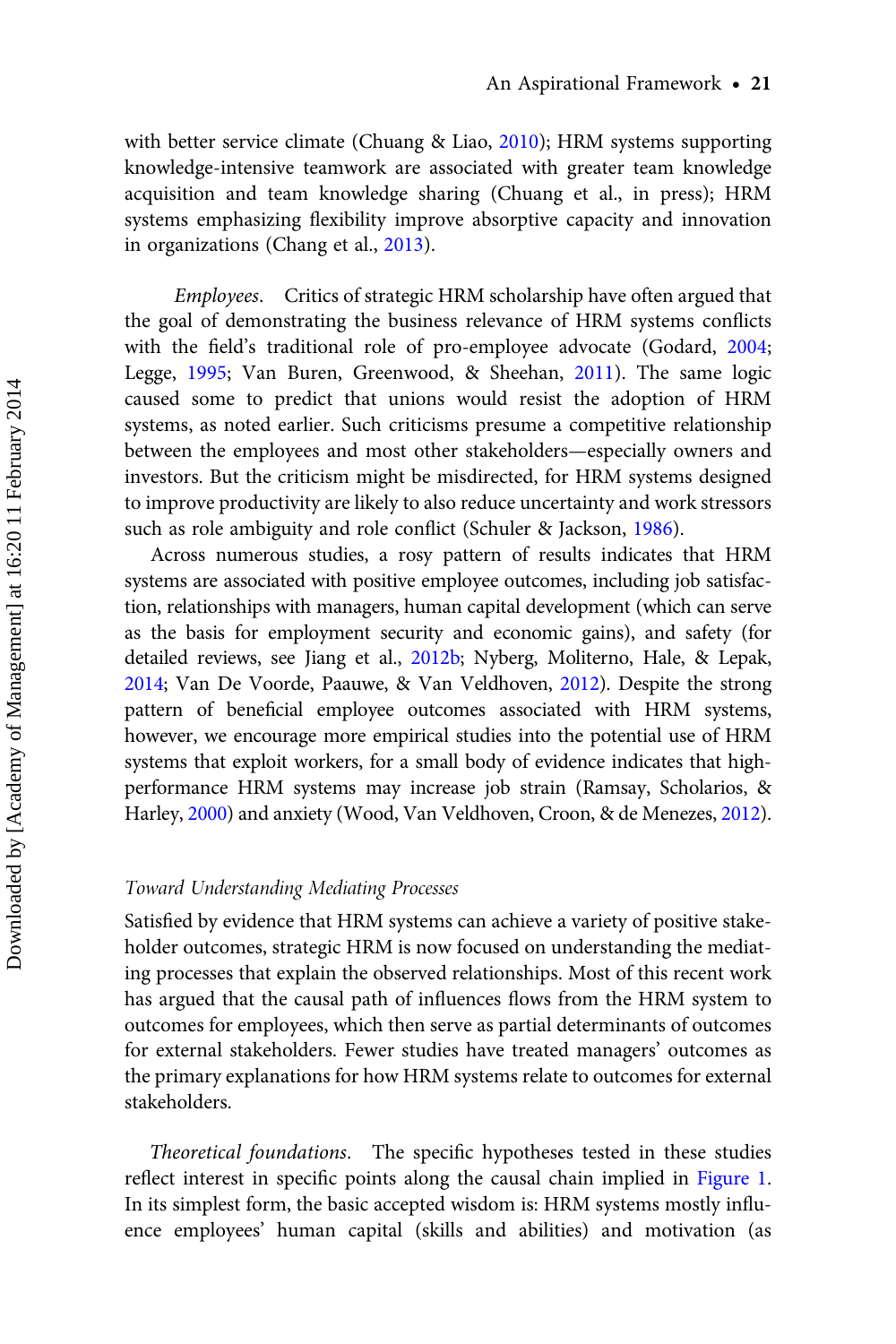indicated by various job-related attitudes), which in turn contribute to improved operational performance, and thus improved outcomes for customers and owners/investors. Several theoretical perspectives provide explanations for this proposed set of causal effects, including human capital theory, the resource-based view, and the behavioral perspective.

Human capital theory. Human capital theory offers explanations for the decisions individuals and organizations make about investments to enhance the skills, experience, and knowledge of people—a.k.a., "human capital". For individuals, investing time and money to improve one's own human capital may be justified if such investments improve one's career advancement, job mobility, and/or earning power (Becker, [1964](#page-44-0)). Extending this logic, investments in HRM systems that enhance the firm's human capital—for example, recruiting the most highly skilled talent, training employees to increase their firm-specific knowledge, rewarding top performers with higher pay—should yield economic returns (Flamholtz & Lacey, [1981](#page-47-0)).

Resource-based view. The resource-based view asserts that the need for resources is a primary determinant of management policies and procedures (Wernerfelt, [1984\)](#page-57-0). The proposition that organizations succeed by gaining and retaining control over scarce, valuable, inimitable, and non-substitutable resources (Barney, [1991\)](#page-43-0) and subsequent elaboration of the concept of capabilities (Amit & Schoemaker, [1993;](#page-43-0) Eisenhardt & Martin, [2000\)](#page-46-0) ensured a central position for the resource-based view within strategic HRM scholarship.

Among the resources a firm can use to generate economic value are the people who comprise the workforce. HRM systems represent the activities used to acquire and transform these essential resources (Lado & Wilson, [1994\)](#page-50-0). Effective HRM systems enable firms to acquire and transform the human capital of individual employees into high-order capabilities and competencies such as organizational flexibility (Schuler, [1986\)](#page-54-0); organizational learning (Bhatnagar & Sharma, [2005;](#page-44-0) Snell, Youndt, & Wright, [1996](#page-55-0)); knowledge management (Collins & Smith, [2006;](#page-45-0) Jackson et al., [2006](#page-49-0)); and ambidexterity (Patel et al., [2013](#page-52-0)). Ultimately, explanations for how and why HRM systems contribute to firm effectiveness must address the behaviors of individual employees.

Behavioral perspective. The behavioral perspective of strategic HRM assumes that an HRM system is one of the primary means through which employers communicate, elicit, and sustain desired role behaviors—that is, behaviors approved of by role partners such as managers, peers, and customers. Such role behaviors include those explicitly prescribed by formal job descriptions as well as discretionary behaviors like organizational citizenship (Coff & Kryscynski, [2011;](#page-45-0) Snape & Redman, [2010\)](#page-55-0) and helping (Mossholder, Richardson, & Settoon, [2011](#page-52-0)). HRM systems contribute to organizational effectiveness when they promote such desirable behaviors (Schuler & Jackson, [1987a](#page-54-0)).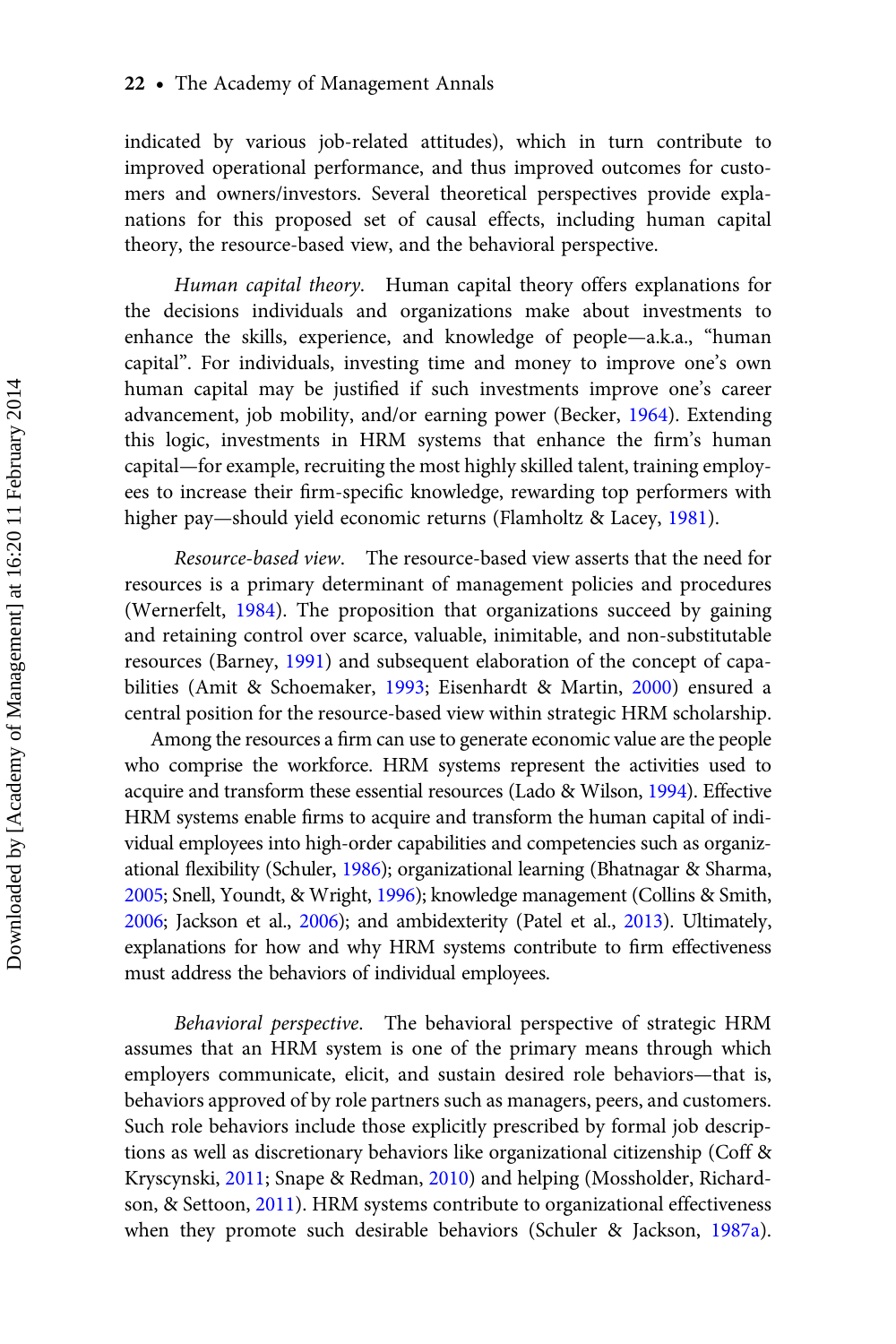Importantly, the behavioral perspective recognizes that characteristics of the external and internal environments (e.g. industry, business strategy, organization size, and culture, to name a few) influence the desirability and utility of specific employee behaviors.

Two variants of the behavioral perspective are the 4-Tasks Model (Jackson & Schuler, [2002](#page-49-0); Jackson, Hitt, & DeNisi, [2003](#page-49-0); Schuler, Jackson, & Storey, [2001](#page-54-0)) and the ability–motivation – opportunity (AMO) model (Blumberg & Pringle, [1982](#page-44-0); Gutteridge, [1983](#page-48-0)). The 4-Tasks Model states that the primary functions of an HRM system are (1) identifying the behaviors needed from employees, (2) ensuring employees have the competencies needed to perform successfully, (3) motivating employees to engage in the needed behaviors, and (4) providing opportunities for employees to perform successfully both currently and in the future. Initially, the 4-Tasks Model emphasized the behaviors needed from individuals, but later discussions have demonstrated its usefulness for understanding how HRM systems can shape relationships within and between work teams (Jackson et al., [2006](#page-49-0)). In general, the 4-Tasks Model suggests that strategically targeted HRM systems are required for successful strategy implementation.

Adopted by several strategic HRM scholars during the past decade, the AMO model is similar to the 4-Tasks Model but somewhat less expansive. The AMO model originated in research on career development, which argued that career success requires not only the requisite abilities and motivation to succeed, but also access to learning opportunities (Gutteridge, [1983\)](#page-48-0). The major difference between the 4-Tasks and AMO models is that the AMO model does not include identification of essential employee behaviors as part of the explanation for how HRM systems improve organizational effectiveness.

More recently, new theoretical advances have sought to describe the interplay between the individual-level processes addressed by of the behavioral perspective and firm-level investments in HRM systems aimed at transforming and leveraging the human capital of individuals (Coff & Kryscynski, [2011](#page-45-0)). Understanding the cross-level emergent processes through which the human capital of individual employees becomes strategically valuable unit-level human capital represents a significant challenge for future strategic HRM scholarship (Nyberg et al., [2014;](#page-52-0) Ployhart & Moliterno, [2011\)](#page-53-0).

Empirical evidence. Empirical evidence concerning mediating processes is beginning to accumulate fairly rapidly, and the variety of mediating hypotheses considered is substantial. Recently, two meta-analytic reviews of these studies have appeared (Jiang et al., [2012b](#page-49-0); Jiang, Takeuchi, & Lepak, [2013\)](#page-50-0), and interested readers are directed to that review. Here we briefly summarize a few key points.

To date, most strategic HRM studies of mediating processes have tested hypotheses that position employees' reactions to HRM systems as the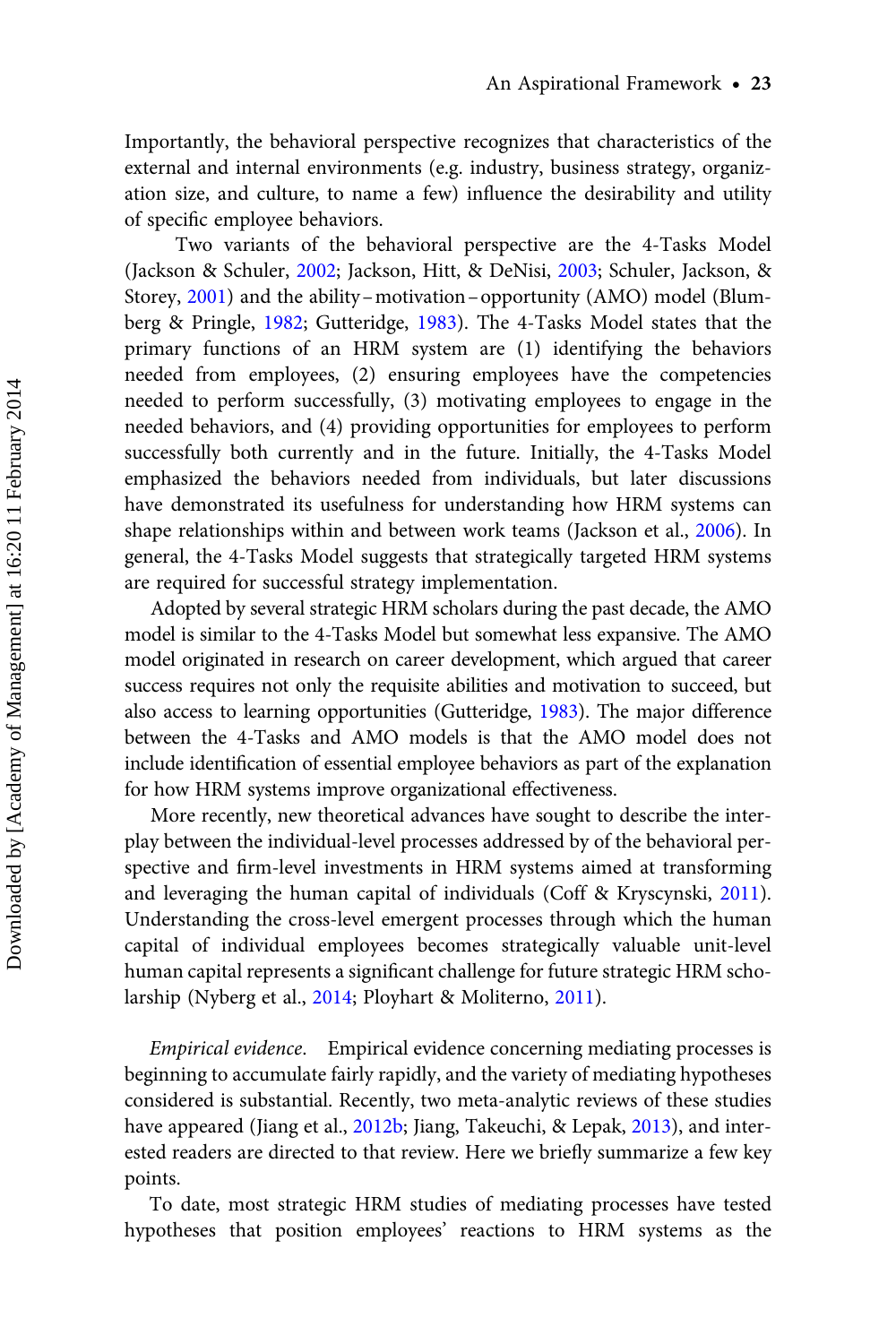explanation for how HRM systems influence the financial outcomes of interest to owners and investors. In a meta-analytic review of 120 studies, Jiang et al. [\(2012b\)](#page-49-0) used the AMO model to organize the results to date and found that human capital and employee motivation partially mediate the impact of HRM systems on bottom-line outcomes such as financial performance and productivity. Employees' opportunities to contribute were not examined in their review due to the small number of relevant studies. We could find no studies that directly examined the HRM task of specifying and communicating the employee behaviors most valued or needed by the organization.

Employee responses are not the only mediating process through which HRM systems can help achieve sustainable competitive advantage; HRM systems may also contribute to the development of emergent organizational capabilities, which in turn contribute to organizational effectiveness (Becker & Huselid, [1998;](#page-44-0) Delery & Shaw, [2001\)](#page-46-0). Several studies provide support for this view of how HRM systems function. For example, network-building HRM systems can enhance financial performance by promoting top managers' social capital (Collins & Clark, [2003\)](#page-45-0); high-performance HRM systems can influence financial performance by increasing employees' flexibility to respond to alternative strategies (Beltrán-Martín, Roca-Puig, Escrig-Tena, & Bou-Llusar, [2008](#page-44-0)) or develop organizational ambidexterity (Patel et al., [2013](#page-52-0)).

Although evidence concerning the mediating processes through which HRM systems influence important outcomes is beginning to accumulate fairly rapidly, more comprehensive studies are needed to fully understand how HRM systems influence outcomes of concern to both employees and managers—considered jointly (cf. Mäkelä, Björkman, Ehrnrooth, Smale, & Sumelius, [2013](#page-51-0)). In addition, we echo others (Guest, [2011](#page-47-0); Jiang et al., [2012b\)](#page-49-0) to encourage research that incorporates the dimension of time. Managers are more likely to invest in costly resource-intensive HRM systems when they can confidently estimate both how and when their investments are likely to pay off. An exemplary example of such research is a study reported by Piening, Baluch, and Salge [\(2013\)](#page-53-0), who investigated the impact of HRM systems over a five-year period. Results showed that trajectories of employees' perceptions of HRM systems were related to changes in customer satisfaction and explained by changes in their reported job satisfaction, although the impact of HRM systems on job satisfaction and firm performance gradually declined over time. Importantly, they also found evidence of a reciprocal dynamic whereby changes in firm performance predicted changes in employees' HRM system perceptions and job satisfaction.

# Toward Understanding Contingencies

The contingency perspective of strategic HRM asserts that HRM systems are more effective when they are properly aligned with organizational conditions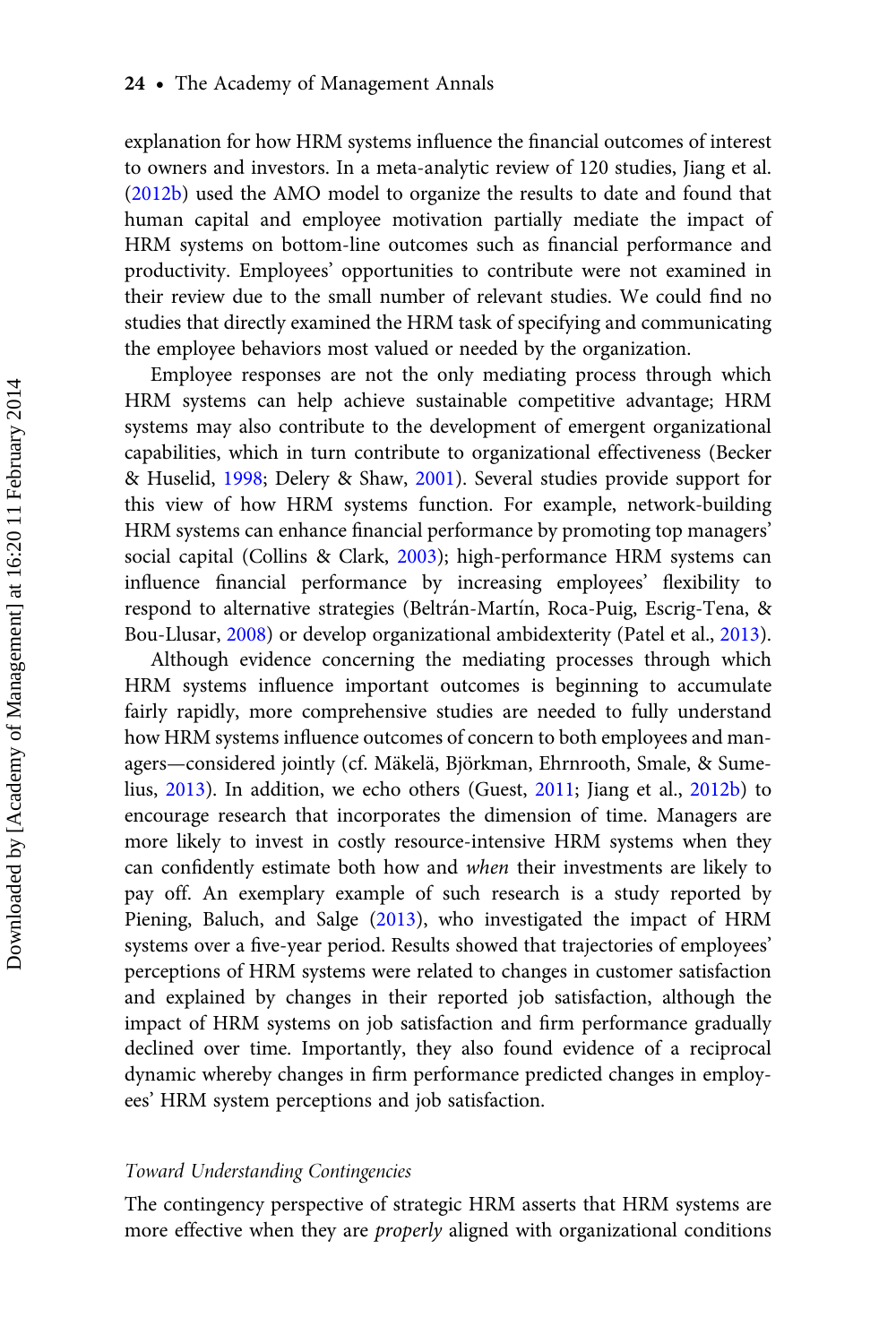(Delery & Doty, [1996;](#page-46-0) Schuler & Jackson, [1987b\)](#page-54-0), and assumes that organizations often have HRM systems in place that are not the best fit. Poor alignment may occur for many different reasons, including rapid changes in the external environment, pursuit of new business strategies, somewhat mindless imitation of what other organizations do, and so on. As shown in [Table 3,](#page-27-0) we located 41 empirical studies that tested the contingency perspective. Here we summarize results from investigations of business strategy, organization culture and climate, organization biography, and industry context.

Business strategy. Despite the prominence of business strategies in early discussions of strategic HRM, we identified only 14 studies that examined whether business strategies moderate the effects of HRM systems on various outcomes. Of these, two studies that used Porter's ([1980](#page-53-0)) typology to describe business strategies found that HRM systems were more effective in reducing voluntary employee turnover (Chow & Liu, [2009;](#page-45-0) Yalabik, Chen, Lawler, & Kim, [2008\)](#page-57-0) in firms pursuing differentiation strategies. But other evidence indicates that high-performance HRM systems are ineffective for firms pursuing differentiation strategies (Chadwick, Way, Kerr, & Thacker, [2013](#page-45-0); Zhang & Li, [2009\)](#page-57-0) or equally effective regardless of differentiation strategies (Huselid, [1995](#page-48-0); Neal, West, & Patterson, [2005\)](#page-52-0). Such apparently inconsistent results may reflect the fact that firms achieve differentiation in many ways (e.g. on the basis of innovation or quality or convenience), and measures of strategy often ignore these different strategic priorities (Youndt et al., [1996\)](#page-57-0). The business strategy typology of Miles and Snow [\(1984](#page-51-0)) has also been used to test the contingency perspective, and provides evidence that "defender" organizations benefit more from high-performance HRM systems, compared to "prospectors" (Peña & Villasalero, [2010](#page-52-0); Rodríguez & Ventura, [2003](#page-53-0)).

After 30 years of strategic HRM research, it is surprising that too little evidence and too few replications exist to draw conclusions about how HRM systems and business strategies function together. Nevertheless, the available evidence is sufficient to conclude that the term "strategic HRM" is an aspiration worth striving toward.

Organization culture and climate. We identified 11 investigations of how HRM systems and organization cultures/climates combine to influence various stakeholders. Two early studies found that positive outcomes from HRM systems were greater in organizations with negative organization cultures/ climates (Chan, Shaffer, & Snape, [2004;](#page-45-0) Neal et al., [2005](#page-52-0)), suggesting that HRM systems may function as substitutes for favorable cultures or climates. However, most relevant studies found that the positive impact of HRM systems on organizational outcomes was greater in organizations with supportive cultures/climate, including those that emphasize employee development (Wei, Liu, & Herndon, [2011\)](#page-57-0), team-orientation (Patel & Cardon, [2010;](#page-52-0)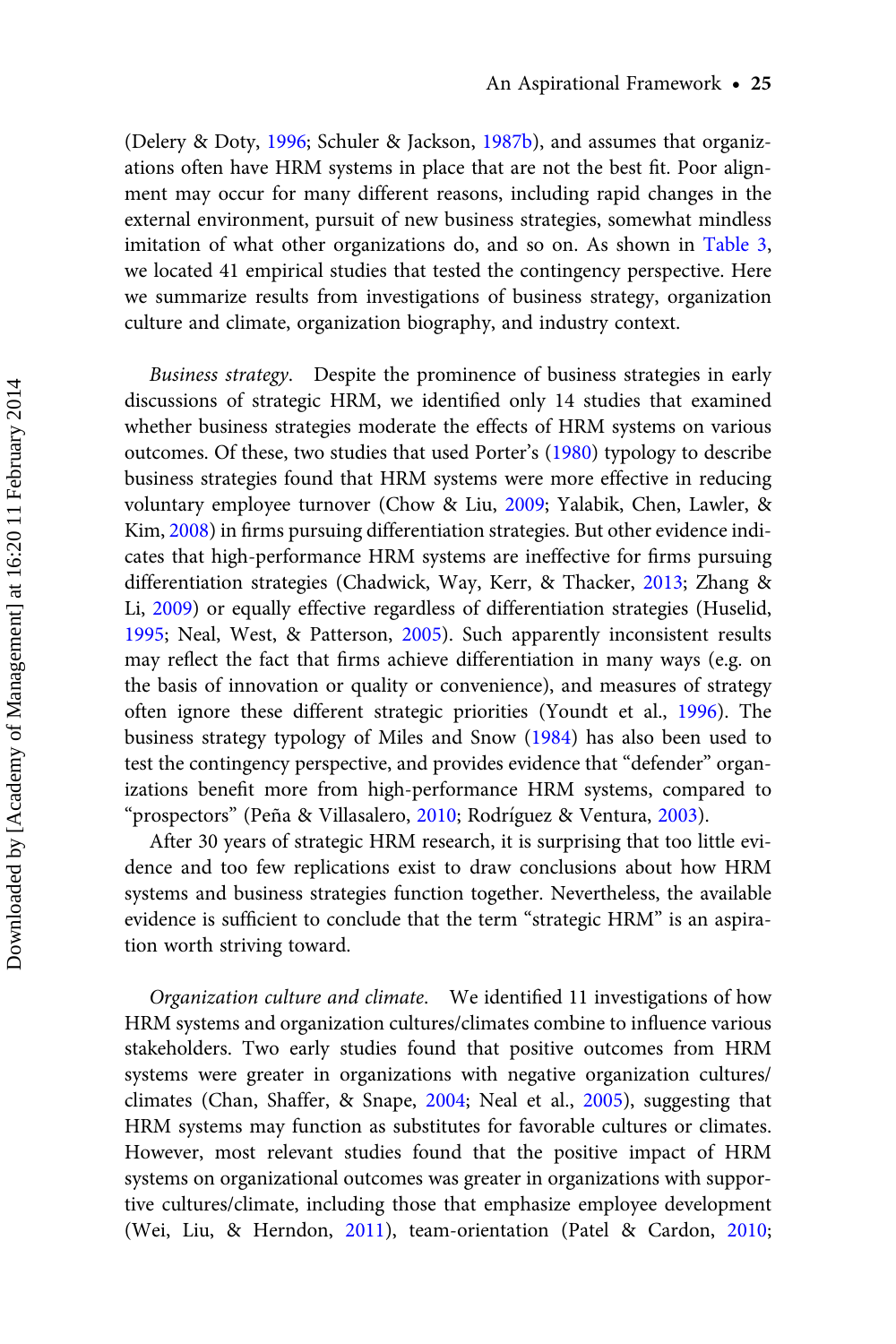| LANIC J                                    | TESTING THE CONTINUENCY LET DECIDE: MODELATOR OF THE VERTIONSHIPS DETMENT LIVING SYSTEMS AND OUTCOMES<br>Outcomes for internal and external stakeholders |                                 |                  |                  |                                  |                          |  |  |
|--------------------------------------------|----------------------------------------------------------------------------------------------------------------------------------------------------------|---------------------------------|------------------|------------------|----------------------------------|--------------------------|--|--|
| <b>Moderators</b>                          | Owners and<br>investors                                                                                                                                  | <b>Managers</b><br>(operations) | <b>Employees</b> | <b>Customers</b> | Perceived overall<br>performance | Total no. of<br>articles |  |  |
| Internal environment                       | 18                                                                                                                                                       | 10                              |                  |                  |                                  | 39                       |  |  |
| Business strategy <sup>a</sup>             |                                                                                                                                                          |                                 |                  |                  |                                  | 14                       |  |  |
| Culture/climate <sup>b</sup>               |                                                                                                                                                          |                                 |                  |                  |                                  |                          |  |  |
| Organization biography <sup>c</sup>        |                                                                                                                                                          |                                 |                  |                  |                                  | 14                       |  |  |
| Other internal<br>environment <sup>a</sup> |                                                                                                                                                          |                                 |                  |                  |                                  |                          |  |  |
| External environment                       |                                                                                                                                                          |                                 |                  |                  |                                  |                          |  |  |
| Industry characteristics <sup>e</sup>      |                                                                                                                                                          |                                 |                  |                  |                                  |                          |  |  |
| Other <sup>r</sup>                         |                                                                                                                                                          |                                 |                  |                  |                                  |                          |  |  |
| Total no. of articles                      | 22                                                                                                                                                       | 10                              |                  |                  |                                  |                          |  |  |

<span id="page-27-0"></span>Table 3Testing the Contingency Perspective: Moderators of the Relationships Between HRM Systems and Outcomes

Notes: Numerical values indicate the number of studies that examined specific moderators of relationships between HRM systems and outcomes.

<sup>a</sup>Includes differentiation, quality, innovation, value-added, defender, prospector, and contingent labor.

<sup>b</sup>Includes cultures emphasizing patient-centered care, group-orientation, organizational support, commitment, and justice.

cIncludes turnover, layoffs, ownership, decentralization, professional management, shared capitalism, size, managemen<sup>t</sup> capability.

<sup>d</sup>Includes capital intensity, employees' human capital, knowledge tacitness, HRM effectiveness, employees' value to competitive advantage.

<sup>e</sup>Includes dynamism, growth, technology, and uncertainty.

<sup>f</sup>Includes government influence, national culture, and labor market flexibility.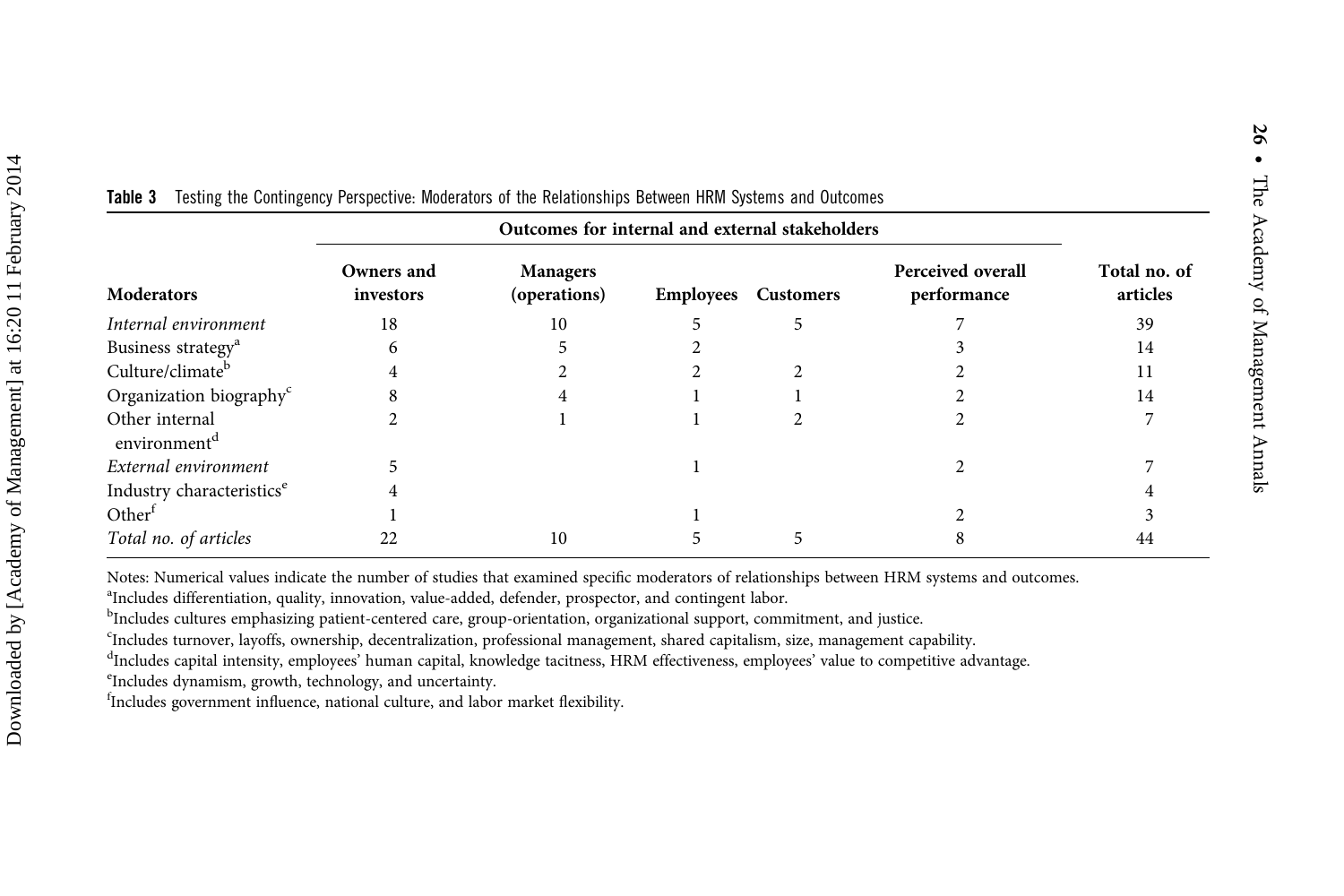Zhang & Jia, [2010\)](#page-57-0), and employee morale and welfare (Iverson & Zatzick, [2011](#page-48-0)). These findings suggest that organizations reap the greatest returns by improving both their formal HRM systems and the informal culture or climate.

Organization biography. As [Table 3](#page-27-0) reveals, 14 studies have examined the interplay between HRM systems and aspects of an organization's biography. Many of these studies focused on managers' characteristics. Managers are the agents through which HRM systems are transmitted to employees, and they appear to partially determine success of HRM systems. For example, one study found that HRM systems were more effective in firms with more professional managers in senior positions (Frenkel & Lee, [2010](#page-47-0)). Another study found that HRM systems are more effective when leaders have more HRM background and engage in open and regular communication with external HRM consultants (Klaas, Semadeni, Klimchak, & Ward, [2012\)](#page-50-0). Chuang et al. (in press) studied HRM systems for knowledge-intensive teamwork and found that team empowering leadership moderated the role of HRM systems to influence knowledge acquisition and knowledge sharing in R&D teams.

Other organizational characteristics that have been studied as moderators of the HRM systems  $\rightarrow$  organizational effectiveness relationship include employee turnover and layoff rate. The results of Arthur ([1994](#page-43-0)) and Guthrie ([2001](#page-48-0)) suggest that employees are more pivotal in firms using high-commitment or high-involvement HRM systems and therefore HRM systems contribute more to firm productivity when employee turnover rates are lower. Similarly, Zatzick and Iverson [\(2006](#page-57-0)) found that the influence of HRM systems on productivity was negative in organizations with high layoff rates, and their situations worsened when investments in HRM systems declined. A general explanation for these moderation results can be derived from human capital theory, which states that human capital is important to an organization's effectiveness and HRM systems can have greater influence on organizational performance when they are adopted in organizations with a solid stock of human capital.

Industry context. The external environments organizations face also can constrain or amplify the extent to which HRM systems contribute to organizational effectiveness. In a meta-analytic review, Combs et al. ([2006](#page-45-0)) found that the relationship between high-performance HRM systems and outcomes such as financial performance and productivity were generally more positive for firms in the manufacturing sector, compared to the service sector. Focusing on more specific industry characteristics, Kintana, Alonso, and Olaverri [\(2006\)](#page-50-0) found that the relationship between high-performance HRM systems and operational performance was stronger when advanced production technologies were used in technologically intense industries. Datta, Guthrie, and Wright ([2005](#page-46-0)) found that the positive relationship between high-performance HRM systems and labor productivity was stronger in industries having higher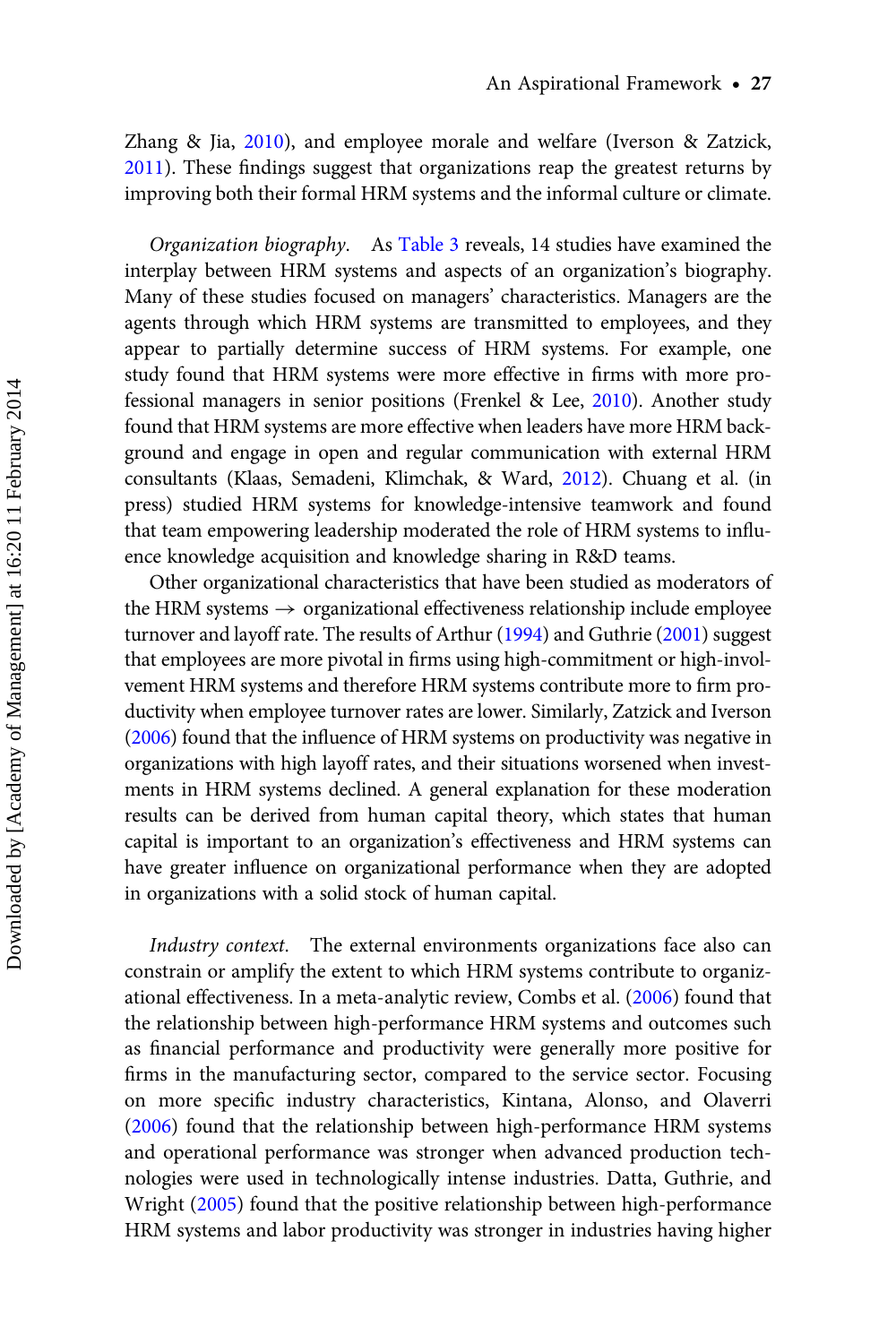labor (versus capital) intensity, higher growth rates, and greater product differentiation. Using a sample of small firms, Chadwick et al. [\(2013](#page-45-0)) verified the moderating effect of industry growth and further found that HRM systems contributed more to labor productivity in more dynamic industries. Together, these studies suggest that the effectiveness of HRM systems as a means for improving productivity is greatest when the value of improved labor productivity is greatest.

Conclusion. Early models of strategic HRM presumed that HRM systems function in combination with other elements of the larger system. The past decade has seen a growing interest in understanding the boundary conditions (moderators) that constrain and amplify the effects of HRM systems, and we anticipate continued interest in this important topic in the years ahead. For future studies to yield useful insights, however, scholars must overcome several methodological challenges that have long plagued the field. We comment briefly on a few of these challenges next, before offering more specific suggestions for new research that begins to close the gap between the aspirational model shown in [Figure 1](#page-4-0) and the current state of strategic HRM knowledge.

# Methodological Challenges for Strategic HRM Research

As strategic HRM empirical research began to accumulate and scholars sought to interpret the results of empirical research, a variety of methodological challenges became apparent. Many of the methodological challenges for strategic HRM are similar to those for other areas of management (e.g. establishing causality, levels of analysis and data aggregation, measurement validity) and have been debated in detail elsewhere (e.g. Gerhart, [2013;](#page-47-0) Guest, [2011;](#page-47-0) Heavey et al., [2013;](#page-48-0) Paauwe, [2009\)](#page-52-0). Rather than revisiting all of these familiar concerns, here we mention just three methodological issues because these are deeply entwined with important substantive questions.

#### Content of HRM Systems

The concept of an HRM system is central to the field of strategic HRM, but there is little consensus about the specific elements that comprise the content of HRM systems. The aspirational framework shown in [Figure 1](#page-4-0) depicts an HRM system comprising HRM philosophies and policies and practices and processes, yet most empirical studies have assessed only HRM policies or practices; almost none has examined HRM philosophies or processes. Furthermore, the specific policies and practices included in empirical measures of HRM systems—i.e. the content of the system—vary greatly across studies (Combs et al., [2006](#page-45-0); Lepak et al., [2006;](#page-51-0) Posthuma, Campion, Masimova, & Campion, [2013\)](#page-53-0) and this is true even across studies that purportedly assessed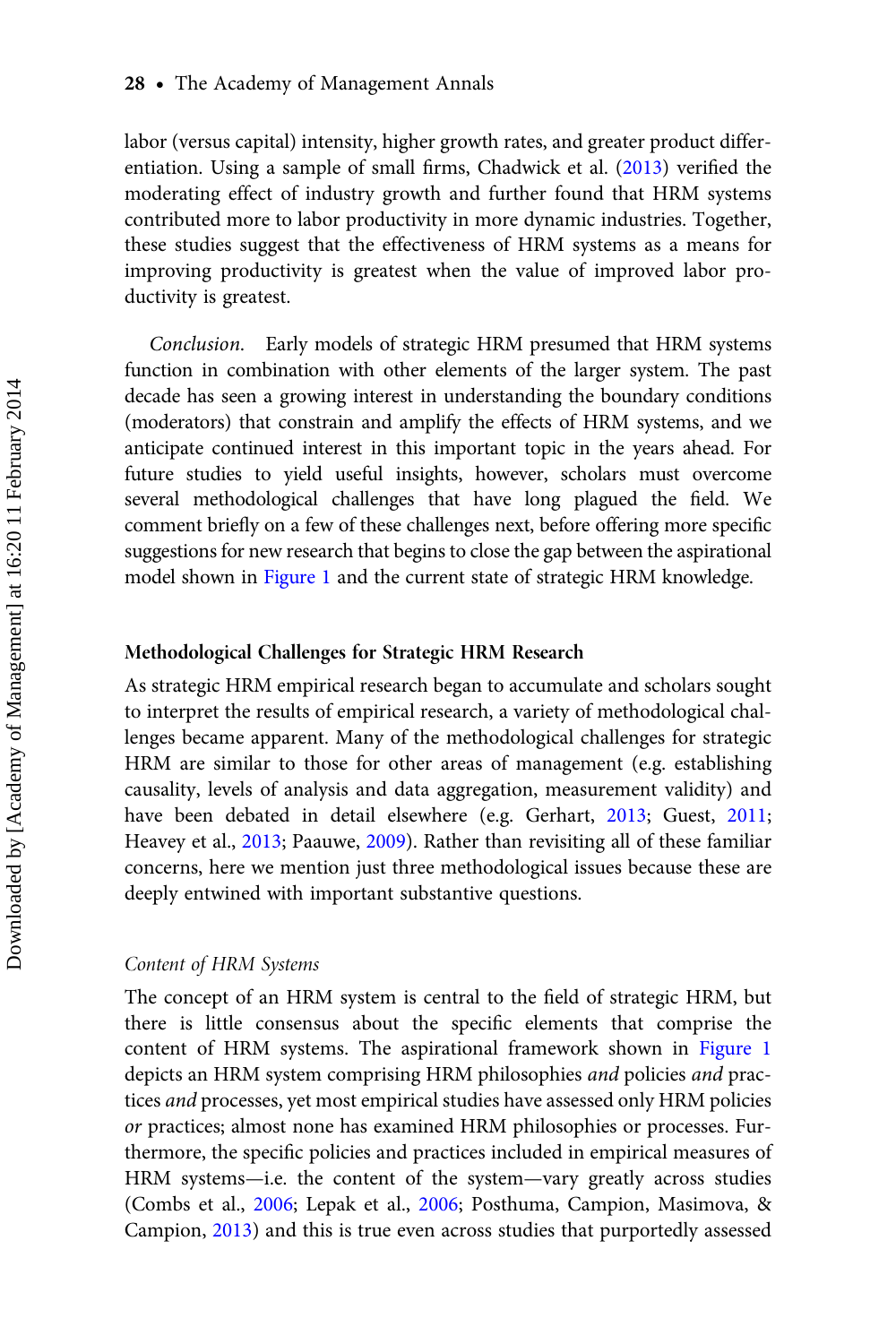the same specific type (e.g. high-performance HRM systems). Due to the inconsistent conceptualization and measurement of HRM systems, it is difficult to accumulate and compare findings across studies.

A possible solution to this challenge is suggested by an emerging and robust body of work on "strategically targeted" HRM systems. In such studies, the authors attempt to identify and measure HRM system elements that specifically target strategic objectives. The design of strategically targeted HRM systems follows the 4-Tasks Model: strategically important behaviors are identified and then the central elements to include when measuring the HRM system are those that are likely to ensure employees have the abilities, motivation, and opportunities to engage in the needed behaviors. Strategically targeted HRM systems examined to date include those aimed at customer service (Chuang & Liao, [2010](#page-45-0); Liao et al., [2009](#page-51-0)), safety (Zacharatos, Barling, & Iverson, [2005](#page-57-0)), and effective knowledge-intensive teamwork (Chuang et al., [in press\)](#page-45-0). We found no primary study that compared the effectiveness of strategically targeted HRM systems with those of general HRM systems (e.g. high performance or high commitment). However, using a meta-analytic approach, Hong et al.'s [\(2013](#page-48-0)) showed that service-oriented HRM practices were more positively related to service climate than general HRM practices. Such findings may reenergize interest in understanding context-appropriate HRM systems.

# Composition of HRM Systems

Closely related to the issue of selecting HRM elements to include in measures of HRM systems are decisions about how to combine those elements into a unitary measure. Typically, a single index is calculated by adding together ratings of several HRM policies or practices. The additive approach assumes that all elements included in the HRM system are equivalent and interchangeable. The additive approach also assumes that the practices or policies assessed are independent elements—that is, the effect of any one practice or policy is not contingent on the presence or effectiveness of other elements. The additive approach is simple to implement, but its widespread adoption oversimplifies the complexity inherent in the systems theory perspective, which views systems as comprising interdependent elements that may function together synergistically and/or as substitutes for each other (Delery, [1998](#page-46-0); Jiang et al., [2012a;](#page-49-0) Lepak et al., [2006](#page-51-0)). The need for more sophisticated measures that take into account the complex properties of HRM systems is well recognized and worthy of considerable effort in the near future.

# Dynamic, Reciprocal Processes

The challenge of demonstrating causal relationships between HRM systems and outcomes such as firm performance or customer satisfaction has been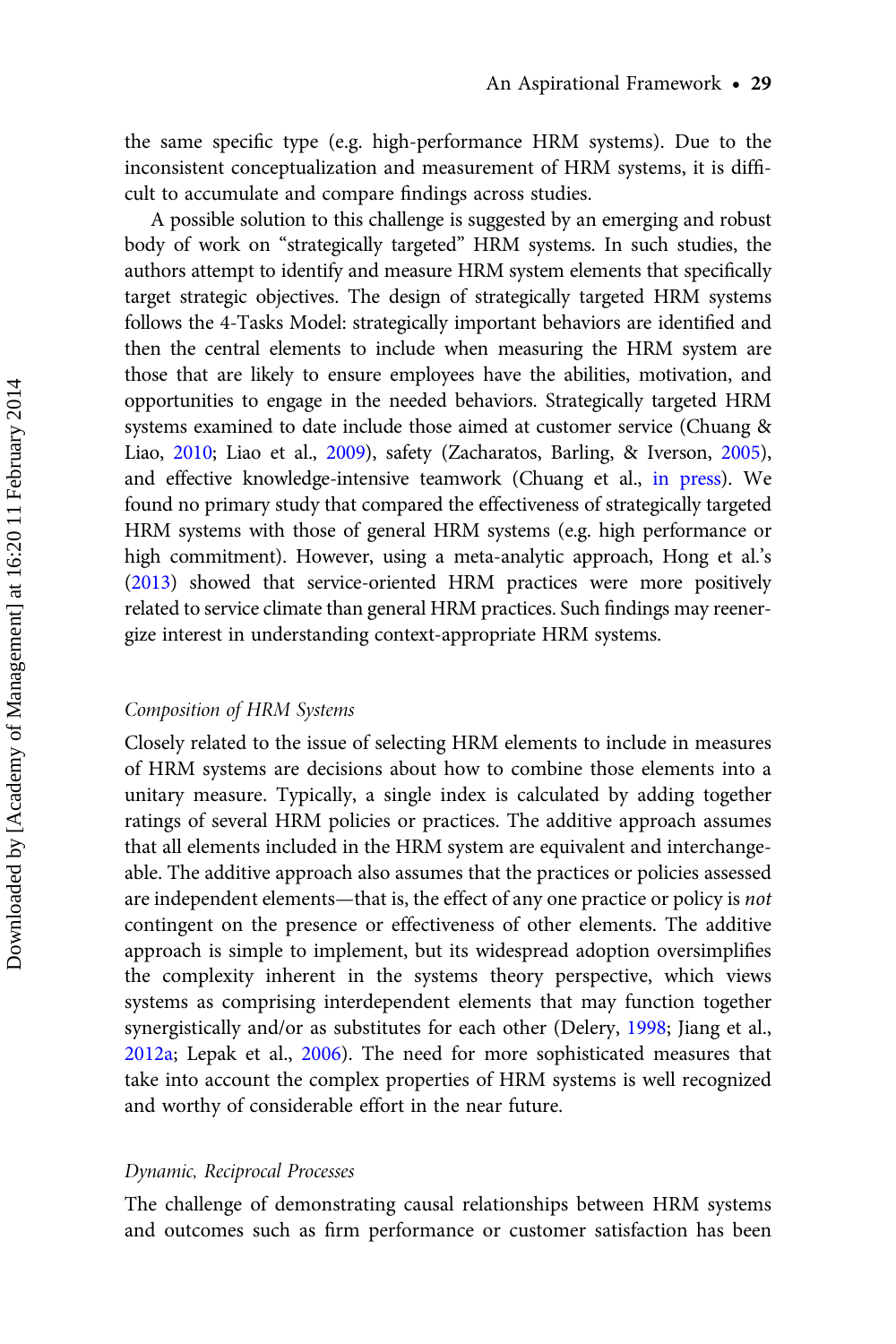discussed at length by strategic HRM scholars and a few longitudinal studies have directly addressed this issue (Guest, Michie, Sheehan, & Conway, [2003;](#page-47-0) Wang & Shyu, [2009;](#page-56-0) Wright et al., [2005](#page-57-0)). In contrast, the challenge of understanding how HRM systems co-evolve along with other aspects of organizations is rarely addressed. Nor is the role of external stakeholders typically examined.

Assuming HRM systems evolve and change over time, it is likely that some changes are stimulated by stakeholders. Shareholders may press for changes in how managers are paid. Customers may press for changes in the training of front-line employees. Society may press for changes to improve family life. Ideally, a virtuous cycle occurs as improvements in the HRM system lead to improvements in valued outcomes, which in turn stimulate further improvements in the HRM system (Piening et al., [2013\)](#page-53-0). Measurement challenges as well as statistical complexities and lack of theoretical guidance concerning how effects unfold over time may account for the lack of available evidence about such dynamic processes. These challenges are not insurmountable, however, as research on other organizational topics demonstrates (Van Iddekinge et al., [2009\)](#page-56-0). Thus, we anticipate that the dynamic nature of strategic HRM will soon become a more prominent feature of the field's empirical research.

#### Conclusion

As long as the content and composition of HRM systems remain contested, it will be difficult to reach consensus about how best to observe and measure these dynamic systems. Additional research aimed at addressing methodological challenges will undoubtedly be forthcoming in the years ahead. Yet, paradoxically, we also worry that a seemingly infinite desire for better measurement and stronger research designs could stall the field's progress on substantive issues. Rather than requiring near-perfection for any particular study, we hope strategic HRM scholars will support the proliferation of multiple measurement approaches and show an appreciation for replications conducted in diverse settings under a variety of environmental conditions, for a productive field is one in which a thousand flowers bloom and cross-pollinate. Alternatively, long-standing methodological arguments could stall the field's continued development if they demotivate a new generation of scholars whose careers increasingly depend on successfully publishing in prestigious journals.

# Directions for Future Work: Looking Back While Moving Forward

Since its inception, strategic HRM scholarship has evolved and changed considerably. Notwithstanding dozens of investigations, critiques and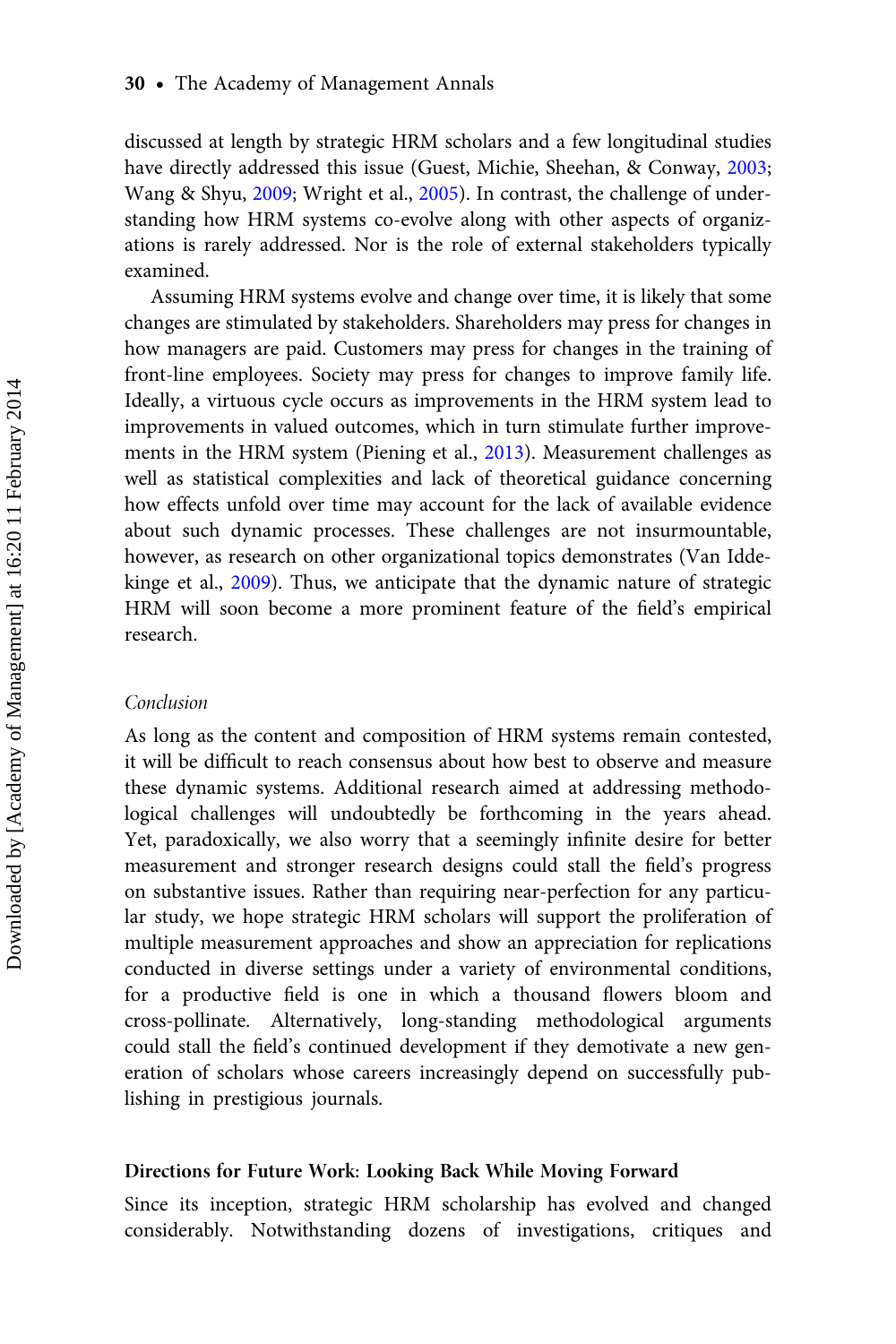refinements, many intellectual seeds planted during the founding years remain dormant. A reconsideration of the origins of strategic HRM and the aspirational framework shown in [Figure 1](#page-4-0) suggest opportunities for new research, as we describe next. In particular, we encourage new research that (a) fully embraces systems thinking and environmental forces, (b) reflects the reality and complexities of global businesses, (c) takes seriously the concerns of multiple stakeholders, (d) attends to workforce segmentation, and (e) yields knowledge with practical utility.

### Embrace Systems Thinking

Despite the influence of systems thinking on conceptual models of strategic HRM, our empirical base of evidence is desperately inadequate. The HRM (sub)system has been the focus of attention, with too little regard paid to the internal environment, the external environment, or the dynamic relationship between the HRM system and those environments.

Of foremost concern to early strategic HRM pioneers (Beer et al., [1984;](#page-44-0) Fombrun et al., [1984](#page-47-0)) was the embedded nature of HRM and the variety of forces that shape the work lives of employees. Rather than imagining that they could succeed by finding and adopting "one best way" to manage employees (e.g. use a high-performance HRM system or use a high-commitment HRM system), HR professionals were encouraged to step out of their functional silos and work in partnership with line managers who are responsible for aligning their organization with the demands of a complex and dynamic external environment.

Empirical studies of strategic HRM have generally ignored the embedded and contextualized nature of HRM. Perhaps most egregious is the lack of attention paid to organization structure and its consequences for workforce segmentation. It is common knowledge that executives and so-called high-potential talent often live in a world that other employees experience only in their imaginations. Yet empirical studies almost never examine the multiple HRM systems that co-exist in organizations. Similarly, discussions of flexibility (Ruiner, Wilkens, & Küpper, [2013](#page-53-0); Schmidt, [2013\)](#page-54-0) remind us that HRM systems and their consequences are not static, yet empirical research seldom examines the reciprocal dynamics through which HRM systems shape and are shaped by other organizational systems (e.g. production systems and administrative systems). Nor do strategic HRM scholars pay much attention to how individual employees exert upward and horizontal influence to effect changes in HRM systems.

As strategic HRM emerges from infancy and matures, there will be many opportunities to address these and other existing weaknesses. We are especially hopeful that new insights will be gained by scholars interested in addressing issues raised by rapid globalization for global firms, as we discuss next.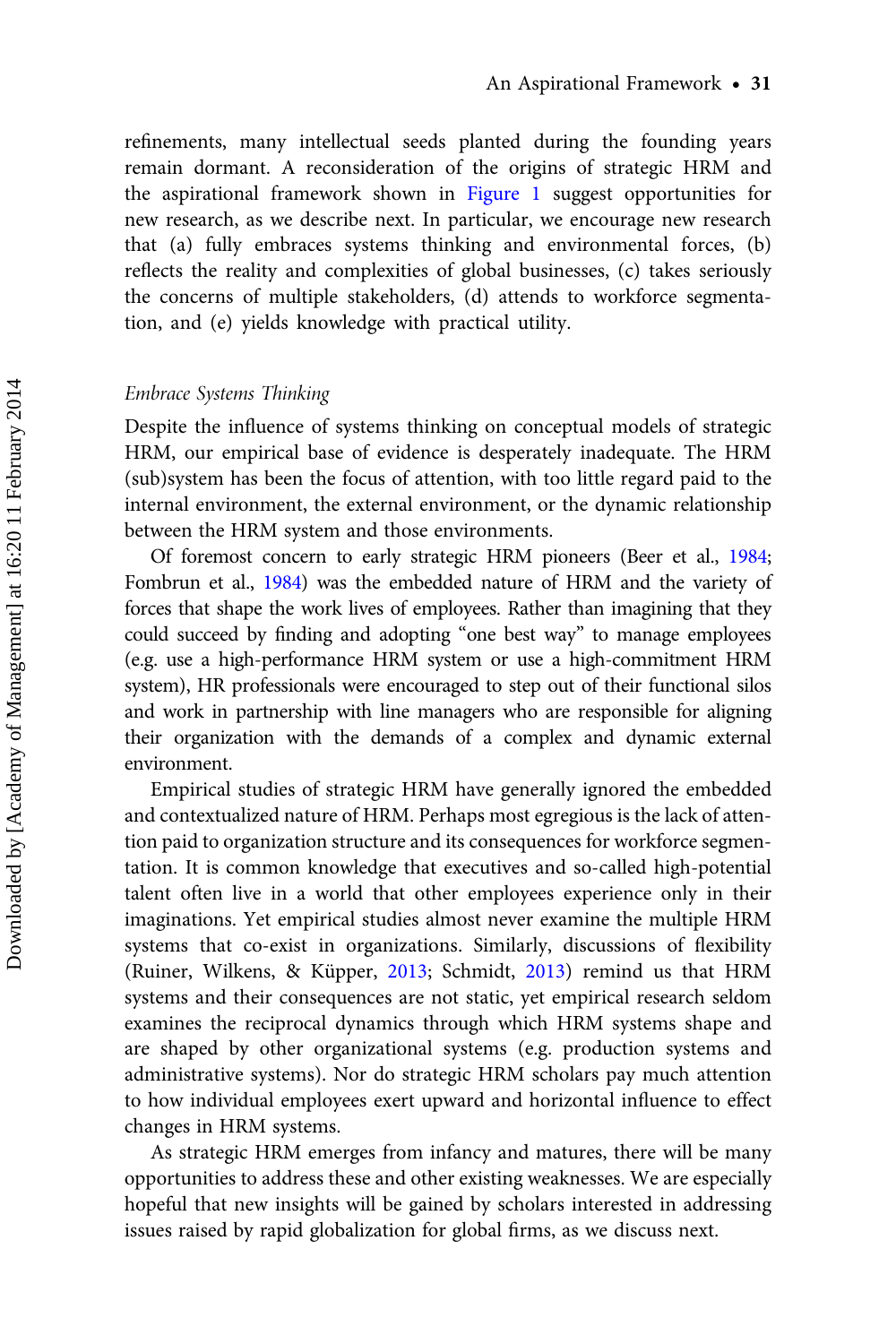# 32 • The Academy of Management Annals

# Expand into the Global Arena

Rapid globalization creates a pressing need for improved understanding of how the geographic location(s) and reach of organizations influence how they manage employees. The strategic importance of HRM activities for international firms has long been recognized (Milliman, Von Glinow, & Nathan, [1991](#page-51-0); Pucik & Katz, [1986;](#page-53-0) Tung, [1984](#page-56-0)). By the 1990s, insights from strategic HRM and international HRM had been integrated into a framework for understanding strategic international HRM (Schuler, Dowling, & De Cieri, [1993](#page-54-0)). Nevertheless, to date, most studies of HRM systems have focused on the domestic operations of organizations in western cultures; insights into the dynamics of strategic HRM in eastern cultures (e.g. China) are just beginning to appear (Chan & Mak, [2012;](#page-45-0) Zhao & Du, [2012\)](#page-57-0).

The globalization of the strategic HRM community as well as comparative data such as that produced by the CRANET International Research Network on HRM provide a foundation for future investigations of studies of international strategic HRM (Horwitz, [2011;](#page-48-0) Lazarova, Morley, & Tyson, [2008;](#page-50-0) Parry, Stavrou-Costea, & Morley, [2011](#page-52-0)).

As strategic HRM scholarship continues to evolve and strengthen connections between elements of the HRM system and other elements of the organizational system, we hope to see a greater attention paid to the geographic dispersion of organizational units and the transfer of HRM systems across national borders. Decisions about whether and how to replicate an HRM system across several subsidiaries is a major challenge that appears to be facilitated by specific capabilities that are not yet fully understood (Fenton-O'Creevy & Wood, [2007;](#page-46-0) Morris & Snell, [2011;](#page-52-0) Morris et al., [2009\)](#page-52-0). Another issue is managing operations in the face of significant talent shortages in some regions. For example, firms operating in China will be facing a shortage of highly skilled workers for many years to come (Dobbs, Lund, & Madgavkar, [2012](#page-46-0)). Other major challenges for global firms include: (1) locating and relocating operations to most effectively leverage labor costs, talent levels, and growing populations of consumers in the developing countries; (2) addressing the legitimate concerns of local communities while remaining flexible enough to downsize in locations that are no longer optimal; (3) protecting employees in an era of global terrorism; (4) bolstering employee engagement worldwide in order to maximize motivation and productivity; and (5) transmitting a global philosophy of HR management worldwide (Ferner & Almond, [2013;](#page-47-0) Scullion, Collings, & Gunnigle, [2007;](#page-55-0) Sparrow, [2009,](#page-55-0) [2013](#page-55-0); Sparrow, Brewster, & Harris, [2004](#page-55-0)). Common to all of these global challenges is the need for HRM systems that address employees' concerns while promoting economic advancement and growth.

The challenges of global talent management are already attracting greater interest (Boussebaa, [2009;](#page-44-0) Collings & Mellahi, [2009;](#page-45-0) Schuler, Jackson, & Tarique, [2011](#page-54-0); Scullion & Collings, 2006, [2011;](#page-55-0) Scullion, Collings, & Caligiuri,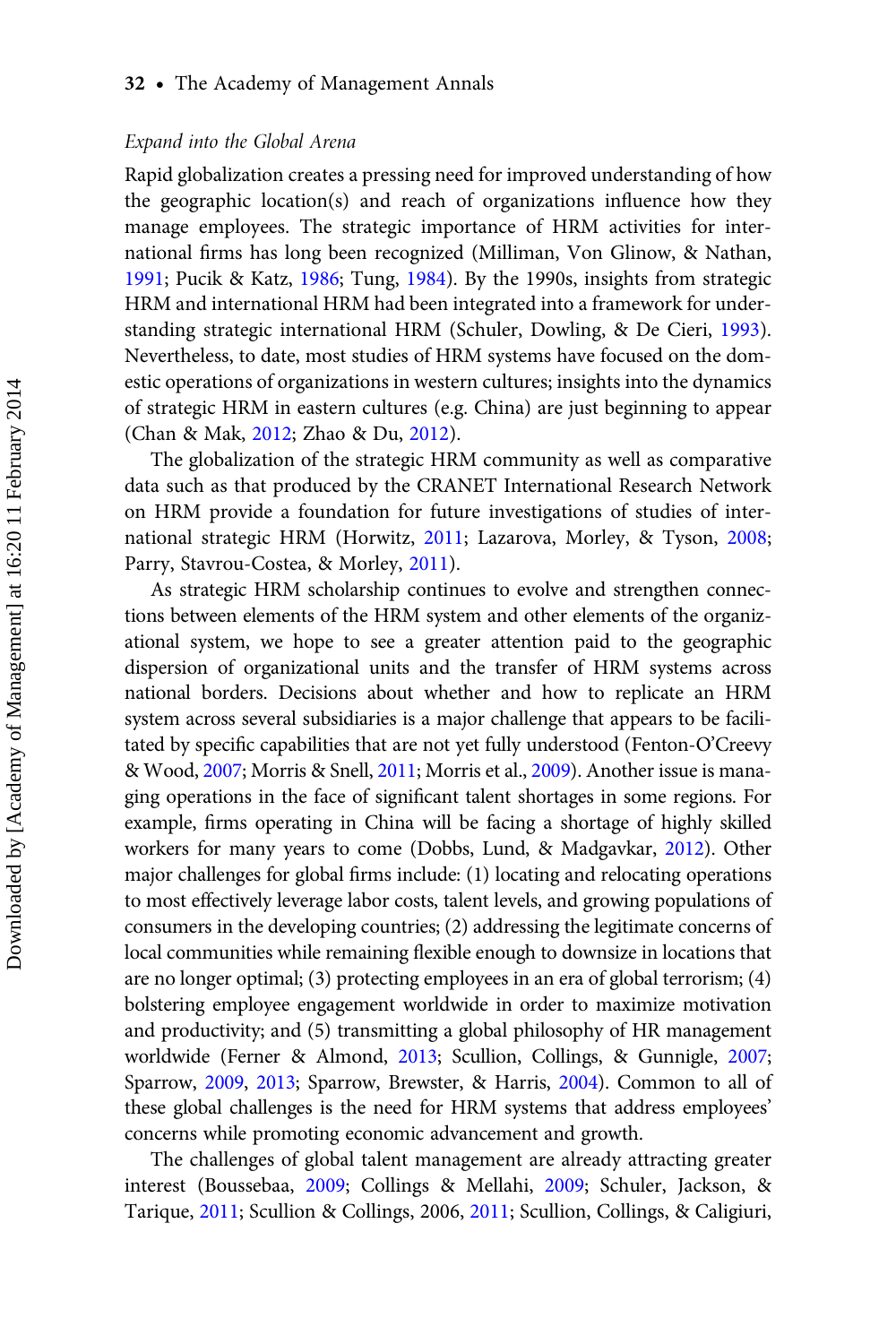[2010](#page-55-0); Sparrow, Farndale, & Scullion, [2013;](#page-55-0) Tarique & Schuler, [2010](#page-55-0)). In contrast to early research in the field of international HRM, which focused primarily on managing expatriates, current work focuses on managing globally distributed operations. Deploying an expatriate cadre of highly paid managers and specialist professionals to manage globally dispersed operations is not sufficient. Instead, multinational firms are developing new solutions that realize the advantages associated with having a common HRM philosophy (and perhaps a common set of HRM processes) combined with a variety of HRM policies and practices designed to fit the local cultures, labor markets, and economic conditions (Brewster & Mayrhofer, [2013](#page-44-0)).

# Address More Concerns of More Stakeholders

Critics of the strategic HRM paradigm often point to the limited view of HRM "effectiveness" that is evident in empirical strategic HRM research: bottom-line and operational business metrics seem to be the Holy Grail when it comes to measuring effectiveness. While other management scholars argue about the preferred financial- and market-based measures of organizational performance (Richard, Devinney, Yip, & Johnson, [2009\)](#page-53-0), of greater concern for many critics of strategic HRM scholarship is the field's relative indifference to the concerns of employees.

Protecting and promoting the interests of employees has long been considered as one of the primary responsibilities of HR professionals. Presumably, however, a fundamental conflict exists between the interests of owners and those of employees; therefore, the reasoning goes, HRM systems that maximize shareholders' gains do so at the expense of employees (Godard, [2004;](#page-47-0) Legge, [1995](#page-50-0); Van Buren et al., [2011\)](#page-56-0). An alternative view argues that addressing the concerns of employees is a prerequisite for achieving long-term organizational effectiveness, so addressing the concerns of these two stakeholder groups need not be problematic (Jackson, Schuler, & Werner, [2012](#page-49-0)). In fact, the evidence is mostly consistent with a "mutual gains" perspective in that employees working for successful companies are happier than those working in poorly performing companies (Van De Voorde et al., [2012](#page-56-0)). However, when health-related outcomes are considered (rather than happiness), the studies reveal a more complex picture. In a fine-grained analysis of reactions to high-performance HRM systems in Welsh government agencies, the negative association between high-performance HRM and employee well-being was most evident among workers with little control over their work (Jensen, Patel, & Messersmith, [2013](#page-49-0)) as predicted by Karasek's ([1979\)](#page-50-0) job demands-control theory and consistent with the socio-technical systems approach evident in Beer et al.'s ([1984\)](#page-44-0) first strategic HRM textbook.

Incorporating the concerns of both owners/investors and employees into strategic HRM research is an obvious, and nearly mandatory, next step for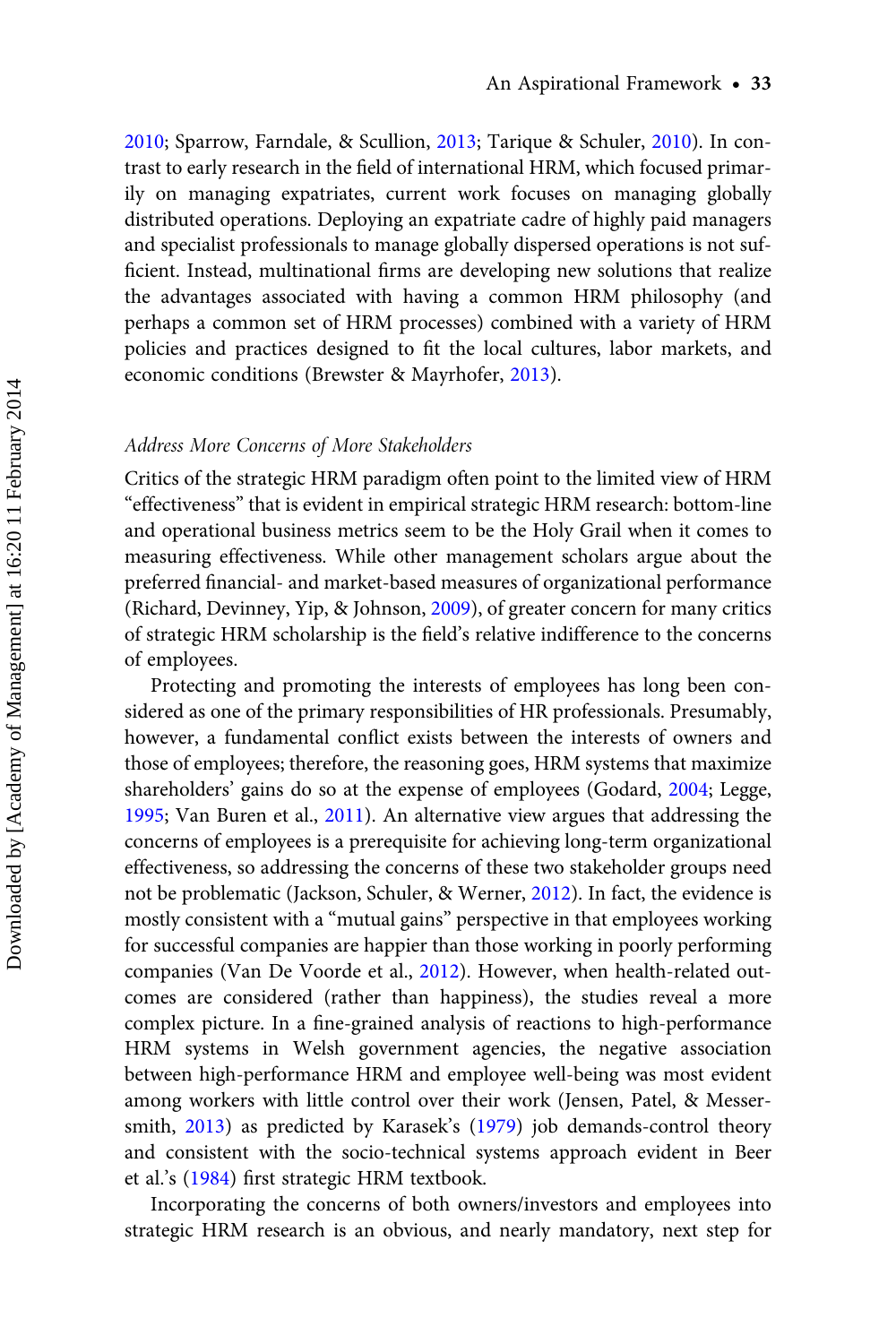# 34 • The Academy of Management Annals

the field, but it is a small step, for many other stakeholder groups also have legitimate concerns as well as varying degrees of power (Guerci & Shani, [2013](#page-47-0); Parmar et al., [2010](#page-52-0)). An HRM system that satisfies employees and investors while contributing to environmental degradation cannot be considered effective. Likewise, an HRM system that satisfies investors and employees at the expense of customers is not ideal. Other stakeholders who might be affected by an organization's HRM system include suppliers (Fu et al., [2013](#page-47-0); Lengnick-Hall, Lengnick-Hall, & Rigsbee, [2013;](#page-51-0) Schuler & MacMillan, [1984\)](#page-54-0), and strategic partners such as those involved in cooperative alliances formed to address shared research and development needs or joint ventures that provide access to new markets. By recognizing the long reach of HRM systems in an era of collaborative organizing (Fjeldstad, Snow, Miles, & Lettl, [2012;](#page-47-0) Gulati, Wohlgezogen, & Zhelyazkov, [2012](#page-47-0)) and expanding the variety of stakeholders who are potentially influenced by a firm's HRM system, strategic HRM scholars have nearly unlimited opportunities to broaden the impact of their work and advance our understanding of organizational effectiveness, corporate social responsibility and long-term sustainability (for recent research on "sustainable HRM", see Ehnert & Harry, [2012;](#page-46-0) Ehnert, Harry, & Zink, [2012](#page-46-0) and an entire issue of Management Revue, Volume 23, 2012, which is devoted to the topic).

# Attend to Segmentation of Employee Groups

Few organizations employ identical management practices across all groups of employees. Employee segmentation is as common as product market segmentation. Segmentation is well documented not only for pay practices, including both pay mix and pay levels (Yanadori & Kang, [2011\)](#page-57-0), but also is evident in other elements of HRM systems, too (Jackson et al., [1989](#page-49-0)). Segmentation occurs on the basis of occupations, organizational level, labor market conditions, geographic location, as well as on the basis of past or expected future performance.

Several strategic HRM scholars and consultants actively promote such segmentation (also referred to as differentiation) and consider it essential to business success (Becker, Huselid, & Beatty, [2009;](#page-44-0) Boudreau & Ramstad, [2007](#page-44-0); Lepak & Snell, [1999\)](#page-51-0). Nevertheless, empirical studies of HRM systems often ignore intra-firm segmentation of employees. Thus, even as meta-analytic reviews draw conclusions about the determinants and outcomes of HRM systems (Combs et al., [2006](#page-45-0); Jiang et al., [2012b](#page-49-0); Subramony, [2009\)](#page-55-0), the generalizability of such conclusions to specific workforce segments is unknown.

Managers and supervisors. Paradoxically, one way to improve our understanding of employee segmentation may be to treat employees and their bosses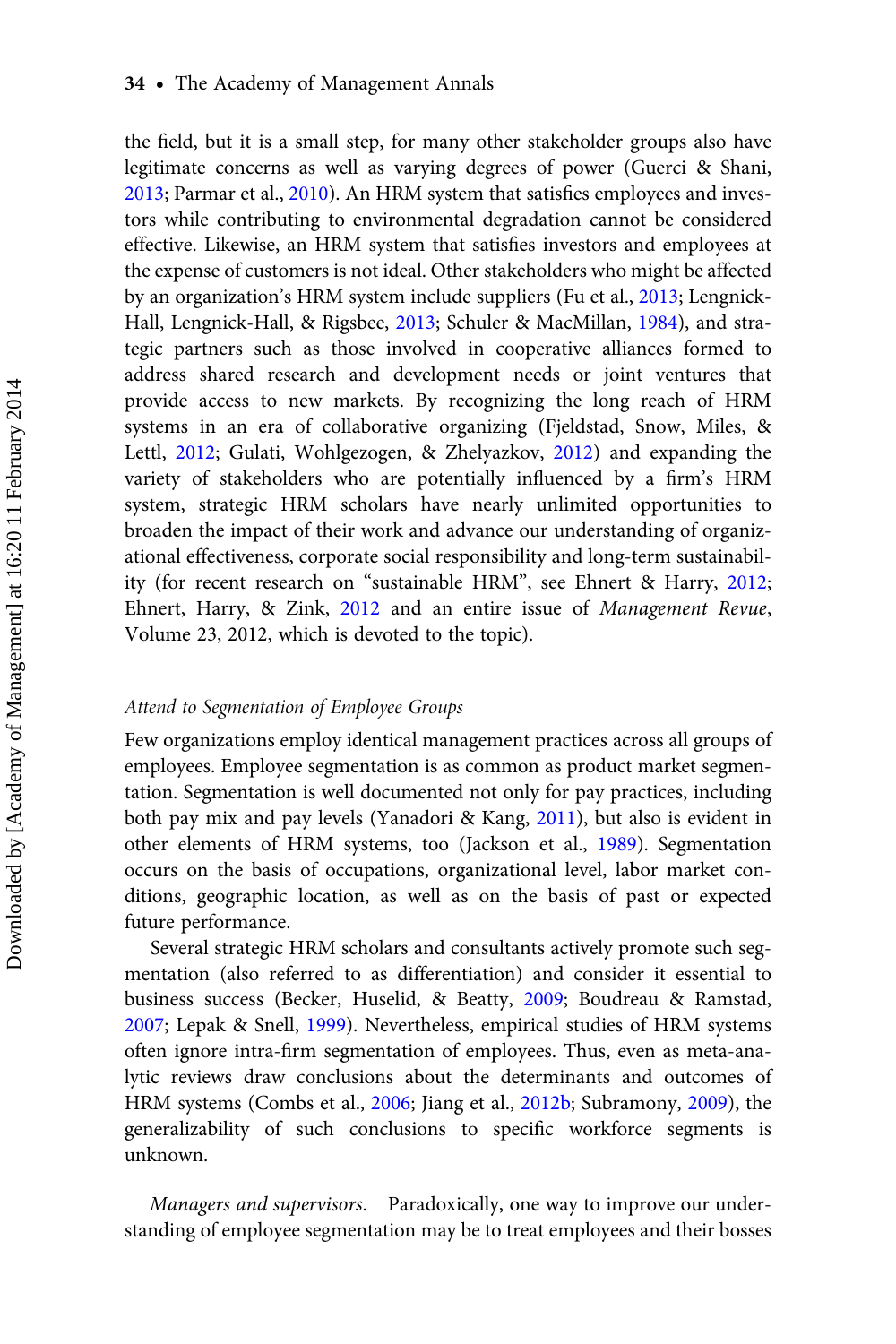(a.k.a. managers or supervisors) as inseparable partners; to understand the actions of either partner requires attending to the actions of the other (Sparrow, Hesketh, Cooper, & Hird, [2010](#page-55-0)). Regardless of which employee group one is interested in, their managers/supervisors play central roles. In addition to translating stated HRM philosophies and formal HRM policies into daily practices and processes (Hutchinson & Purcell, [2010\)](#page-48-0), their leadership styles and skills may supplant or act as substitutes for the formal HRM system (Chuang et al., in press; Purcell & Hutchinson, [2007](#page-53-0)). The relatively high cost of managerial talent and the investments that many organizations make in developing their managerial talent suggests that understanding the relationship between HRM systems, managerial effectiveness and employeerelated outcomes should be a priority for the field of strategic HRM.

HR professionals. Managers also shape the lives of HR professionals as they strive to become "strategic partners". For HR professionals, the work of construing their modern social identity can be exciting as well as stressful (Glover & Butler, [2012](#page-47-0); Pritchard, [2010\)](#page-53-0). So far, HR professionals have been largely missing from strategic HRM scholarship. The aspirational framework shown in [Figure 1](#page-4-0) brings them into the picture, albeit without articulating their specific roles. Looking ahead, we anticipate increased interest in understanding the dynamics of effective strategic partnerships between HR professionals and managers, for the promise of strategic HRM systems is more likely to be realized when this partnership thrives.

# Strive for Practical Usefulness

The birth of strategic HRM scholarship occurred when HRM expertise was seldom present in corporate board rooms. Throughout much of its young life, the field has struggled to achieve the respect bestowed on other functional areas—those whose executives have "a seat at the table". The guiding assumption often seems to be: If scholars can show that effective HRM is associated with bottom-line performance, HR professionals and scholars alike will deserve and gain the respect they desire.

The presence of Chief HR Officers in top management teams has improved over time (Wright, Moore, & Stewart, [2012\)](#page-57-0), but apparently these executives often come from line positions, having moved into their HRM roles after first gaining experience and credibility in other functional areas (Groysberg, Kelly, & MacDonald, [2011;](#page-47-0) see also Huselid, Jackson, & Schuler, [1997\)](#page-48-0). Nor have HR professionals seen their status rise in the eyes of employees and the general public: cartoons and videos mocking HR managers are more abundant than ever, it seems.

After 30 years, we can state with some confidence that investments in HRM systems are likely to yield economic benefits. However, we know very little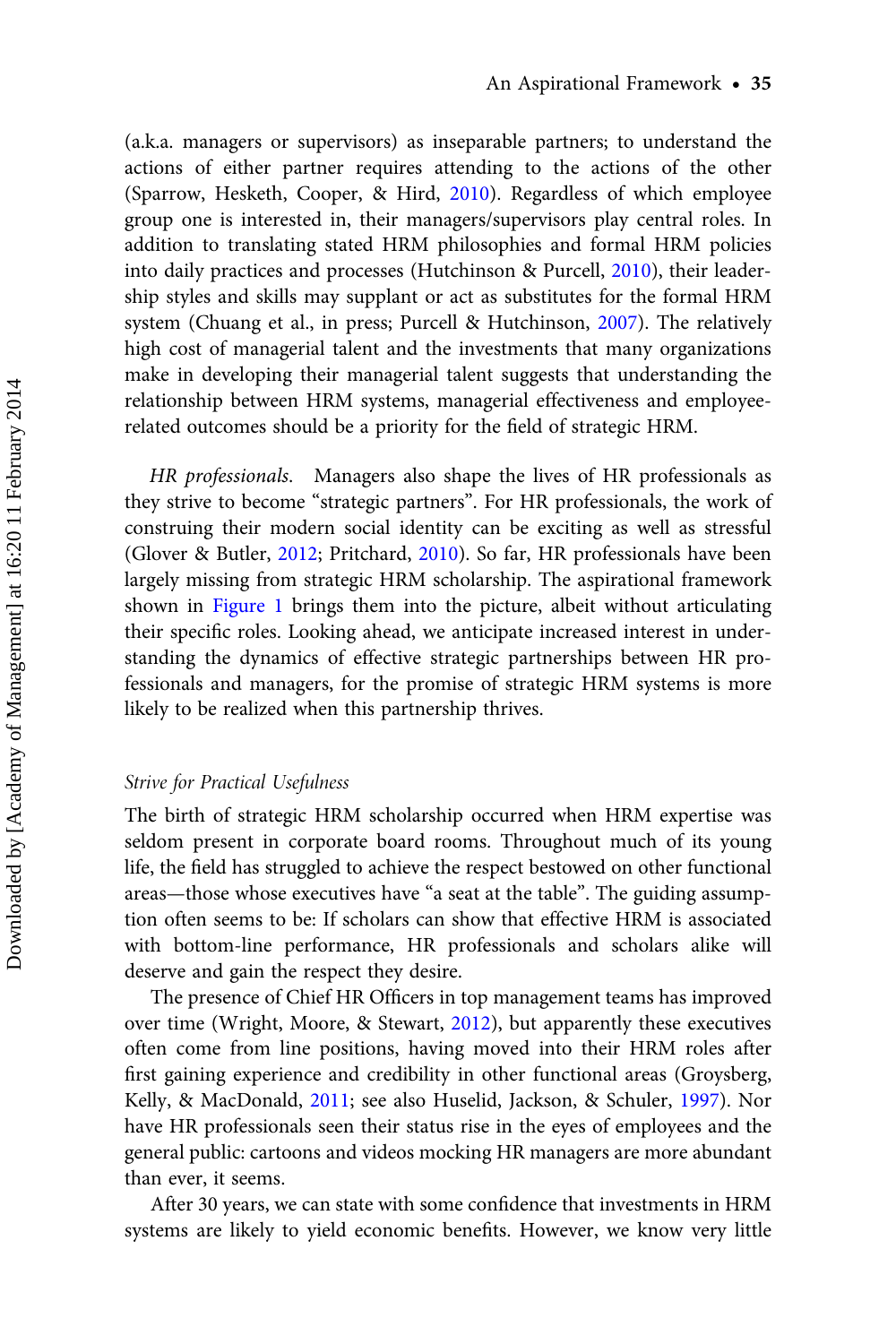about why some firms invest more to acquire and develop human resources (Schmidt & Keil, [2013](#page-54-0)), the conditions under which investment in formal HRM systems is worthwhile, the dynamics that influence the relative salience of employees' concerns relative to the concerns of other stakeholders (Mitchell, Agle, & Wood, [1999\)](#page-51-0), and the possible alternative means (such as effective leadership) through which managers value and successfully leverage the firm's human resources (Chuang et al., [in press\)](#page-45-0).

Describe how to do it, not just what to do. Apparently, those responsible for designing and delivering effective HRM systems do not yet know how to fulfill these duties in ways that satisfy key stakeholders—including other company executives and many employees. Arguably, strategic HRM scholars are as much to blame as practicing HRM managers. Discussions of the causes of and solution to the observed gap between HRM science and practice often emphasize the need to ensure practitioners are exposed to the available scientific evidence (Cohen, [2007](#page-45-0); Rynes, Colbert, & Brown, [2002\)](#page-54-0). Another possibility is that we have discovered what works while ignoring the question of how HRM systems are developed, maintained, and destroyed.

A study of benchmarking and the use of high-involvement HRM systems illustrated the value of incorporating the interests of practicing HR professionals into strategic HRM scholarship. In an era when benchmarking was becoming more prevalent, Sanchez, Kraus, White, and Williams [\(1999\)](#page-54-0) made a scholarly contribution by testing hypotheses grounded in institutional theory and also addressed a very practical question concerning the use of benchmarking. Other implementation issues of significant interest to HR professionals that strategic HRM scholarship has not adequately addressed include the growth in Internet freelancing (Aguinis & Lawal, [2013](#page-43-0)); the spread of e-HRM systems, which often alter the HR roles, responsibilities, and sources of power for employees, managers, and HR professionals (Ruel & Bondarouk, [2013](#page-53-0); Schalk, Timmerman, & van den Heuvel, [2013\)](#page-54-0); ongoing experimentation in the structure of the HR function (Sparrow et al., [2013](#page-55-0)); and developments in the use of enterprise software and access to "big data"—which may eventually give employers access to vast amounts of information about employees and their interactions within and outside the organization.

Conduct practice-friendly research. Besides asking questions that produce applicable knowledge, the time has come to embrace more practice-friendly research methods. Reliance on surveys that ask anonymous respondents to answer generic questions is pervasive and problematic. Research methods that require greater intimacy between those who gather data and those who produce it may yield more meaningful data. We encourage strategic HRM scholars to increase the diversity of methodological approaches they use to more often include methods that are capable of generating new insights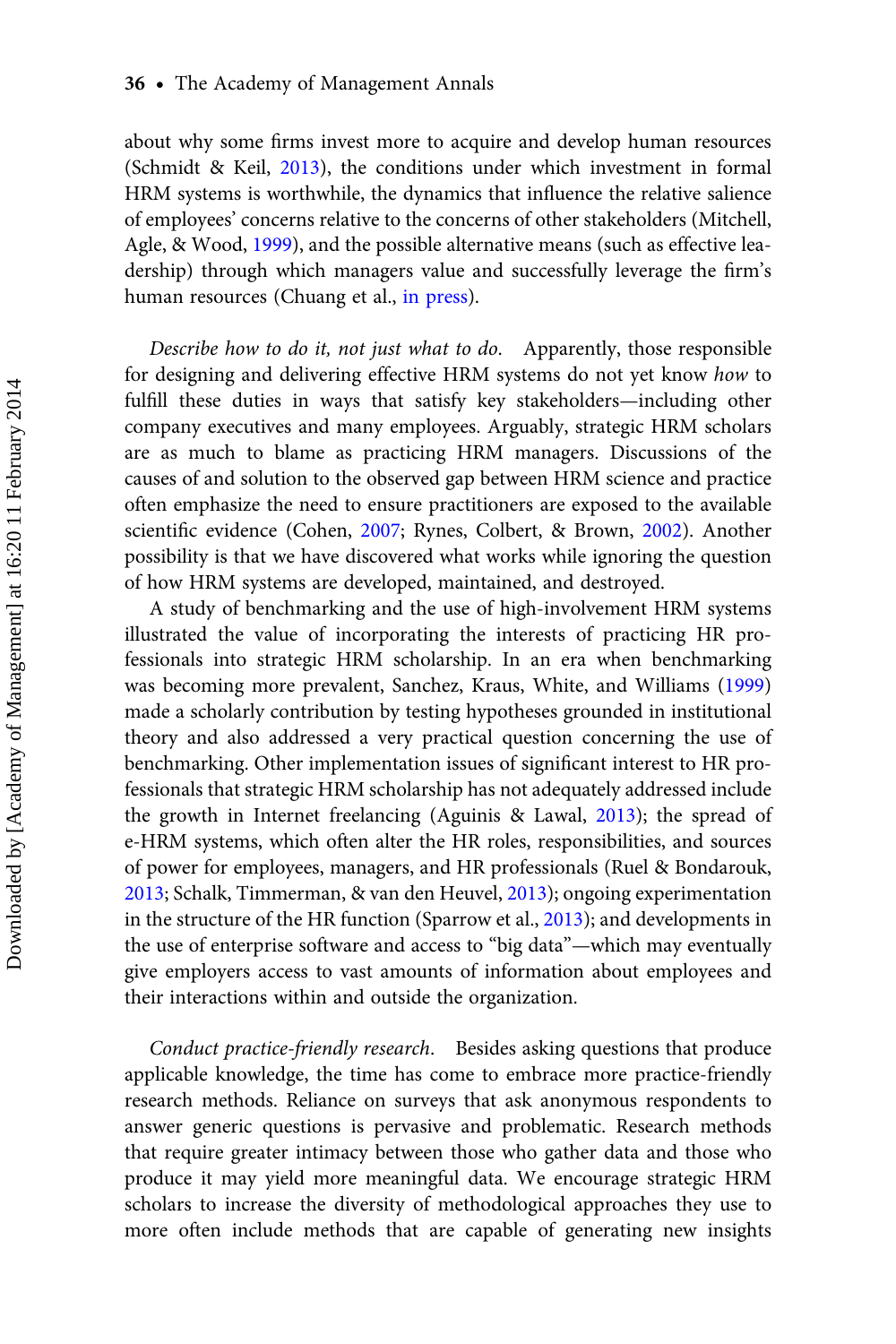about processes and complex dynamics, in addition to the dominant approach of testing variance theories (Langley, [1999](#page-50-0)).

Given the complexity involved in creating effective HRM systems, qualitative research methods may prove especially useful. As an exemplary example, we recommend reading the description of a year-long ethnographic study of HR professionals working in an investment bank, which revealed the personal and interpersonal challenges that can accompany efforts to make the shift from the traditional HRM role to the role of strategic partner (Pritchard, [2010](#page-53-0)). The study reminds us that effective HRM requires much more than evidence of a possible empirical relationship between HRM practices and firm performance: changing an HRM system to one prescribed by the empirical evidence requires navigating changes in the roles and identities of HR professionals and line manages alike. Another exemplary example is provided by a study that relied on intensive interviews of knowledge workers in Ireland to shed new light on how two elements of HRM systems (HR philosophy and HR processes) operate in tandem to influence employee reactions to HRM systems (Monks et al., [2013\)](#page-52-0).

When research yields useful information, participating organizations implement changes based on the research results. Such changes, in turn, appear to occur more often to the extent a researcher spends time in the research site. One might wonder whether a plea for research that is both useful and practice-friendly is not pointless in the current era of citation counts and impact scores, but such skepticism may not be warranted: the evidence shows that research impact (measured by article citations) is greater when authors spend more time at the research site (Rynes, McNatt, & Bretz, [1999](#page-54-0)).

New perspectives for framing research questions also may prove helpful for bridging the gap between strategic HRM scholarship and practice. We encourage adventurous scholars to replace the standard strategic HRM perspectives with new ones, such as the strategy-as-practice paradigm (Vaara & Whittington, [2012](#page-56-0)), discovery-oriented field work (Locke, [2011\)](#page-51-0), and Large Group Interventions (Bartunek, Balogun, & Do, [2011](#page-43-0)) and other forms of action research.

# Answer Important Questions

In addition to exploiting good ideas from the past, we encourage future work that explores new terrain. There are, of course, many opportunities for strategic HRM to expand beyond its original formulations. The most evident extensions currently are studies targeting the so-called "black box", which aim to better document the mediating processes through which HRM systems influence various outcomes. Such work merges strategic HRM with traditional HRM and OB scholarship and may promote consolidation across these closely related fields. Meanwhile, the "strategic" arm of HRM scholarship shows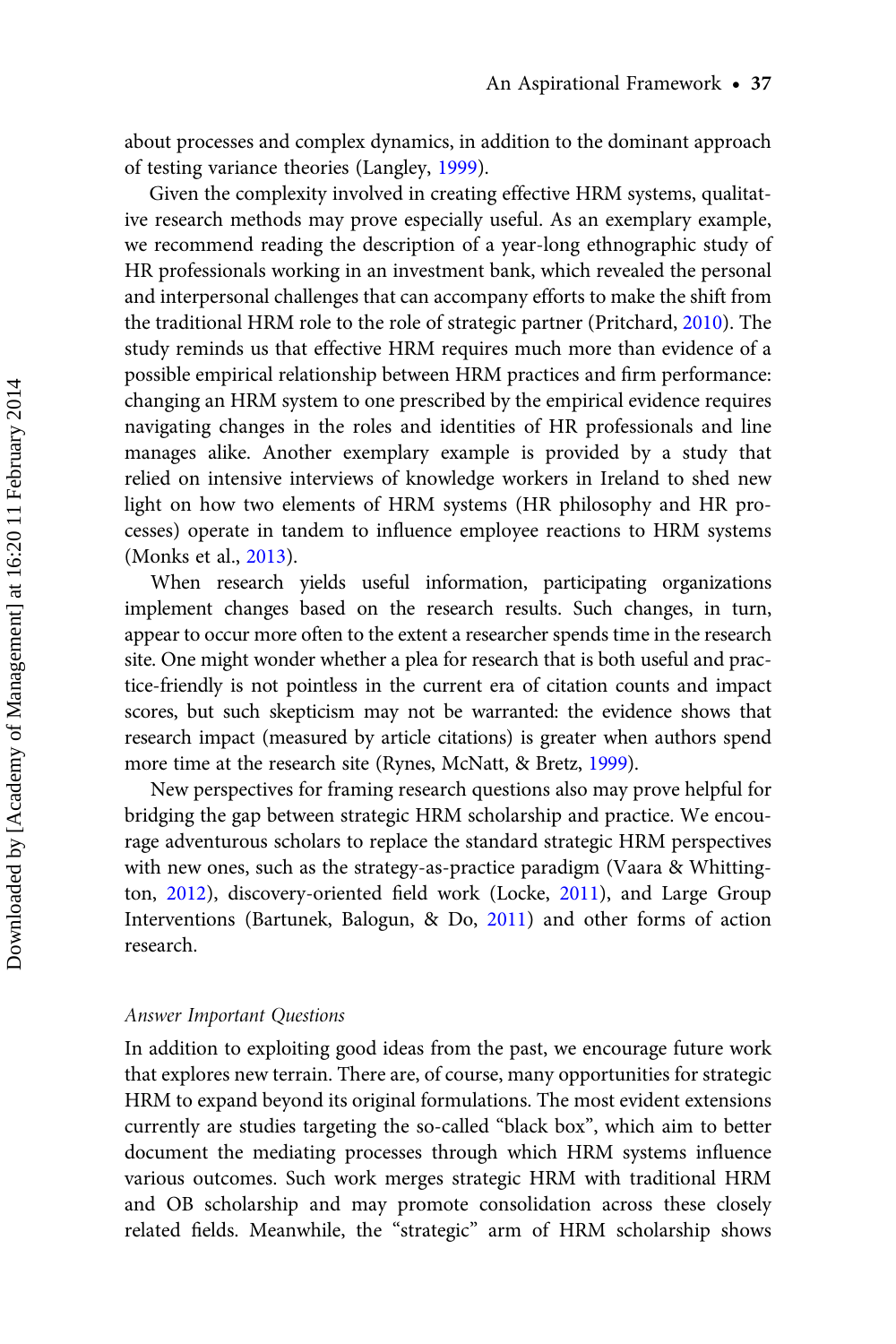symptoms of atrophy. We are certain that studies examining the micro-foundations of strategic HRM will flourish without prodding. Therefore, in this final section, we offer strong encouragement to those exploring paths that are somewhat less well traveled and specifically direct their attention to two opportunities for meaningful advances in both strategic HRM scholarship and strategic HRM practice. These are the challenges of (a) innovation and (b) environmental sustainability, which we hope will play significant roles in the continuing story of strategic HRM.

Strategic HRM and innovation. The strategic importance of innovation to the sustained competitiveness of companies and countries (Hoskisson, Hitt, Ireland, & Harrison, [2013](#page-48-0); Keupp, Palmie, & Glassman, [2012;](#page-50-0) Porter, [1980,](#page-53-0) [1985;](#page-53-0) Porter & Rivkin, [2012\)](#page-53-0) points to a significant role for strategic HRM practice and scholarship (Jaruzleski, Loehr, & Holman, [2011](#page-49-0)). Early strategic HRM scholarship recognized that innovation-based competition was changing organizational designs and management structures (Miles & Snow, 1978; Schuler, [1986\)](#page-54-0), and early empirical work suggested specific HRM policies and practices may be uniquely supportive of the employee behaviors required for innovation (Jackson et al., [1989](#page-49-0); Schuler & Jackson, [1987a\)](#page-54-0). Recently, a few scholars have begun to focus more deeply on the nature of innovation and its implications for strategic HRM. For example, Ceylan [\(2013\)](#page-45-0) found support for the argument that commitment-based HRM systems improve firm performance by promoting product-, process-, and organization-focused innovation activities.

Knowledge workers. Informed and inspired by the explosion of new insights about processes such as organizational learning, knowledge creation, and knowledge transfer and the need for organizations to develop capabilities that support their particular business strategies, some studies of HRM and innovation have incorporated the principle of workforce segmentation. Rather than assuming that innovation is equally central to the work of all employees, the emerging body of work focuses attention on employees engaged in knowledge-intensive, creative work. An example that reflects this more nuanced approach to strategic HRM research is Swart and Kinnie's [\(2010\)](#page-55-0) study of 16 professional service firms in the USA and UK. In-depth interviews were conducted to identify the dominant knowledge assets (e.g. creative human capital versus commitment-based social capital) associated with each of four alternative learning orientations (e.g. produce creative output in short time periods versus craft planned solutions using existing knowledge). Through interviews, the authors also identified the key HRM practices used to develop each of the various types of knowledge assets required. Their observations showed that firms matched their HRM practices to the particular learning orientation required for a particular type of professional service. Furthermore, some firms appeared to be adept at using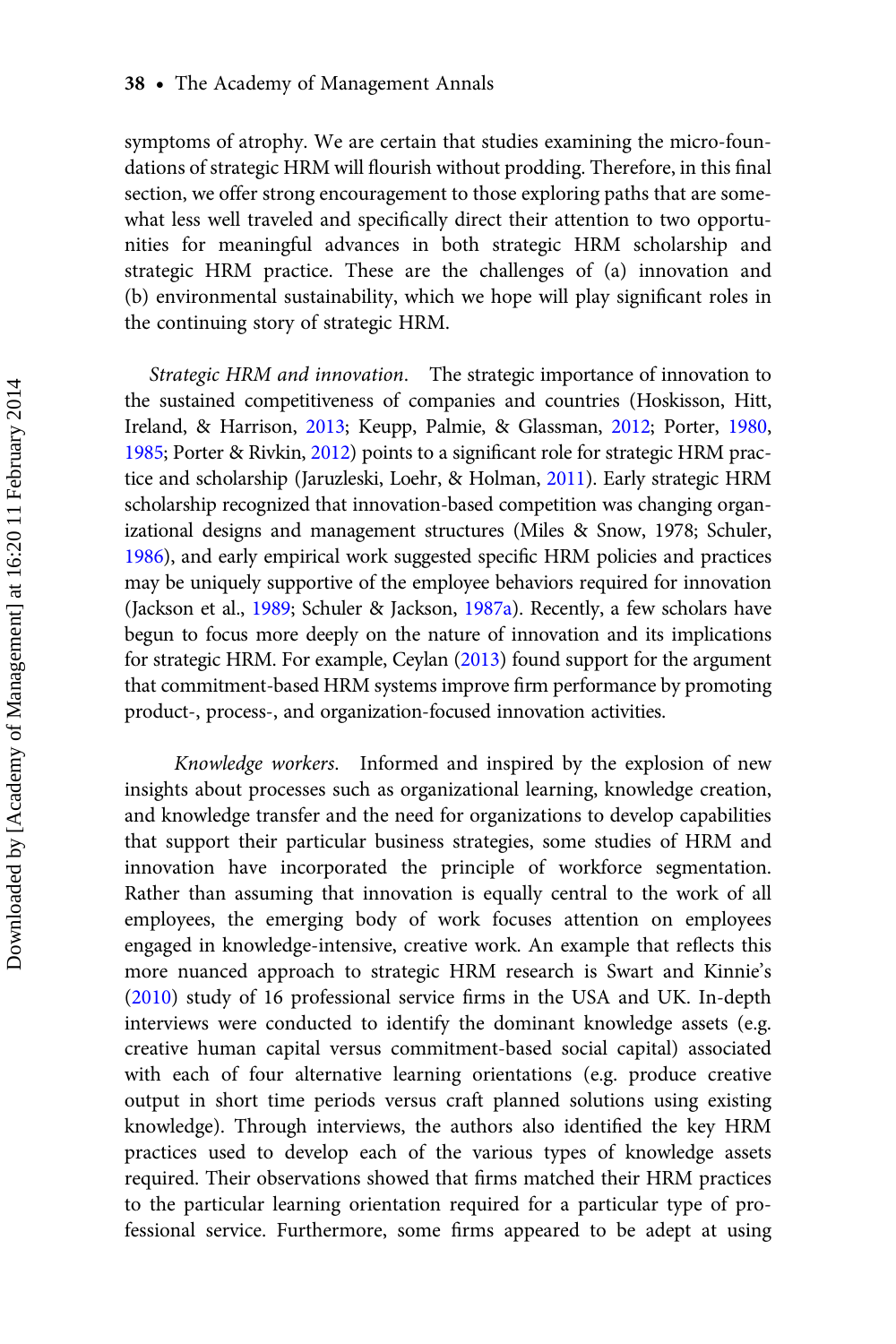their HRM system to support strategies that required ambidexterity. The authors' observations further revealed the ability of these firms to achieve outcomes that were mutually beneficial to clients, employees, and the bottom-line.

Organizational capabilities. The contingency perspective and workforce segmentation principle are evident in a recent investigation of flexible HRM systems (Chang et al., [2013\)](#page-45-0), which considered how high-technology firms operating in a dynamic environment can use organization-level arrangements to enhance their absorptive capacity, facilitate learning among core employees, and translate such learning into competitive advantages such as market responsiveness and innovativeness. The authors took considerable care to develop new measures to assess resource-oriented and coordinationoriented flexible HRM and then showed that each type of flexible HRM system enhances market responsiveness and firm innovativeness by fostering absorptive capacity among core knowledge employees. By integrating the perspectives of strategic HRM with an extensive body of knowledge about the nature of innovation and the specific organizational capabilities it requires, Chang et al. ([2013\)](#page-45-0) provide a promising base for others to continue advancing our understanding of HRM systems that support successful innovation.

Knowledge-intensive teamwork. Another recent study of HRM systems for knowledge employees in high-technology firms took a somewhat different approach to understanding the role of HRM systems in promoting innovation. Noting that innovation work is often collaborative, Chuang et al. (in press) studied the relationship between team-focused HRM systems and the knowledge activities of R&D teams. Similar to the approach of Chang et al. [\(2013](#page-45-0)), these authors developed a new measure to assess strategically targeted HRM practices. Building on prior analyses of the nature of knowledge management and knowledge-intensive teamwork, the study examined the relationship between the use of strategically aligned HRM systems and knowledge-intensive teamwork in teams with different types of leaders. The results indicated that team-based HRM systems were beneficial in the absence of empowering leadership, but for teams with empowering leaders, the HRM system was of little additional benefit. That is, empowering leadership served as a substitute for the HRM system. Investigating the role of HRM systems in firms that value innovation offers a promising opportunity for gaining new insights about knowledge flows and learning throughout networks of interconnected teams and organizations (Gulati et al., [2012;](#page-47-0) Kang, Morris, & Snell, [2006;](#page-50-0) Wadhwa & Kotha, [2006\)](#page-56-0), for these also shape the organizational cultures, employee competencies, and organization capabilities that are most essential to organizational effectiveness (Schuler, [2013](#page-54-0)).

Given the existing base of detailed knowledge about innovation processes, the array of possible innovation outcomes that have been identified in the strategic management literature, and the recent development of new measures to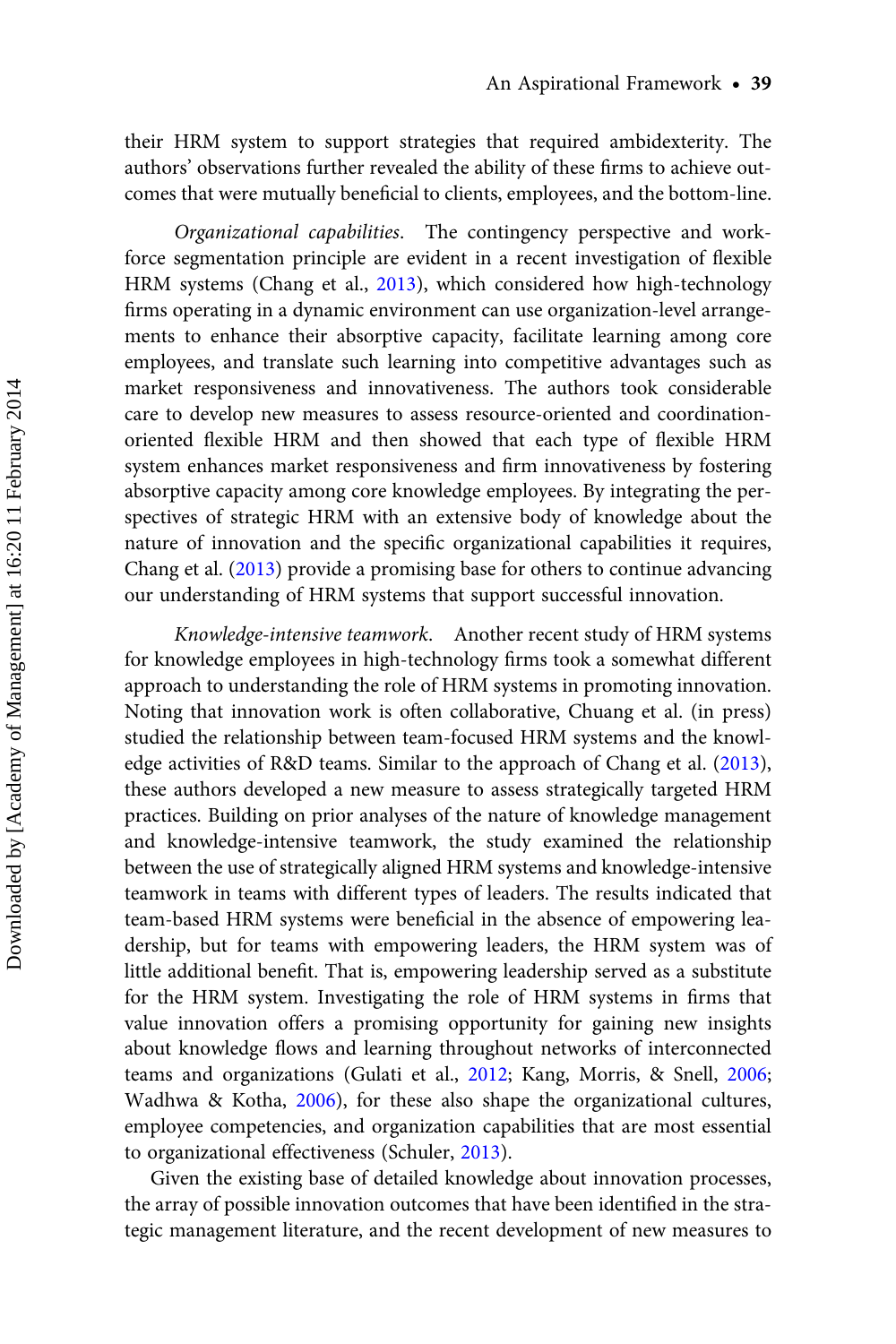assess relevant HRM systems, rapid, and meaningful advances in our understanding of the role of HRM systems in supporting innovation seem quite feasible.

Strategic HRM and environmental sustainability. Deep-rooted respect and reverence toward the natural environment is evident in many ancient cultural traditions worldwide, but business executives have only recently realized that environmental issues such as climate change, energy efficiency, biodiversity, and pollution are global challenges that present business threats and opportunities (Ambec & Lanoie, [2012](#page-43-0)). Pressure from governments, investors, and consumers has elevated the importance of environmental sustainability, but achieving environmental objectives requires the successful harnessing of human talent, energy, and cooperation (e.g. for an informative discussion of greening airline pilots, see Harvey, Williams, & Probert, [2013;](#page-48-0) for several other examples, see also Jackson, Ones, & Dilchert, [2012\)](#page-49-0).

HRM scholars have only recently begun to consider how HRM systems might contribute to the environmental performance of firms (Jackson & Seo, [2010](#page-49-0); Jackson, Renwick, Jabbour, & Muller-Camen, [2011;](#page-49-0) Ones & Dilchert, [2012](#page-43-0); Renwick, Redman, & Maguire, [2013\)](#page-53-0). Likewise, surveys of HR professionals reveal that few take active roles as business partners in companies striving to achieve environmental sustainability (Schmit, Fegley, Esen, Schramm, & Tomassetti, [2012](#page-54-0); Wagner, [2011\)](#page-56-0). Nevertheless, the potential value of strategic HRM systems for organizations pursuing environmental sustainability seems clear even at this early stage of developing interest. For example, a study of 5220 French firms found that adopting environmental management standards was associated with increased training and improved labor productivity (Delmas & Pekovic, [2013](#page-46-0)). The authors speculated that adopting environmental management standards may promote productivity by increasing employee commitment, also. A study of 233 Spanish firms in agri-food and wine industries provided a direct test of this logic. The authors tested and found support for a model in which high-involvement HRM systems have an indirect effect on firm performance mediated through their effects on proactive environmental strategies (Martinezdel-Rio et al., [2012\)](#page-51-0).

When firms embrace the philosophy of environmental sustainability, employee training may be the most obviously useful element of HRM systems (Ramus, [2002\)](#page-53-0); often training is provided early in the process of environmental change management (Jabbour, Santos, & Nagano, [2010;](#page-48-0) Wagner, [2011\)](#page-56-0). Other HRM policies and practices that may enhance environmental performance include those related to staffing and compensation.

Recruiting practices can support effective environmental management by attracting job applicants who understand the company's environmental concerns and share its environmental values, while selection practices can help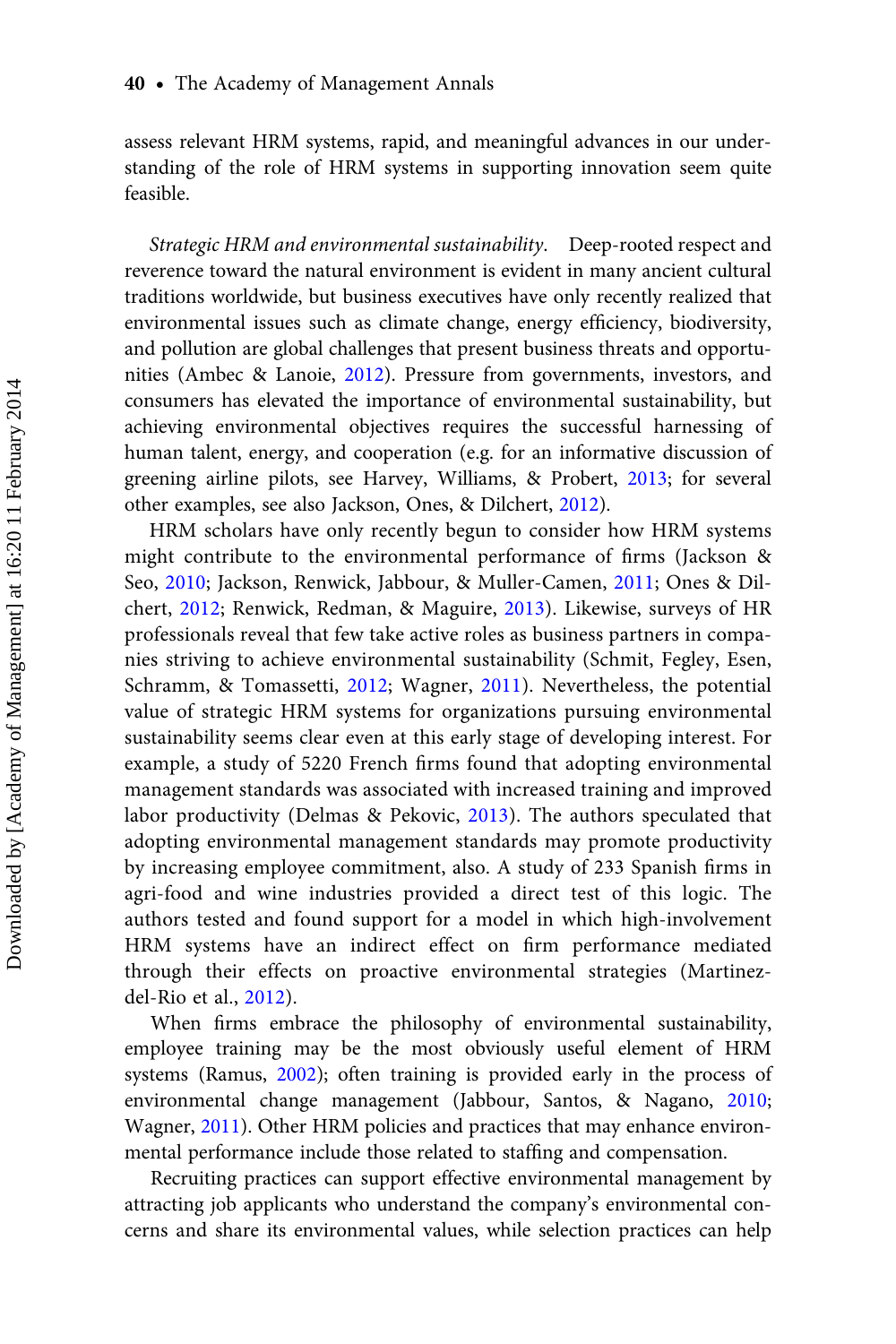ensure that the organization hires job applicants who are knowledgeable and care about environmental sustainability. Opinion surveys conducted in the UK and the USA indicate that many members of the workforce pay attention to the environmental reputation of companies and use such information when deciding where to seek employment (Gully, Phillips, Castellano, Han, & Kim, [2013](#page-48-0); Stringer, [2009;](#page-55-0) Wehrmeyer, [1996\)](#page-56-0).

Compensation and rewards also play important roles. For managers and executives, offering monetary bonuses and other rewards for achieving environmental goals focuses attention and stimulates actions to achieve them. A longitudinal study of 469 US firms operating in high-polluting industries found that firms with good environmental performance paid their CEOs more, and basing pay on long-term company results was associated with more successful pollution prevention (Berrone & Gomez-Mejia, [2009\)](#page-44-0). Base pay rates can be used to reward employees who contribute to achieving environmental objectives, also, by including job evaluation factors such as knowledge of environmental regulations and responsibility for decisions with potential environmental consequences.

The problem of environmental sustainability provides interesting opportunities for research at the intersection of strategic HRM, supply chain management, and multi-organization collaborations, also. Readers seeking inspiration are directed to Lengnick-Hall et al. [\(2013](#page-51-0)), Wassmer, Paquin, and Sharma (in press), and Heras-Saizarbitoria and Boiral ([2013\)](#page-48-0).

As the profound consequences for our planet of the Industrial Revolution and global economic development have become clear, calls for business to engage in environmental sustainability initiatives have grown louder. Responding to such calls successfully is likely to require the deployment of strategically aligned HRM systems, presenting opportunities for HRM scholars to engage in new lines of important, useful research.

#### Conclusion

Three decades of strategic HRM scholarship have drawn much needed attention to the potential benefits of effective HRM systems. Overall, it seems clear that well-designed HRM systems offer a partial solution to the complex challenge of meeting the needs of an organization's array of internal and external stakeholders. What eludes us is a deep understanding of the dynamic processes through which HRM systems arise, morph, migrate, rigidify, and atrophy. Insights about such dynamic processes are needed to enhance the practical usefulness of strategic HRM knowledge and will likely help future scholars formulate new frameworks for strategic HRM. Looking ahead, we encourage a new generation of strategic HRM scholars to engage in problem-centered research that addresses the significant challenges contemporary organizations face, including intense competition, rapid globalization, and environmental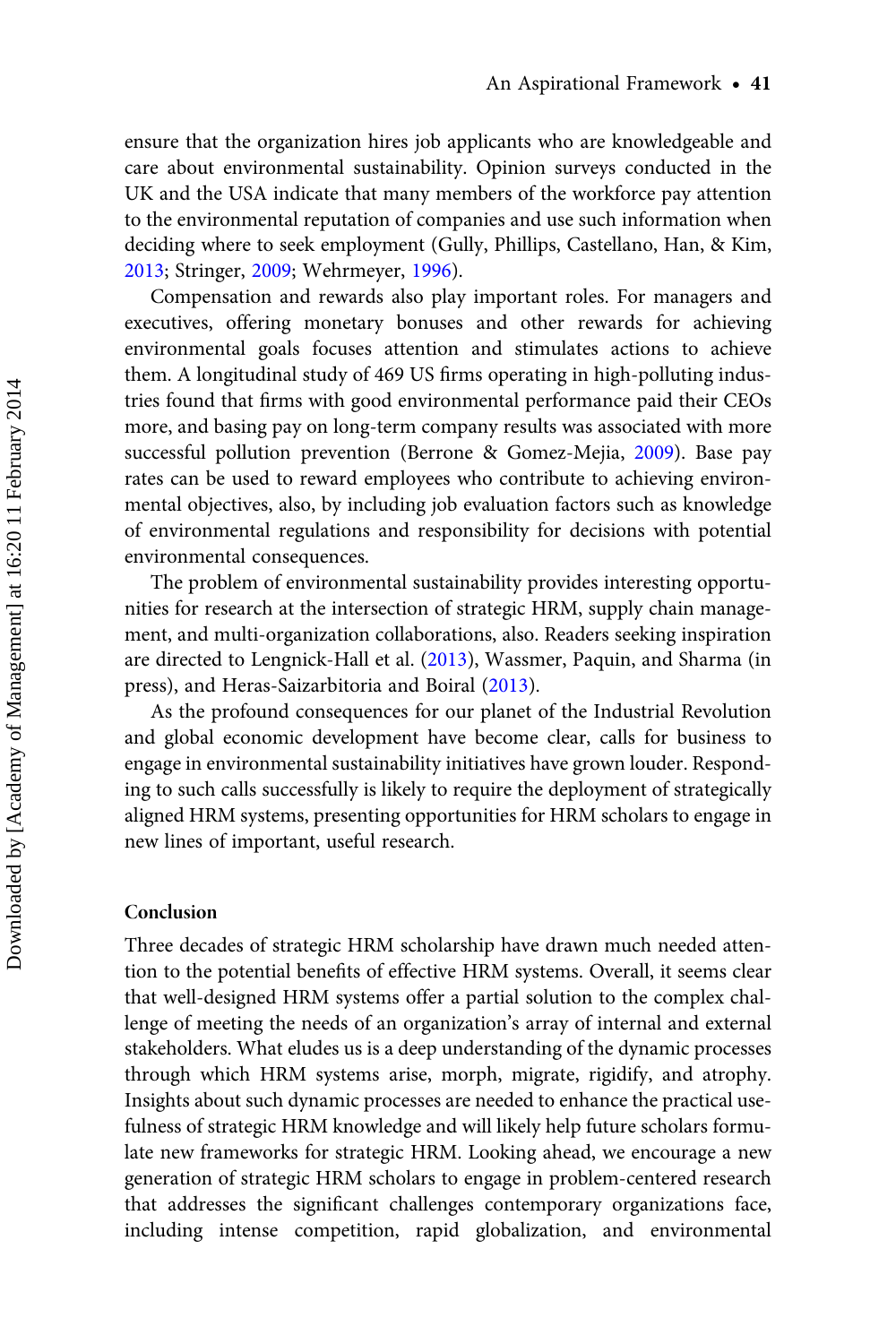<span id="page-43-0"></span>degradation, among others. Such work will undoubtedly reflect the open systems perspective that gave birth to the field of strategic HRM, engage a more diverse array of stakeholders, and expand the field's relevance to colleagues in other areas, including strategic management, international business, operations management, services marketing, public policy, and organizational theory, to name just a few.

# Acknowledgements

We thank Michael Beer, Chih-Hsun Chuang, Yuan Jiang, Sargam Garg, Mark Huselid, Royston Greenwood, and Jennifer Berdahl for their contributions to our thinking during the preparation of this article.

# References

Ackoff, R. L. (1981). Creating the corporate future. New York: John Wiley & Sons.

- Aguinis, H., & Lawal, S. (2013). eLancing: A review and research agenda for bridging the science-practice gap. Human Resource Management Review, 23, 6–17.
- Ambec, S., & Lanoie, P. (2012). The strategic importance of environmental sustainability. In S. E. Jackson, D. Ones, & S. Dilchert (Eds.), Managing human resources for environmental sustainability (pp. 21–35). San Francisco, CA: Jossey-Bass/Wiley.
- Amit, R., & Schoemaker, P.J. (1993). Strategic assets and organizational rent. Strategic Management Journal, 14(1), 33–46.
- Angelis, J. J., & Thompson, M. (2007). Product and service complexity and high performance work practices in the aerospace industry. Journal of Industrial Relations, 49, 775–781.
- Arthur, J. B. (1992). The link between business strategy and industrial relations systems in American steel minimills. Industrial and Labor Relations Review, 45, 488–506.
- Arthur, J. B. (1994). Effects of human resource systems on manufacturing performance and turnover. Academy of Management Journal, 4, 670–687.
- Bae, J., & Lawler, J. J. (2000). Organizational and HRM strategies in Korea: Impact on firm performance in an emerging economy. Academy of Management Journal, 43, 502–517.
- Baird, L., & Meshoulam, I. (1988). Managing two fits of strategic human resource management. Academy of Management Review, 13, 116–128.
- Bakke, E. W. (1958). The human resources function. New Haven, CT: Yale Labor Management Center, based on excerpts reprinted. In E. W. Bakke, C. Kerr, & C. W. Anrod (Eds.), Unions, management, and the public (pp. 197–201). New York: Harcourt Brace, 1967.
- Barkema, H. G., & Gomez-Mejia, L. R. (1998). Managerial compensation and firm performance: A general research framework. Academy of Management Journal, 41, 135–145.
- Barney, J. (1991). Firm resources and sustained competitive advantage. Journal of Management, 17, 99–120.
- Bartunek, J. M., Balogun, J., & Do, B. (2011). Considering planned change anew: Stretching large group interventions strategically, emotionally, and meaningfully. The Academy of Management Annals, 5, 1–52.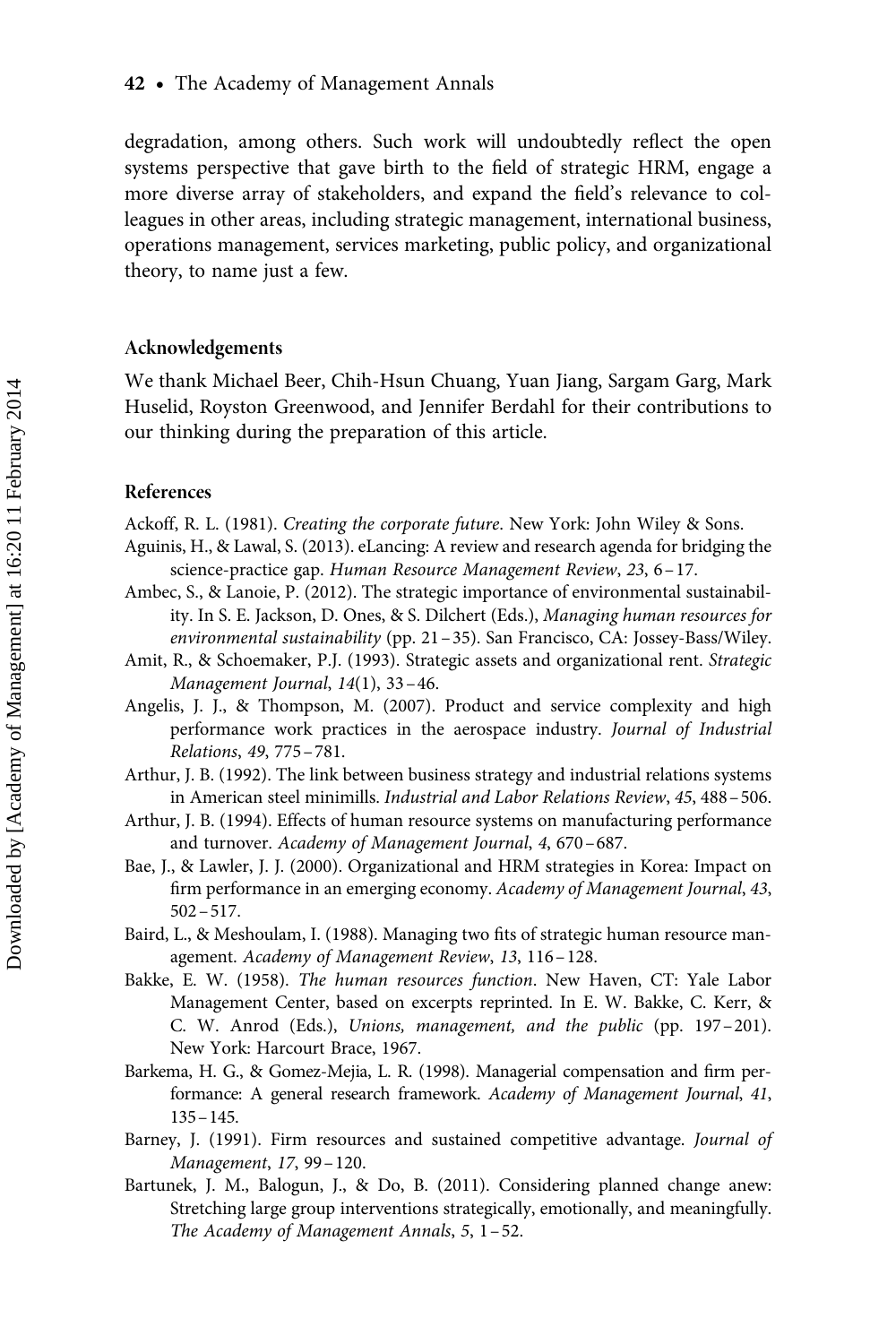- <span id="page-44-0"></span>Batt, R., & Banerjee, M. (2012). The scope and trajectory of strategic HR research: Evidence from American and British journals. The International Journal of Human Resource Management, 23, 1739–1762.
- Bayo-Moriones, A., & Merino-Díaz de Cerio, J. (2001). Quality management and high performance work practices: Do they coexist? International Journal of Production Economics, 73, 251–259.
- Becker, B. E., & Huselid, M. A. (1998). High performance work systems and firm performance: A synthesis of research and managerial implications. Research in Personnel and Human Resources Journal, 16, 53–101.
- Becker, B. E., Huselid, M. A., & Beatty, R. W. (2009). The differentiated workforce. Boston, MA: Harvard Business press.
- Becker, G. S. (1964). Human capital: A theoretical and empirical analysis, with special reference to education. New York: National Bureau of Economic Research.
- Beer, M., Spector, B., Lawrence, P. R., Mills, D. Q., & Walton, R. E. (1984). Managing human assets: The groundbreaking Harvard business school program. New York: The Free press.
- Beltrán-Martín, I., Roca-Puig, V., Escrig-Tena, A., & Bou-Llusar, J. C. (2008). Human resource flexibility as a mediating variable between high performance work systems and performance. Journal of Management, 34, 1009–1044.
- Berrone, P., & Gomez-Mejia, L. (2009). Environmental performance and executive compensation: An integrated agency-institutional perspective. Academy of Management Journal, 52, 103–126.
- Bhatnagar, J., & Sharma, A. (2005). The Indian perspective of strategic HR roles and organizational learning capability. The International Journal of Human Resource Management, 16, 1711–1739.
- Blumberg, M., & Pringle, C. D. (1982). The missing opportunity in organizational research: Some implications for a theory of work performance. Academy of Management Review, 7, 560–569.
- Boudreau, J. W., & Ramstad, P. M. (2007). Beyond HR: The new science of human capital. Boston, MA: Harvard Business School Press.
- Boussebaa, M. (2009). Struggling to organize across national borders: The case of global resource management in professional services firms. Human Relations, 62, 829–850.
- Bowen, D. E., & Ostroff, C. (2004). Understanding HRM-firm performance linkages: The role of the "strength" of the HRM system. Academy of Management Review, 29, 203–221.
- Brewster, C. J., Brookes, M., Croucher, R., & Wood, G. (2014). Human resource management and the institutional perspective. London: Routledge.
- Brewster, C. J., & Mayrhofer, W. (2013). Handbook of research in comparative human resource management. London: Edward Elgar Publishing.
- Burack, E. H. (1985). Linking corporate business and human resource planning: Strategic issues and concerns. Human Resource Planning, 8, 133–145.
- Camps, J., & Luna-Arocas, R. (2009). High involvement work practices and firm performance. The International Journal of Human Resource Management, 20, 1056–1077.
- Cascio, W. F. (1982). Costing human resources: The financial impact of behavior in organizations. Boston, MA: Kent Publishing Company.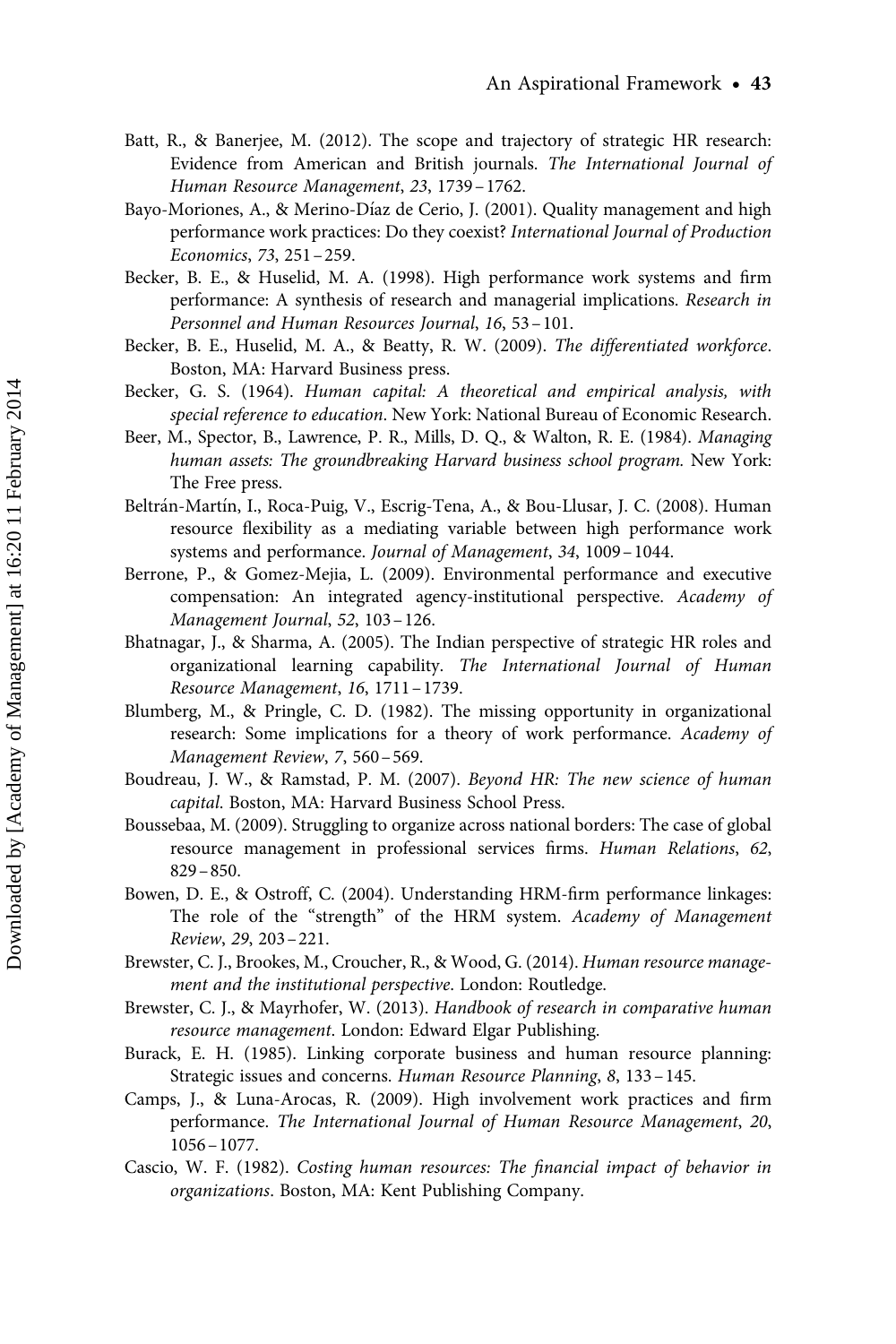- <span id="page-45-0"></span>Ceylan, C. (2013). Commitment-based HR practices, different types of innovation, and firm innovation performance. International Journal of Human Resource Management, 24, 208–226.
- Chadwick, C., Way, S. A., Kerr, G., & Thacker, J. W. (2013). Boundary conditions of the high-investment human resource systems–small-firm labor productivity relationship. Personnel Psychology, 66, 311–343.
- Chan, L. L., Shaffer, M. A., & Snape, E. (2004). In search of sustained competitive advantage: The impact of organizational culture, competitive strategy and human resource management practices on firm performance. The International Journal of Human Resource Management, 15, 17–35.
- Chan, S. C. H., & Mak, W. (2012). High performance human resource practices and organizational performance: The mediating role of occupational safety and health. Journal of Chinese Human Resource Management, 3, 136–150.
- Chang, S., Gong, Y., Way, S. A., & Jia, L. (2013). Flexibility-oriented HRM systems, absorptive capacity, and market responsiveness and firm innovativeness. Journal of Management, 39, 1924–1951.
- Chen, S. J., Lawler, J. J., & Bae, J. (2005). Convergence in human resource systems: A comparison of locally owned and MNC subsidiaries in Taiwan. Human Resource Management, 44, 237–256.
- Chow, I. H. S., & Liu, S. S. (2009). The effect of aligning organizational culture and business strategy with HR systems on firm performance in Chinese enterprises. The International Journal of Human Resource Management, 20, 2292–2310.
- Chuang, C. H., & Liao, H. (2010). Strategic human resource management in service context: Taking care of business by taking care of employees and customers. Personnel Psychology, 63, 153–196.
- Chuang, C.-H., Jackson, S. E., & Jiang, Y. (in press). Can knowledge-intensive teamwork be managed? Examining the roles of HRM systems and leadership. Journal of Management.
- Coff, R., & Kryscynski, D. (2011). Invited editorial: Drilling for micro-foundations of human capital– based competitive advantages. Journal of Management, 37, 1429–1443.
- Cohen, D. J. (2007). The very separate worlds of academic and practitioner publications in human resource management: Reasons for the divide and concrete solutions for bridging the gap. Academy of Management Journal, 50, 1013–1019.
- Collings, D. G., & Mellahi, K. (2009). Strategic talent management: A review and research agenda. Human Resource Management Review, 19, 304–313.
- Collins, C. J., & Clark, K. D. (2003). Strategic human resource practices, top management team social networks, and firm performance: The role of human resource practices in creating organizational competitive advantage. Academy of Management Journal, 46, 740–751.
- Collins, C. J., & Smith, K. G. (2006). Knowledge exchange and combination: The role of human resource practices in the performance of high-technology firms. Academy of Management Journal, 49, 544–560.
- Combs, J., Liu, Y., Hall, A., & Ketchen, D. (2006). How much do high-performance work practices matter? A meta-analysis of their effects on organizational performance. Personnel Psychology, 59, 501–528.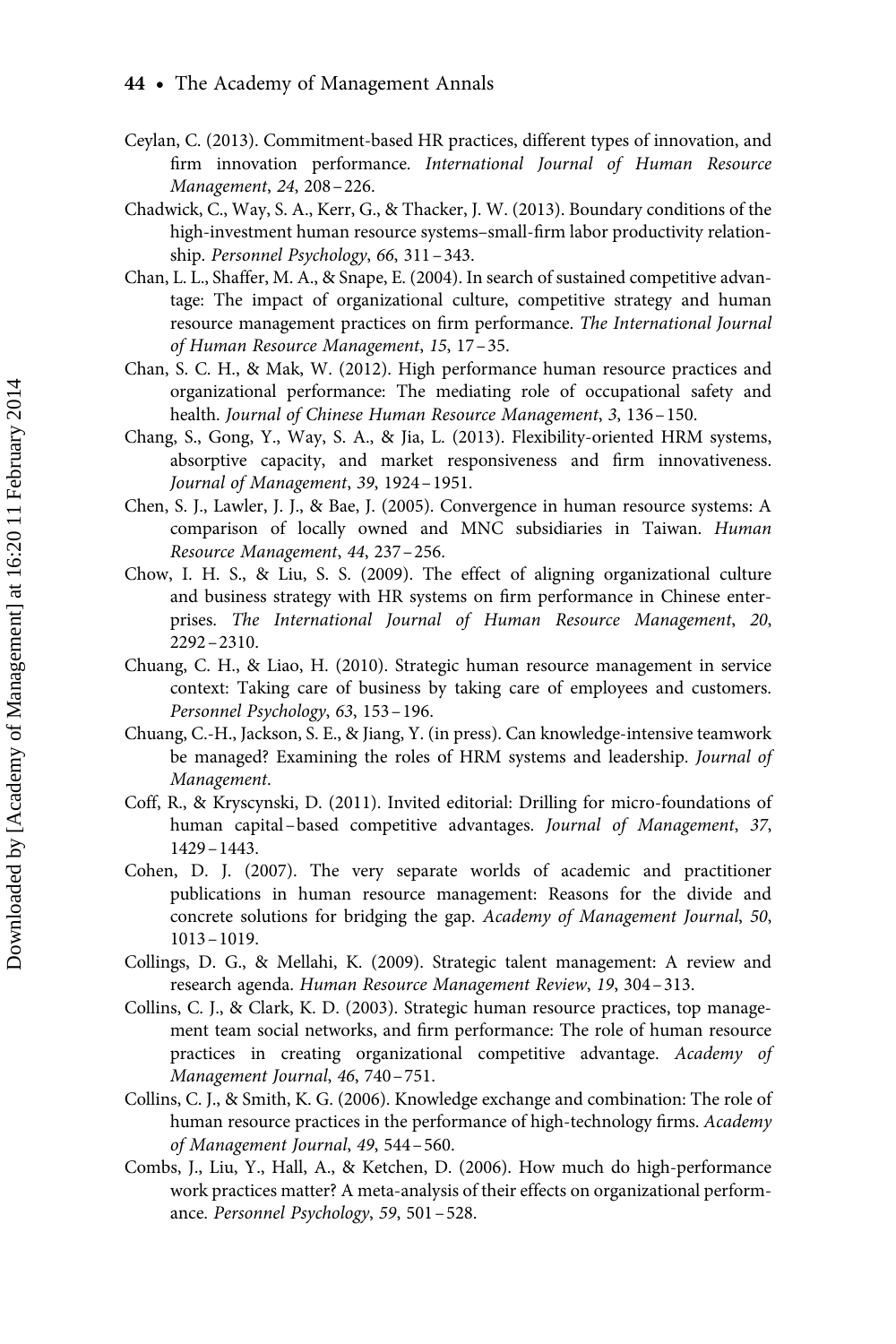- <span id="page-46-0"></span>Cook, D. S., & Ferris, G. F. (1986). Strategic human resource management and firm effectiveness in industries experiencing decline. Human Resource Management, 25, 441–458.
- Datta, D. K., Guthrie, J. P., & Wright, P. M. (2005). Human resource management and labor productivity: Does industry matter? Academy of Management Journal, 48, 135–145.
- Delery, J. E. (1998). Issues of fit in strategic human resource management: Implications for research. Human Resource Management Review, 8, 289–309.
- Delery, J. E., & Doty, D. H. (1996). Modes of theorizing in strategic human resource management: Tests of universalistic, contingency, and configurational performance predictions. Academy of Management Journal, 39, 802–835.
- Delery, J. E., & Shaw, J. D. (2001). The strategic management of people in work organizations: Review, synthesis, and extension. Research in Personnel and Human Resources Management, 20, 165–197.
- Delmas, M. A., & Pekovic, S. (2013). Environmental standards and labor productivity: Understanding the mechanisms that sustain sustainability. Journal Organizational Behavior, 34, 230–252.
- Devanna, M. A., Fombrun, C. J., & Tichy, N. M. (1981). Human resource management: A strategic perspective. Organizational Dynamics, 9, 51–68.
- Devanna, M. A., Fombrun, C. J., & Tichy, N. M. (1984). A framework for strategic human resource management. In C. J. Fombrun, N. M. Tichy, & M. A. Devanna (Eds.), Strategic human resource management (pp. 33–55). New York: John Wiley & Sons.
- De Winne, S., & Sels, L. (2010). Interrelationships between human capital, HRM and innovation in Belgian start-ups aiming at an innovation strategy. The International Journal of Human Resource Management, 21, 1863–1883.
- Dobbs, R., Lund, S., & Madgavkar, A. (2012). Talent tensions ahead: A CEO briefing. McKinsey Quarterly. Retrieved December 18, 2013, from [http://www.mckinsey.](http://www.mckinsey.com/insights/economic_studies/talent_tensions_ahead_a_ceo_briefing) [com/insights/economic\\_studies/talent\\_tensions\\_ahead\\_a\\_ceo\\_briefing](http://www.mckinsey.com/insights/economic_studies/talent_tensions_ahead_a_ceo_briefing)
- Doellgast, V. (2008). National industrial relations and local bargaining power in the US and German telecommunications industries. European Journal of Industrial Relations, 14, 265–287.
- Drucker, P. F. (1954). The practice of management. New York: Harper & Brothers.
- Dyer, L. (1985). Strategic human resource management and planning. Research in Personnel and Human Resources Management, 3, 1–30.
- Ehnert, I., & Harry, W. (2012). Recent developments and future prospects on sustainable human resource management: Introduction to the special issue. Management Revue, 23, 221–238.
- Ehnert, I., Harry, W., & Zink, K. J. (2012). Sustainability and human resource management: Developing sustainable business organizations. New York: Springer.
- Eisenhardt, K. M., & Martin, J. A. (2000). Dynamic capabilities: What are they? Strategic Management Journal, 21, 1105–1121.
- Farndale, E., & Paauwe, J. (2007). Uncovering competitive and institutional drivers of HRM practices in multinational corporations. Human Resource Management Journal, 17, 355–375.
- Fenton-O'Creevy, M., & Wood, S. (2007). Diffusion of human resource management systems in UK headquartered multinational enterprises: Integrating institutional and strategic choice explanations. European Journal of International Management, 1, 329–349.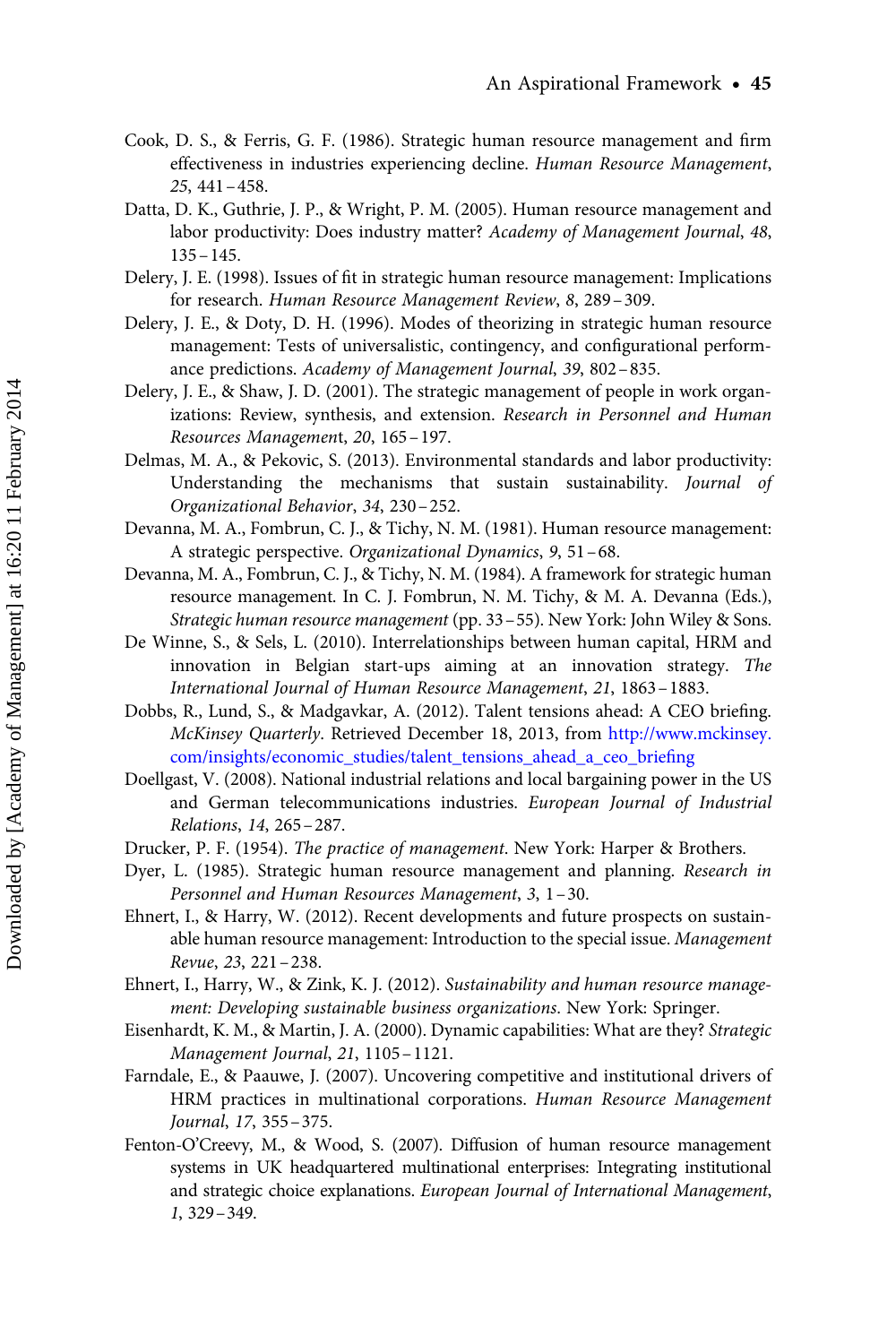- <span id="page-47-0"></span>Ferner, A., & Almond, P. (2013). Performance and reward practices in foreign multinationals in the UK. Human Resource Management Journal, 23, 241–261.
- Fjeldstad, O. D., Snow, C. C., Miles, R. E., & Lettl, C. (2012). The architecture of collaboration. Strategic Management Journal, 33, 734–750.
- Flamholtz, E. G., & Lacey, J. M. (1981). Personnel management, human capital theory, and human resource accounting. Los Angeles, CA: Institute of Industrial Relations, University of California.
- Fombrun, C. J., Tichy, N. M., & Devanna, M. A. (Eds.), (1984). Strategic human resource management. New York: John Wiley & Sons.
- Freeman, R. E. (1984). Strategic management: A stakeholder approach. New York: Pitman Publishing.
- Frenkel, S. J., & Lee, B. H. (2010). Do high performance work practices work in South Korea? Industrial Relations Journal, 41, 479–504.
- Fu, N., Flood, P. C., Bosak, J., Morris, T., & O'Regan, P. (2013). Exploring the performance effect of high performance work system on service supply chains in professional service firms. Supply Chain Management: An International Journal, 18, 292–307.
- Galbraith, J. R. (1983). Strategy and organization planning. Human Resource Management, 22, 63–77.
- Galbraith, J., & Nathanson, D. (1978). Strategy formulation: Analytic concepts. St. Paul, MN: West Publishing Company.
- Gerhart, B. (2013). Research on human resources and effectiveness: Some methodological challenges. In J. Paauwe, D. E. Guest, & P. M. Wright (Eds.), HRM & performance: Achievements & challenges (pp. 149–171). Chichester: Wiley.
- Gilman, M., & Raby, S. (2013). National context as a predictor of high-performance work system effectiveness in small-to-medium-sized enterprises (SMEs): A UK –French comparative analysis. The International Journal of Human Resource Management, 24, 372–390.
- Glover, L., & Butler, P. (2012). High-performance work systems, partnership and the working lives of HR professionals. Human Resource Management Journal, 22, 199–215.
- Godard, J. (2004). A critical assessment of high-performance paradigm. British Journal of Industrial Relations, 42, 349–378.
- Golden, K. A., & Ramanujam, V. (1985). Between a dream and a nightmare: On the integration of the human resource management and strategic business planning processes. Human Resources Management, 24, 429–452.
- Groysberg, B., Kelly, L. K., & MacDonald, B. (2011). The new path to the C-suite. Harvard Business Review, 89, 60–68.
- Guerci, M., & Shani, A. B. (2013). Moving toward stakeholder-based HRM: A perspective of Italian HR managers. The International Journal of Human Resource Management, 24, 1130–1150.
- Guest, D. E. (2011). Human resource management and performance: Still searching for some answers. Human Resource Management Journal, 21, 3–13.
- Guest, D. E., Michie, J., Conway, N., & Sheehan, M. (2003). Human resource management and corporate performance in the UK. British Journal of Industrial Relations, 41, 291–314.
- Gulati, R., Wohlgezogen, F., & Zhelyazkov, P. (2012). The two facets of collaboration: Cooperation and coordination in strategic alliances. The Academy of Management Annals, 6, 531–583.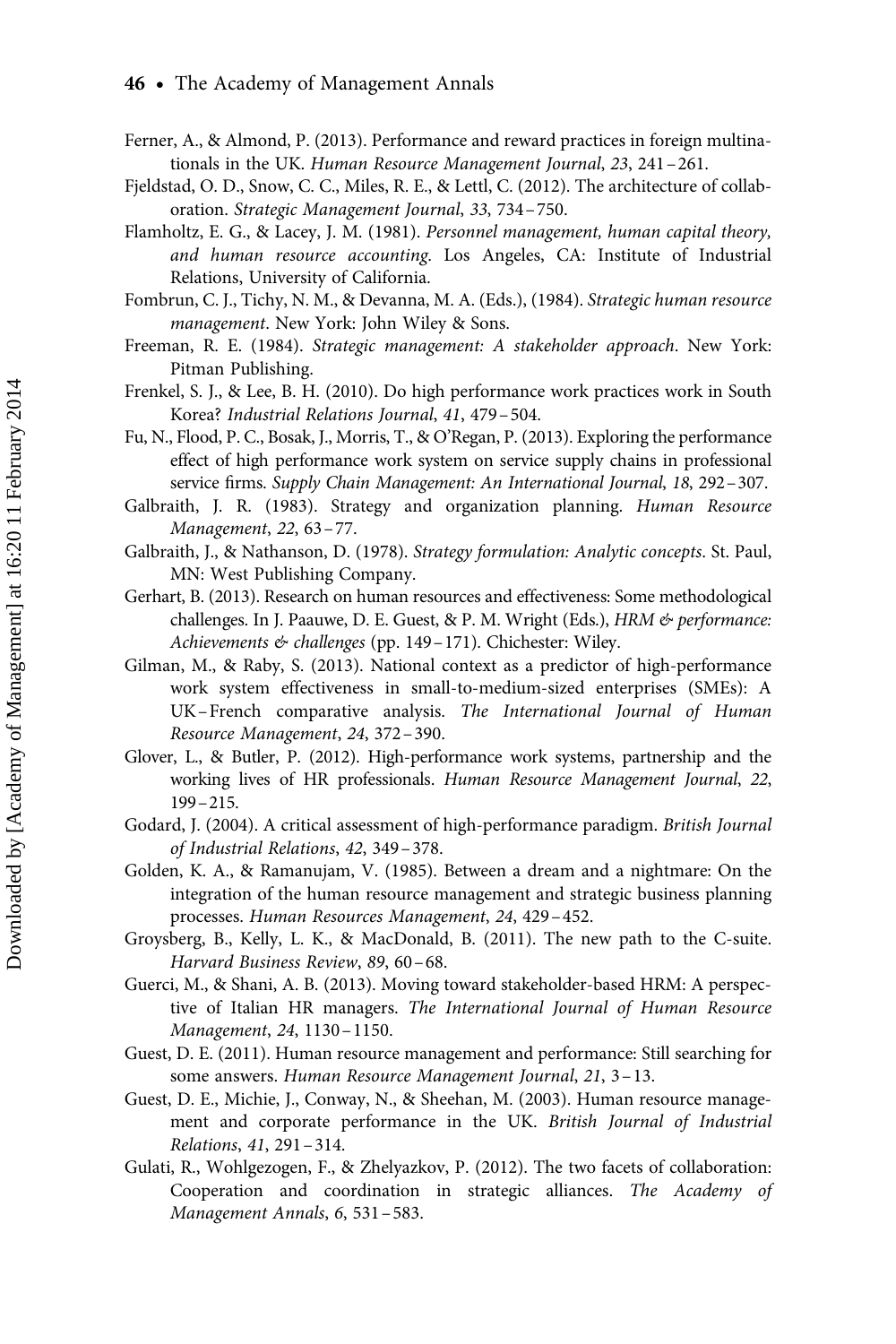- <span id="page-48-0"></span>Gully, S. M., Phillips, J. M., Castellano, W. G., Han, K., & Kim, A. (2013). A mediated moderation model of recruiting socially and environmentally responsible job applicants. Personnel Psychology, 66, 935–973.
- Guthrie, J. P. (2001). High-involvement work practices, turnover, and productivity: Evidence from New Zealand. Academy of Management Journal, 44, 180–190.
- Guthrie, J. P., Spell, C. S., & Nyamori, R. O. (2002). Correlates and consequences of high involvement work practices: The role of competitive strategy. International Journal of Human Resource Management, 13, 183–197.
- Gutteridge, T. G. (1983). Linking career development and human resource planning. Washington, DC: ERIC Clearinghouse.
- Harvey, G., Williams, K., & Probert, J. (2013). Greening the airline pilot: HRM and the green performance of airlines in the UK. International Journal of Human Resource Management, 24, 152–166.
- Heavey, A. L., Beijer, S., Federman, J., Hermanes, M., Klein, F., McClean, E., & Martinson, B. (2013). Measurement of human resource practices: Issues regarding scale, scope, source and substantive content. In J. Paauwe, D. E. Guest, & P. M. Wright (Eds.), HRM & Performance: Achievements & Challenges (pp. 129-148). Chichester: Wiley.
- Heras-Saizarbitoria, I., & Boiral, O. (2013). ISO 9001 and ISO 14001: Towards a research agenda on management system standards. International Journal of Management Reviews, 15, 47–65.
- Hong, Y., Liao, H., Hu, J., & Jiang, K. (2013). Missing link in the service profit chain: A meta-analytic review of the antecedents, consequences, and moderators of service climate. Journal of Applied Psychology, 98, 237–267.
- Horwitz, F. M. (2011). Future HRM challenges for multinational firms in Eastern and Central Europe. Human Resource Management Journal, 21, 432–443.
- Hoskisson, R. E., Hitt, M. A., Ireland, R. D., & Harrison, J. S. (2013). Competing for advantage. Mason, OH: South-Western/Cengage.
- Hsu, I. C., Lin, Y., Lawler, J. J., & Wu, S. H. (2007). Toward a model of organizational human capital development: Preliminary evidence from Taiwan. Asia Pacific Business Review, 13, 251–275.
- Huselid, M. A. (1995). The impact of human resource management practices on turnover, productivity, and corporate financial performance. Academy of Management Journal, 38, 635–672.
- Huselid, M. A., Jackson, S. E., & Schuler, R. S. (1997). Technical and strategic human resources management effectiveness as determinants of firm performance. Academy of Management Journal, 40, 171–188.
- Hutchinson, S., & Purcell, J. (2010). Managing ward managers for roles in HRM in the NHS: Overworked and under-resourced. Human Resource Management Journal, 20, 357–374.
- Isaacson, W. (2011). Steve Jobs: The exclusive biography. New York: Simon & Schuster.
- Iverson, R. D., & Zatzick, C. D. (2011). The effects of downsizing on labor productivity: The value of showing consideration for employees' morale and welfare in high-performance work systems. Human Resource Management, 50,  $29 - 44.$
- Jabbour, C. J., Santos, F. C. A., & Nagano, M. S. (2010). Contributions of HRM throughout the stages of environmental management: Methodological triangulation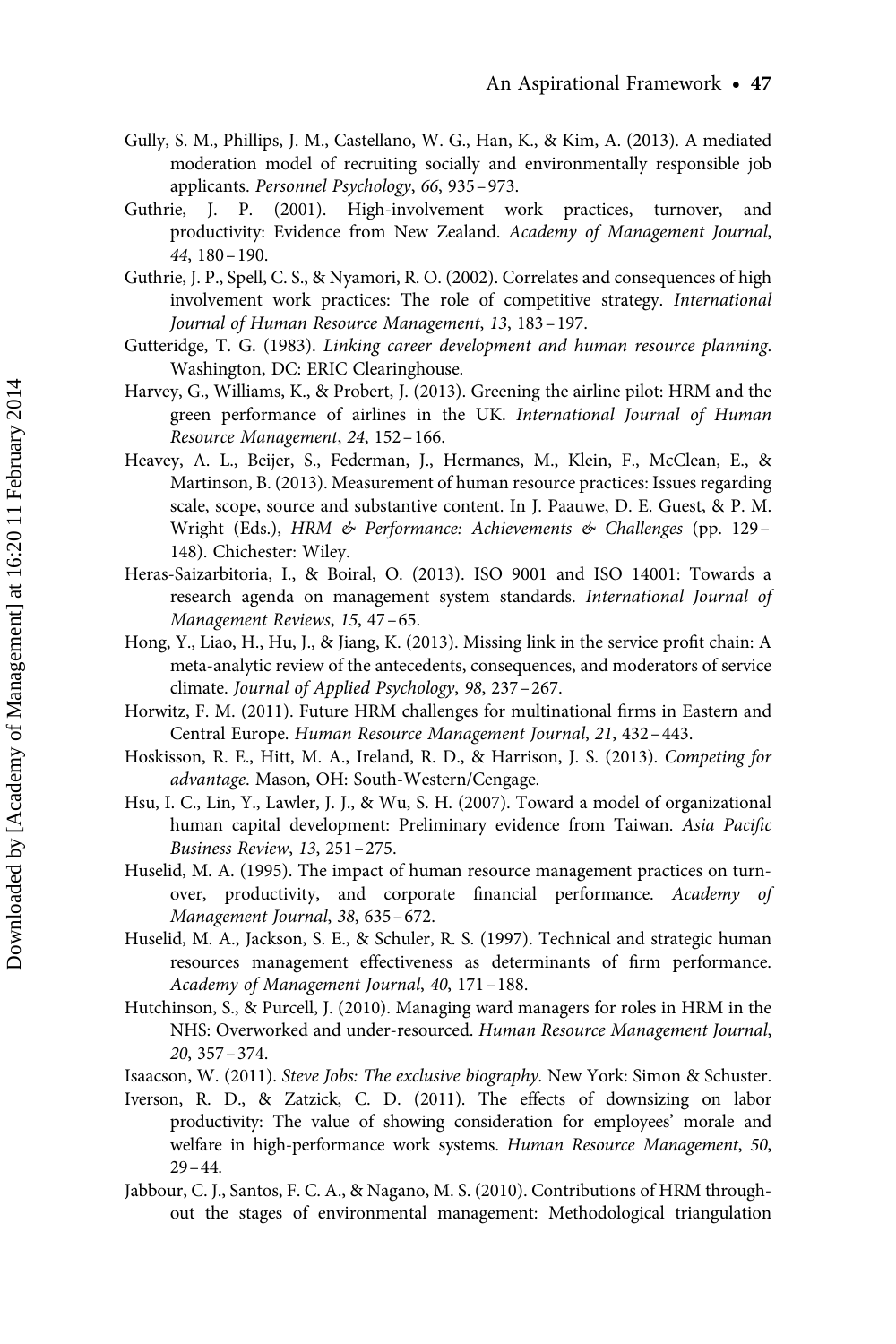<span id="page-49-0"></span>applied to companies in Brazil. International Journal of Human Resource Management, 21, 1049–1089.

- Jackson, S. E. (2013). Behavioral perspective of strategic human resource management. In E. H. Kessler (Ed.), Encyclopedia of management theory (Vol. 1, pp. 66–72). London: Sage.
- Jackson, S. E., Chuang, C. H., Harden, E. E., & Jiang, Y. (2006). Toward developing human resource management systems for knowledge-intensive teamwork. Research in Personnel and Human Resources Management, 25, 27–70. Oxford: Elsevier.
- Jackson, S. E., Hitt, M. A., & DeNisi, A. S. (2003). Managing human resources for knowledge-based competition: New research directions. In S. E. Jackson, M. A. Hitt, & A. S. DeNisi (Eds.), Managing knowledge for sustained competitive advantage: Designing strategies for effective human resource management (pp. 399– 428). San Francisco, CA: Jossey-Bass.
- Jackson, S. E., Ones, D., & Dilchert, S. (2012). Managing human resources for environmental sustainability. San Francisco, CA: Jossey-Bass.
- Jackson, S. E., Renwick, D. W. S., Jabbour, C. J. C., & Muller-Camen, M. (2011). Stateof-the-art and future directions for green human resource management: Introduction to the special issue. German Journal of Research in Human Resource Management, 25, 99–116.
- Jackson, S. E., & Schuler, R. S. (1990). Human resource planning: Challenges for industrial/organizational psychologists. American Psychologist, 45, 223–239.
- Jackson, S. E., & Schuler, R. S. (1995). Understanding human resource management in the context of organizations and their environments. Annual Review of Psychology, 46, 237–264.
- Jackson, S. E., & Schuler, R. S. (2002). Managing individual performance: A strategic perspective. In S. Sonnentag (Ed.), Psychological management of individual performance (pp. 372–390). Chichester: Wiley & Sons.
- Jackson, S. E., & Schuler, R. S. (2003). Managing human resources through strategic partnerships (8th ed.). Mason, OH: Southwestern.
- Jackson, S. E., Schuler, R. S., & Rivero, J. C. (1989). Organization characteristics as predictors of personnel practices. Personnel Psychology, 42, 727–786.
- Jackson, S. E., Schuler, R. S., & Werner, S. (2012). Managing human resources (11th ed.). Mason, OH: Cengage.
- Jackson, S. E., & Seo, J. (2010). The greening of strategic HRM scholarship. Organization Management Journal, 7, 278–290.
- Jaruzleski, B., Loehr, J., & Holman, R. (2011). The global innovation 1000: Why culture is key. Strategy $+B$ usiness, 65, 1 – 16.
- Jensen, J. M., Patel, P. C., & Messersmith, J. G. (2013). High-performance work systems and job control: Consequences for anxiety, role overload, and turnover intentions. Journal of Management, 39, 1699–1724.
- Jiang, K., Lepak, D. P., Han, K., Hong, Y., Kim, A., & Winkler, A. (2012a). Clarifying the construct of human resource systems: Relating human resource management to employee performance. Human Resource Management Review, 22, 73–85.
- Jiang, K., Lepak, D. P., Hu, J., & Baer, J. (2012b). How does human resource management influence organizational outcomes? A meta-analytic investigation of mediating mechanisms. Academy of Management Journal, 55, 1264–1294.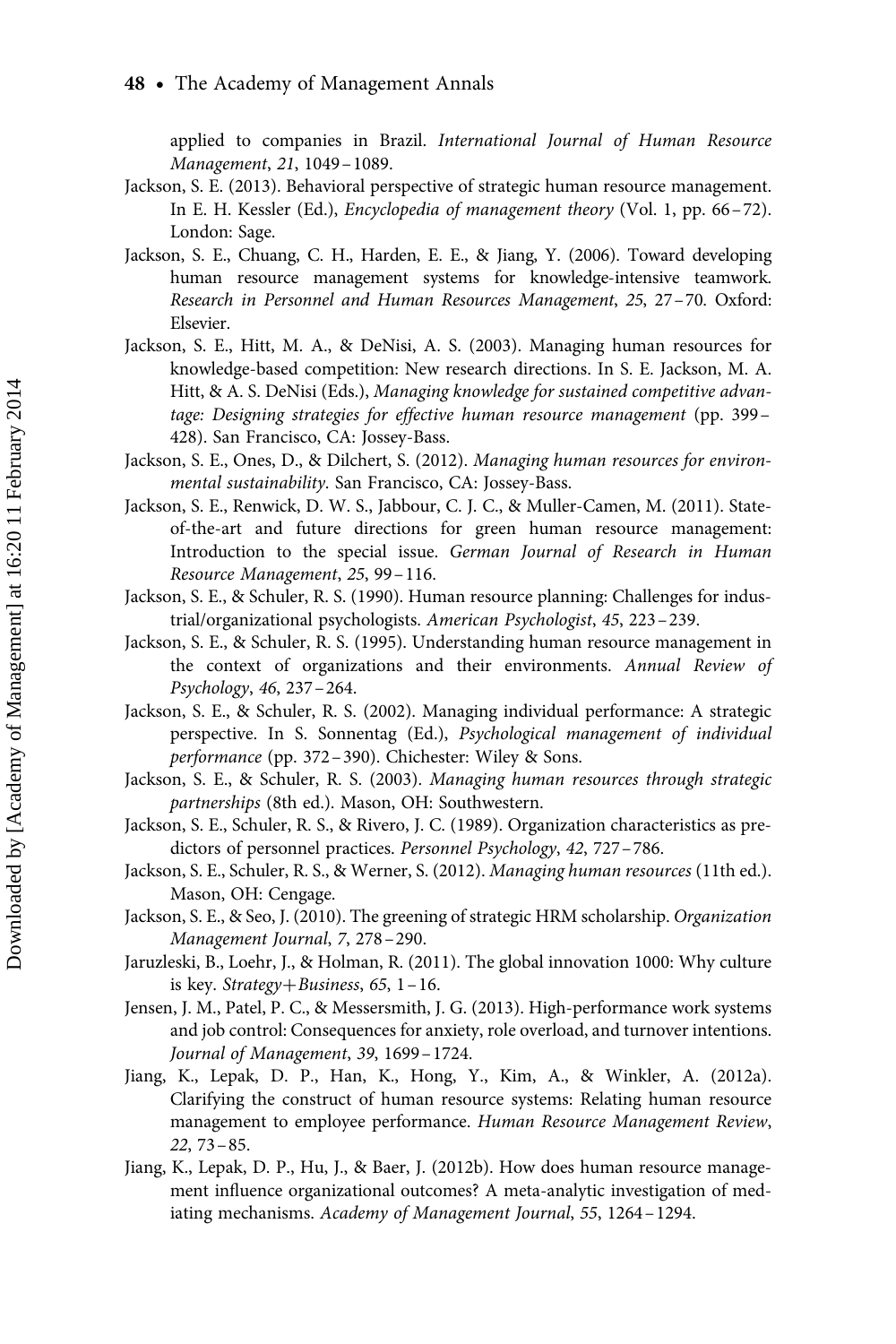- <span id="page-50-0"></span>Jiang, K., Takeuchi, R., & Lepak, D. P. (2013). Where do we go from here? New perspectives on the black box in strategic human resource management research. Journal of Management Studies, 50, 1448–1480.
- Kang, S. C., Morris, S. S., & Snell, S. A. (2007). Relational archetypes, organizational learning and value creation: Extending the human resource architecture. Academy of Management Review, 32, 236–256.
- Kanter, R. M. (1983). Frontiers for strategic human resource planning and management. Human Resource Management, 22, 9–21.
- Karasek, R. A. (1979). Job demands, job decision latitude, and mental strain: Implications for job redesign. Administrative Science Quarterly, 24, 285–308.
- Kaše, R., & Batistič, S. (2012). Exploring the landscape of HRM-firm performance debate domains: A co-citation analysis. Presented at the Annual Conference of the Academy of Management, Boston, MA.
- Kaufman, B. E. (2012). Strategic human resource management research in the United States: A failing grade after 30 years? Academy of Management Perspectives, 26, 12–36.
- Keupp, M. M., Palmie, M., & Gassmann, O. (2012). The strategic management of innovation: A systematic review and paths for future research. International Journal of Management Reviews, 14, 367–390.
- Kintana, M. L., Alonso, A. U., & Olaverri, C. G. (2006). High-performance work systems and firms' operational performance: The moderating role of technology. The International Journal of Human Resource Management, 17, 70–85.
- Klaas, B. S., Semadeni, M., Klimchak, M., & Ward, A. K. (2012). Highperformance work system implementation in small and medium enterprises: A knowledge-creation perspective. Human Resource Management, 51, 487– 510.
- Kochan, T. A., McKersie, R. B., & Cappelli, P. (1984). Strategic choice and industrial relations theory. Industrial Relations: A Journal of Economy and Society, 23(1), 16–39.
- Kochan, T. A., & Osterman, P. (1994). The mutual gains enterprise: Forging a winning partnership among labor, management, and government. Boston, MA: Harvard Business Press.
- Lado, A. A., & Wilson, M. C. (1994). Human resource systems and sustained competitive advantage: A competency-based perspective. Academy of Management Review, 19, 699–727.
- Langley, A. (1999). Strategies for theorizing from process data. Academy of Management Review, 24, 691–710.
- Lawler, J. J., Chen, S. J., Wu, P. C., Bae, J., & Bai, B. (2011). High-performance work systems in foreign subsidiaries of American multinationals: An institutional model. Journal of International Business Studies, 42, 202–220.
- Lazarova, M., Morley, M., & Tyson, S. (2008). International comparative studies in human resource management and performance: The Cranet data. International Journal of Human Resource Management, 19, 1995–2131.
- Legge, K. (1995). Human resource management: Rhetorics and realities. Basingstoke: Macmillan.
- Lengnick-Hall, C. A., & Lengnick-Hall, M. L. (1988). Strategic human resources management: A review of the literature and a proposed typology. Academy of Management Review, 13, 454–470.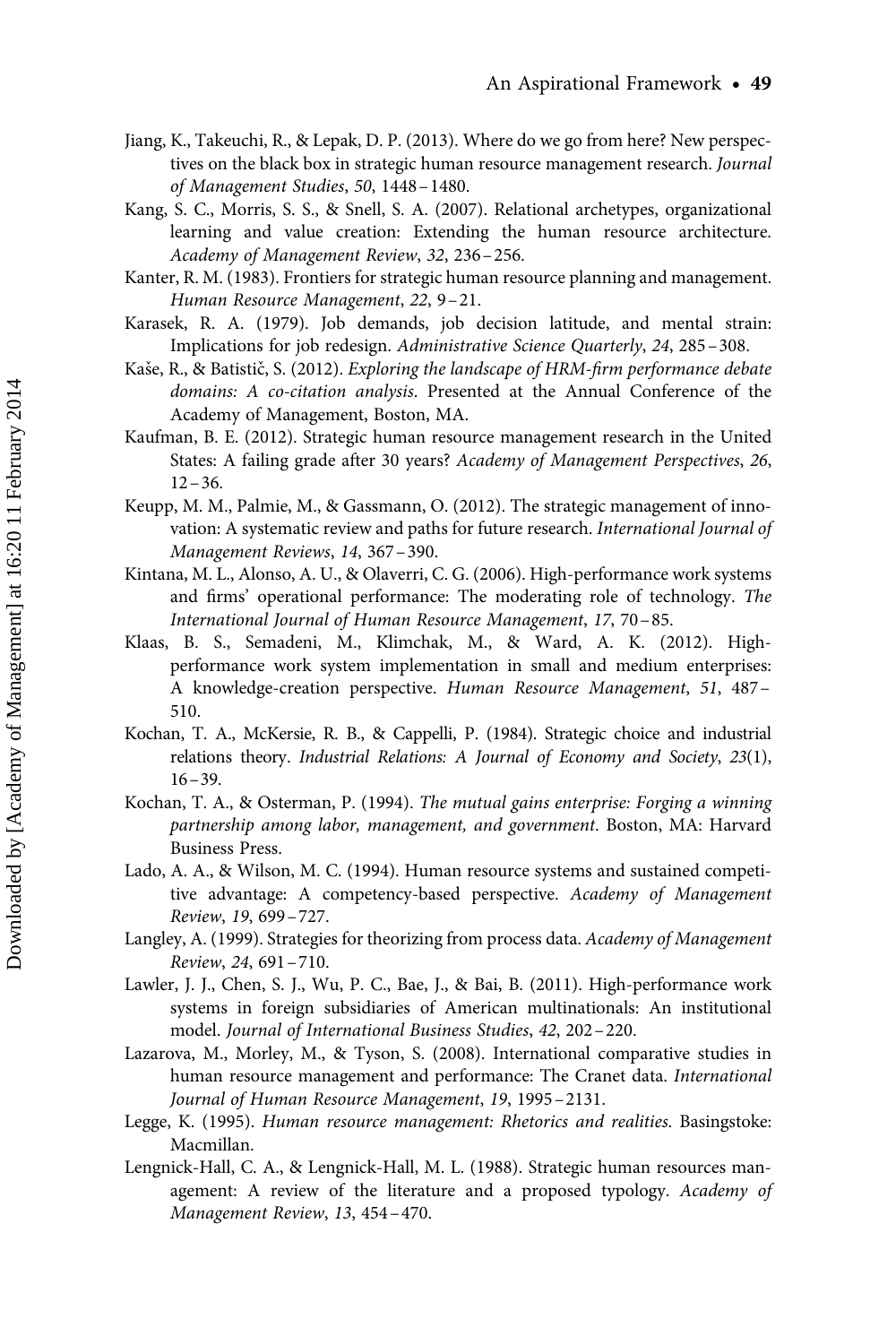- <span id="page-51-0"></span>Lengnick-Hall, M. A., Lengnick-Hall, C. A., Andrade, L. S., & Drake, B. (2009). Strategic human resource management: The evolution of the field. Human Resource Management Review, 19, 64–85.
- Lengnick-Hall, M. L., Lengnick-Hall, C. A., & Rigsbee, C. M. (2013). Strategic human resource management and supply chain orientation. Human Resource Management Review, 23, 366–377.
- Lepak, D. P., Liao, H., Chung, Y., & Harden, E. E. (2006). A conceptual review of human resource management systems in strategic human resource management research. Research in Personnel and Human Resources Management, 25, 217–271.
- Lepak, D., & Snell, S. (1999). The human resource architecture: Toward a theory of human capital allocation and development. Academy of Management Review, 24, 31–48.
- Lertxundi, A., & Landeta, J. (2011). The moderating effect of cultural context in the relation between HPWS and performance: An exploratory study in Spanish multinational companies. The International Journal of Human Resource Management, 22, 3949–3967.
- Liao, H., Toya, K., Lepak, D. P., & Hong, Y. (2009). Do they see eye to eye? Management and employee perspectives of high-performance work systems and influence processes on service quality. Journal of Applied Psychology, 94, 371–391.
- Liu, W., Guthrie, J. P., Flood, P. C., & MacCurtain, S. (2009). Unions and the adoption of high performance work systems: Does employment security play a role? Industrial and Labor Relations Review, 63, 109–127.
- Locke, K. (2011). Field research practice in management and organization studies: Reclaiming its tradition of discovery. The Academy of Management Annals, 5, 613–652.
- Mäkelä, K., Björkman, I., Ehrnrooth, M., Smale, A., & Sumelius, J. (2013). Explaining stakeholder evaluations of HRM capabilities in MNC subsidiaries. Journal of International Business Studies, 44, 813–832.
- Martinez-del-Rio, J., Céspedes-Lorente, J., & Carmona-Moreno, E. (2012). High-involvement work practices and environmental capabilities: How HIWPs create environmentally based sustainable competitive advantages. Human Resource Management, 51, 827–850.
- Mayrhofer, W. (2004). Social systems theory as theoretical framework for human resource management? Benediction or curse? Introduction to the special issue. Management Revue, 15, 178–191.
- Menon, S. T. (2012). Human resource practices, supply chain performance, and wellbeing. International Journal of Manpower, 33, 769–785.
- Miles, R. E., & Snow, C. C. (1978). Organizational strategy, structure, and process. New York: McGraw-Hill.
- Miles, R. E., & Snow, C. C. (1984). Designing strategic human resource systems. Organizational Dynamics, 13, 36–52.
- Milliman, J., Von Glinow, M. A., & Nathan, M. (1991). Organizational life cycles and strategic international human resource management in multinational companies: Implications for congruence theory. Academy of Management Review, 16, 318–339.
- Mitchell, R. K., Agle, B. R., & Wood, D. J. (1999). Toward a theory of stakeholder identification and salience: Defining the principle of who and what really counts. Academy of Management Review, 22, 853–886.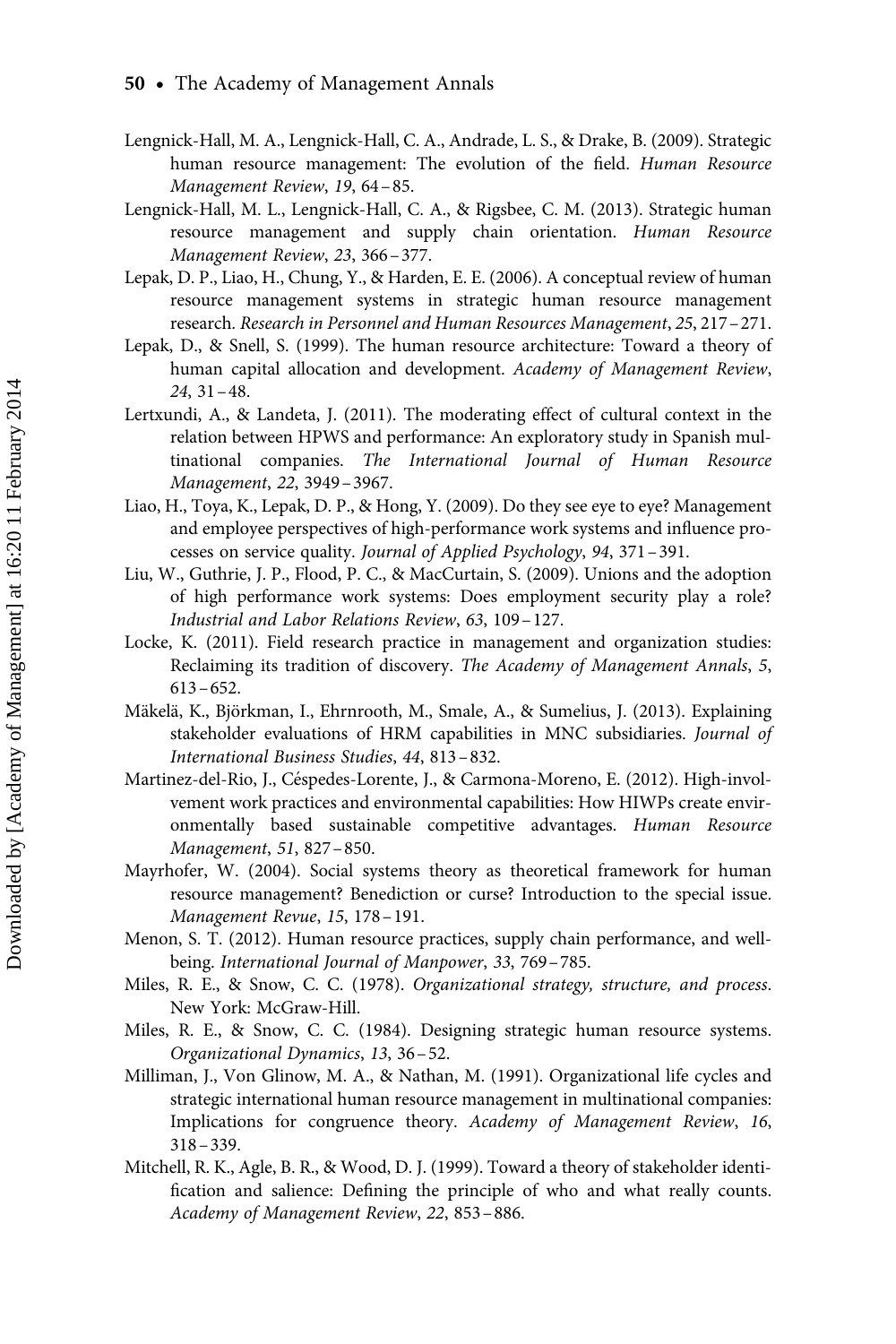- <span id="page-52-0"></span>Monks, K., Kelly, G., Conway, E., Flood, P., Truss, K., & Hannon, E. (2013). Understanding how HR systems work: The role of HR philosophy and HR processes. Human Resource Management Journal, 23, 379–395.
- Morris, S. S., & Snell, S. A. (2011). Intellectual capital configurations and organizational capability: An empirical examination of human resource subunits in the multinational enterprise. Journal of International Business Studies, 42, 805–827.
- Morris, S. S., Wright, P. M., Trevor, J., Stiles, P., Stahl, G. K., Snell, S., Paauwe, J., & Farndale, E. (2009). Global challenges to replicating HR: The role of people, processes, and systems. Human Resource Management, 48, 973–995.
- Mossholder, K. W., Richardson, H. A., & Settoon, R. P. (2011). Human resource systems and helping in organizations: A relational perspective. Academy of Management Review, 36, 33–52.
- Neal, A., West, M. A., & Patterson, M. G. (2005). Do organizational climate and competitive strategy moderate the relationship between human resource management and productivity? Journal of Management, 31, 492–512.
- Ngo, H. Y., Lau, C. M., & Foley, S. (2008). Strategic human resource management, firm performance, and employee relations climate in China. Human Resource Management, 47, 73–90.
- Nyberg, A. J., Moliterno, T. P., Hale, D., & Lepak, D. P. (2014). Resource-based perspectives on unit-level human capital: A review and integration. Journal of Management, 40, 316–346.
- Ones, D. S., & Dilchert, S. (2012). Environmental sustainability at work: A call to action. Industrial and Organizational Psychology, 5, 444–466.
- Orlitzky, M., & Frenkel, S. J. (2005). Alternative pathways to high-performance workplaces. The International Journal of Human Resource Management, 16, 1325–1348.
- Ouchi, W. (1980). Theory Z: Meeting the Japanese challenge. Reading, MA: Addison-Wesley.
- Paauwe, J. (2009). HRM and performance: Achievements, methodological issues and prospects. Journal of Management Studies, 46, 129–142.
- Parmar, B. L., Freeman, R. E., Harrison, J. S., Wicks, A. C., Purnell, L., & DeColle, S. (2010). Stakeholder theory: The state of the art. The Academy of Management Annals, 4, 403–445.
- Parry, E., Stavrou-Costea, E., & Morley, M. J. (2011). The Cranet international research network on human resource management in retrospect and prospect. Human Resource Management Review, 21, 1–4.
- Patel, P. C., & Cardon, M. S. (2010). Adopting HRM practices and their effectiveness in small firms facing product-market competition. Human Resource Management, 49, 265–290.
- Patel, P. C., Messersmith, J., & Lepak, D. (2013). Walking the tight-rope: An assessment of the relationship between high performance work systems and organizational ambidexterity. Academy of Management Journal, 56, 1420–1442.
- Peña, I., & Villasalero, M. (2010). Business strategy, human resource systems, and organizational performance in the Spanish banking industry. The International Journal of Human Resource Management, 21, 2864–2888.
- Penrose, E. T. (1959). The theory of growth of the firm. London: Basil Blackwell.
- Pfeffer, J., & Salancik, G. R. (1978). The external control of organizations: A resource dependence perspective. New York: Harper & Row.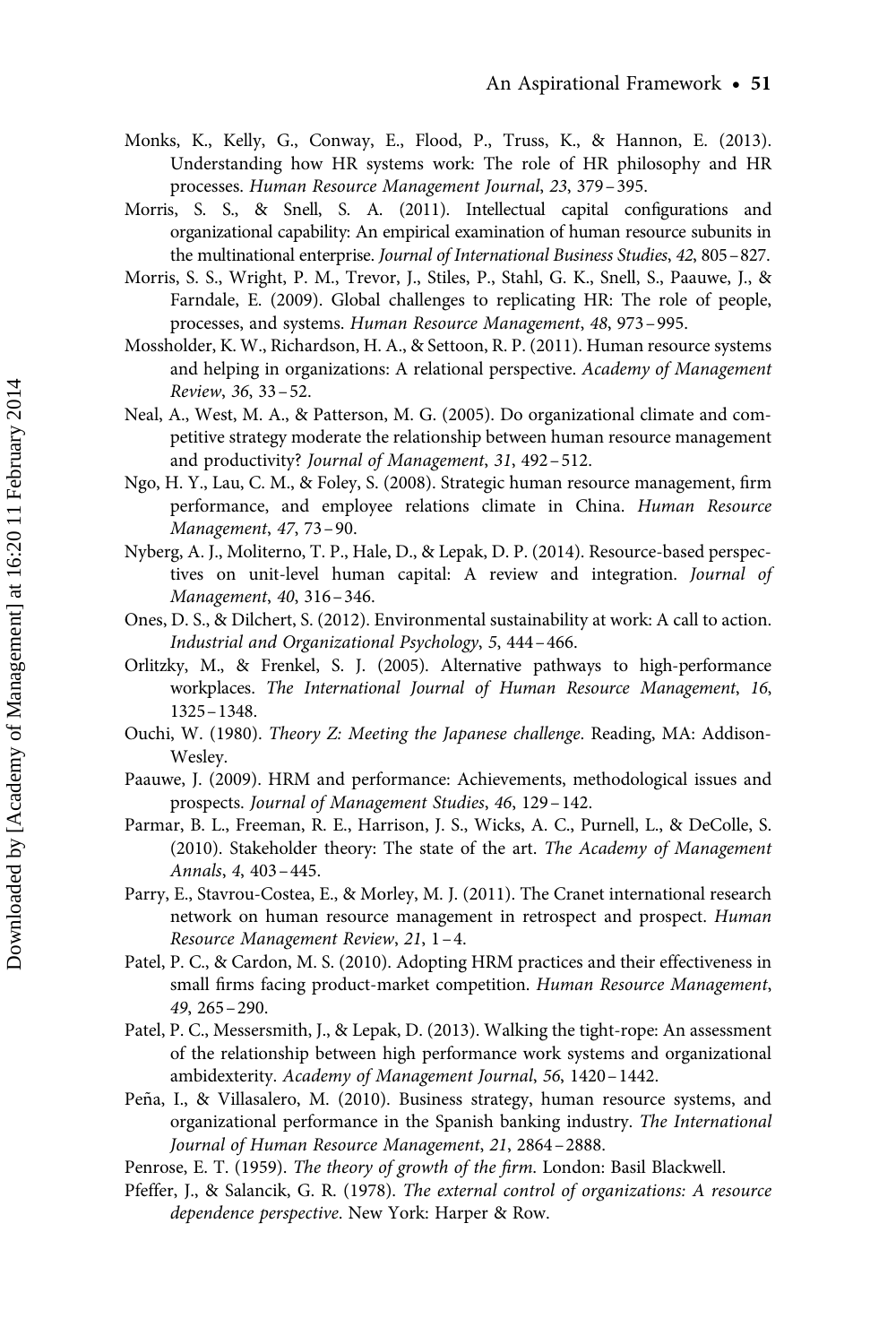<span id="page-53-0"></span>Piening, E. P., Baluch, A. M., & Salge, T. O. (2013). The relationship between employees' perceptions of human resource systems and organizational performance: Examining mediating mechanisms and temporal dynamics. Journal of Applied Psychology, 98, 926–947.

Ployhart, R. E., & Moliterno, T. P. (2011). Emergence of the human capital resource: A multilevel model. Academy of Management Review, 36(1), 127–150.

Poole, M. J. (1986). Industrial relations. London: Routledge.

- Porter, M. E. (1980). Competitive strategy: Techniques for analyzing industries and competitors. New York: Free Press.
- Porter, M. E. (1985). Competitive advantage. New York: Free Press.
- Porter, M. E., & Rivkin, J. W. (2012). Choosing the United States. Harvard Business Review, 90(3), 80–91.
- Posthuma, R. A., Campion, M. C., Masimova, M., & Campion, M. A. (2013). A high performance work practices taxonomy integrating the literature and directing future research. Journal of Management, 39, 1184–1220.
- Pritchard, K. (2010). Becoming an HR strategic partner: Tales of transition. Human Resource Management Journal, 20, 175–188.
- Pucik, V. (1984). The international management of human resources. In C. J. Fombrun, N. M. Tichy, & M. A. Devanna (Eds.), Strategic human resource management (pp. 403–419). New York: John Wiley & Sons.
- Pucik, V., & Katz, J. (1986). Information, control and human resource management in multinational firms. Human Resource Management, 25, 121–132.
- Purcell, J., & Hutchinson, S. (2007). Front-line managers as agents in the HRM performance causal chain: Theory, analysis and evidence. Human Resource Management Journal, 17, 3–20.
- Ramsay, H., Scholarios, D., & Harley, B. (2000). Employees and high-performance work systems: Testing inside the black box. British Journal of Industrial Relations, 38, 501–531.
- Ramus, C. A. (2002). Encouraging innovative environmental actions: What companies and managers must do. Journal of World Business, 37, 151–164.
- Renwick, D. W. S., Redman, T., & Maguire, S. (2013). Green human resource management: A review and research agenda. International Journal of Management Reviews, 15, 1–14.
- Richard, P. J., Devinney, T. M., Yip, G. S., & Johnson, G. (2009). Measuring organizational performance: Towards methodological best practice. Journal of Management, 35, 718–804.
- Rodríguez, J. M., & Ventura, J. (2003). Human resource management systems and organizational performance: An analysis of the Spanish manufacturing industry. International Journal of Human Resource Management, 14, 1206–1226.
- Rodwell, J. J., & Teo, S. T. (2008). The influence of strategic HRM and sector on perceived performance in health services organizations. The International Journal of Human Resource Management, 19, 1825–1841.
- Ruel, H. J. M., & Bondarouk, T. (2013). Introduction. European Journal of International Management, 7, 369–372.
- Ruiner, C., Wilkens, U., & Küpper, M. (2013). Patterns of organizational flexibility in knowledge-intensive firms—going beyond existing concepts. Management Revue, 24, 162–178.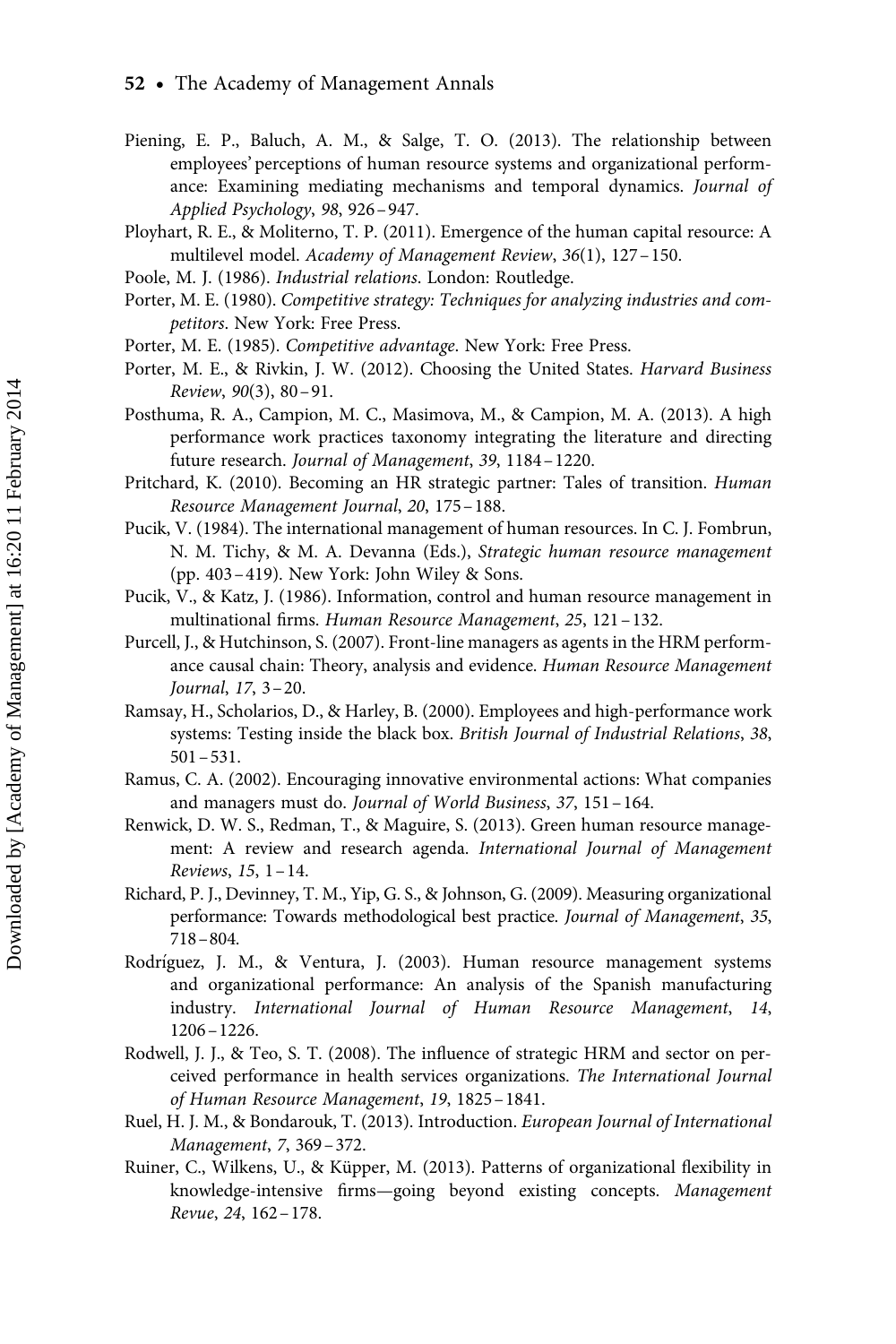- <span id="page-54-0"></span>Rynes, S. L., Colbert, A. E., & Brown, K. C. (2002). HR professionals' beliefs about effective human resource practices: Correspondence between research and practice. Human Resource Management, 41, 149–174.
- Rynes, S. L., McNatt, D. B., & Bretz, R. D. (1999). Academic research inside organizations: Inputs, processes, and outcomes. Personnel Psychology, 52, 869–898.
- Sanchez, J. I., Kraus, E., White, S., & Williams, M. (1999). Adopting high-involvement human resource practices: The mediating role of benchmarking. Group & Organization Management, 24, 461–478.
- Schalk, R., Timmerman, V., & van den Heuvel, S. (2013). How strategic considerations influence decision making on e-HRM applications. Human Resource Management Review, 23, 84–92.
- Schlesinger, L. A. (1983). The normative underpinnings of human resource strategy. Human Resource Management, 22, 83–96.
- Schmidt, A. (2013). The implications of flexible work: Membership in organizations revisited. Management Revue, 24, 179–188.
- Schmidt, J., & Keil, T. (2013). What makes a resource valuable? Identifying the drivers of firm-idiosyncratic resource value. Academy of Management Review, 38, 206–228.
- Schmit, M. J., Fegley, S., Esen, E., Schramm, J., & Tomassetti, A. (2012). Human resource management efforts for environmental sustainability: A survey of organizations. In S. E. Jackson, S. Dilchert, & D. S. Ones (Eds.), Managing human resources for environmental sustainability (pp. 61–80). San Francisco, CA: Jossey-Bass.
- Schuler, R. S. (1986). Fostering and facilitating entrepreneurship in organizations: Implications for organization structure and human resource management practices. Human Resource Management, 25, 607–630.
- Schuler, R. S. (1992). Strategic human resource management: Linking the people with the strategic needs of the business. Organizational Dynamics, 19, 18–32.
- Schuler, R. S. (2013). Opportunities abound in HRM and Innovation. Journal of Chinese Human Resource Management, 4(2), 121–127.
- Schuler, R. S., Dowling, P. J., & De Cieri, H. (1993). An integrative framework of strategic international human resource management. Journal of Management, 19, 419–459.
- Schuler, R. S., & Jackson, S. E. (1986). Managing stress through PHRM practices: An uncertainty interpretation. Research in Personnel and Human Resource Management, 4, 183–224. Greenwich, CT: JAI Press.
- Schuler, R. S., & Jackson, S. E. (1987a). Linking competitive strategies with human resource management practices. Academy of Management Executive, 1, 207–219.
- Schuler, R. S., & Jackson, S. E. (1987b). Organizational strategy and organizational level as determinants of human resource management practices. Human Resource Planning, 10(3), 125–140.
- Schuler, R. S., Jackson, S. E., & Tarique, I. (2011). Global talent management and global talent challenges: Strategic opportunities for IHRM. Journal of World Business, 46, 506–516.
- Schuler, R. S., Jackson, S. E., & Storey, J. (2001). HRM and its link with strategic management. In J. Storey (Ed.), Human resource management: A critical text (pp. 114–130). London: Thomson Learning EMEA.
- Schuler, R. S., & MacMillan, I. C. (1984). Gaining competitive advantage through human resource management practices. Human Resource Management, 23, 241–255.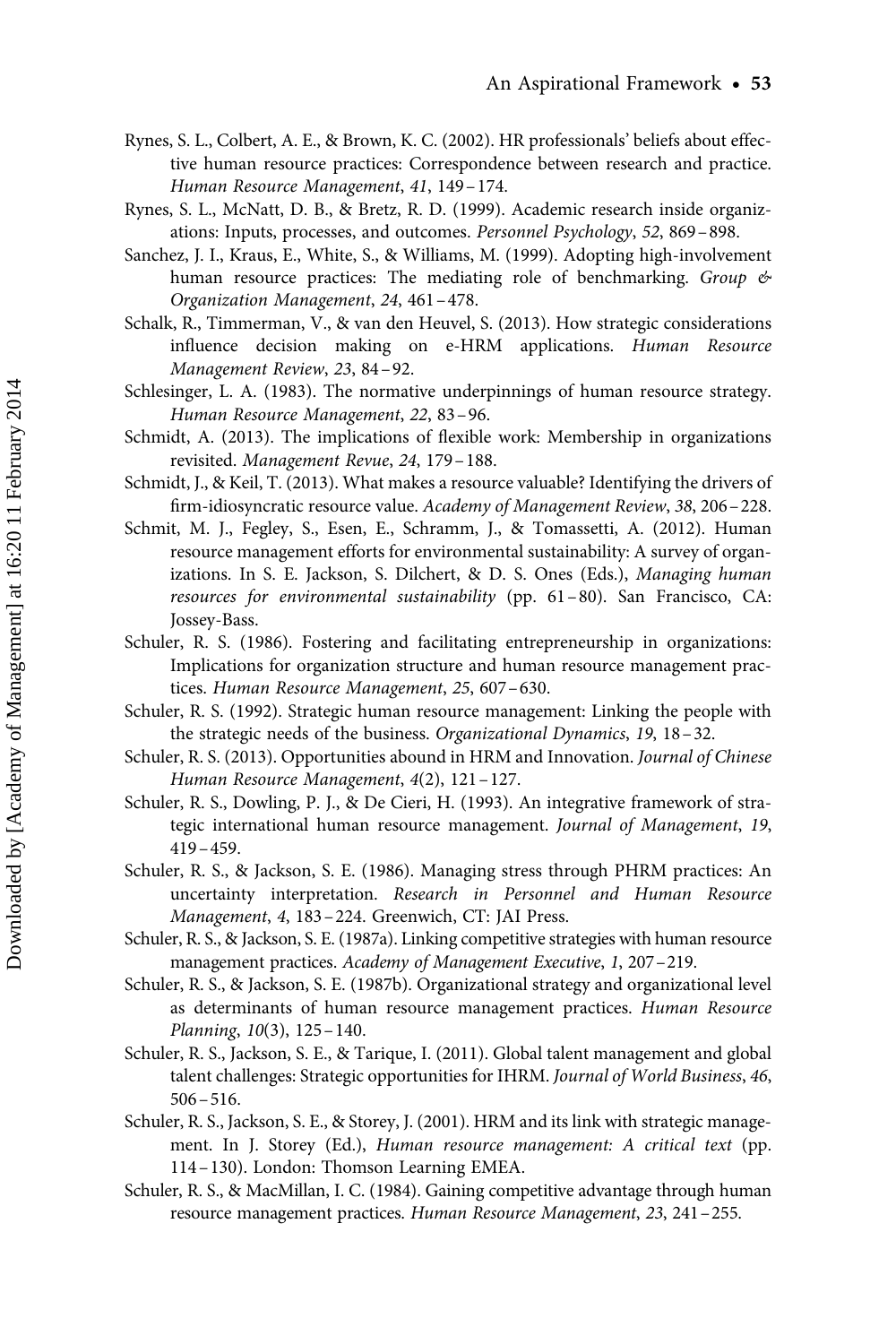- <span id="page-55-0"></span>Schuler, R. S., MacMillan, I. C., & Martocchio, J. J. (1985). Personnel and human resource management. In W. D. Guth (Ed.), Handbook of business strategy–1985/1986 yearbook, Vol. 25 (pp. 1–39). New York: Warren, Gorham, and Lamont.
- Scullion, H., & Collings, D. G. (2006). Global staffing. London: Routledge.
- Scullion, H., & Collings, D. G. (2011). Global talent management. London: Routledge.
- Scullion, H., Collings, D. G., & Caligiuri, P. (2010). Global talent management. Journal of World Business, 45, 105–108.
- Scullion, H., Collings, D. G., & Gunnigle, P. (2007). International human resource management in the 21st century: Emerging themes and contemporary debates. Human Resource Management Journal, 17, 309–319.
- Snape, E., & Redman, T. (2010). HRM practices, organizational citizenship behaviour, and performance: A multi-level analysis. Journal of Management Studies, 47(7), 1219–1247.
- Snell, S. A., Youndt, M. A., & Wright, P. M. (1996). Establishing a framework for research in strategic human resource management: Merging resource theory and organizational learning. Research in Personnel and Human Resources Management, 14, 61–90.
- Sparrow, P. (2009). Handbook of international human resource management: Integrating people, process, and context. London: Wiley-Blackwell.
- Sparrow, P. (2013). Strategic HRM and employee engagement. In K. Truss, K. Alfes, R. Delbridge, A. Shantz, & E. Sloane (Eds.), Employee engagement in theory and practice (pp. 99–115). London: Routledge.
- Sparrow, P., Brewster, C., & Harris, H. (2004). Globalizing human resource management. London: Routledge.
- Sparrow, P., Farndale, E., & Scullion, H. (2013). An empirical study of the role of the corporate HR function in global talent management in professional and financial services firms in the global financial crisis. International Journal of Human Resource Management, 24, 1777–1798.
- Sparrow, P., Hesketh, A., Hird, M., & Cooper, C. (2010). Introduction: Performanceled HR. In P. Sparrow, A. Hesketh, C. Cooper, & M. Hird (Eds.) Leading HR (pp. 1–22). London: Palgrave/MacMillan.
- Spencer, D. A. (2013). Barbarians at the gate: A critical appraisal of the influence of economics on the field and practice of HRM. Human Resource Management Journal, 23, 346–359.
- Stringer, L. (2009). The green workplace. Sustainable strategies that benefit employees, the environment, and the bottom line. New York: Palgrave Macmillan.
- Subramony, M. (2009). A meta-analytic investigation of the relationship between HRM bundles and firm performance. Human Resource Management, 48, 745–768.
- Swart, J., & Kinnie, N. (2010). Organisational learning, knowledge assets and HR practices in professional service firms. Human Resource Management Journal, 20, 64–79.
- Tarique, I., & Schuler, R. (2010). Global talent management: Literature review, integrative framework, and suggestions for further research. Journal of World Business, 45, 122–133.
- Tedlow, R. S. (2006). Andy Grove: The life and times of an American. New York: Portfolio.
- Teo, S. T., Le Clerc, M., & Galang, M. C. (2011). Human capital enhancing HRM systems and frontline employees in Australian manufacturing SMEs. The International Journal of Human Resource Management, 22, 2522–2538.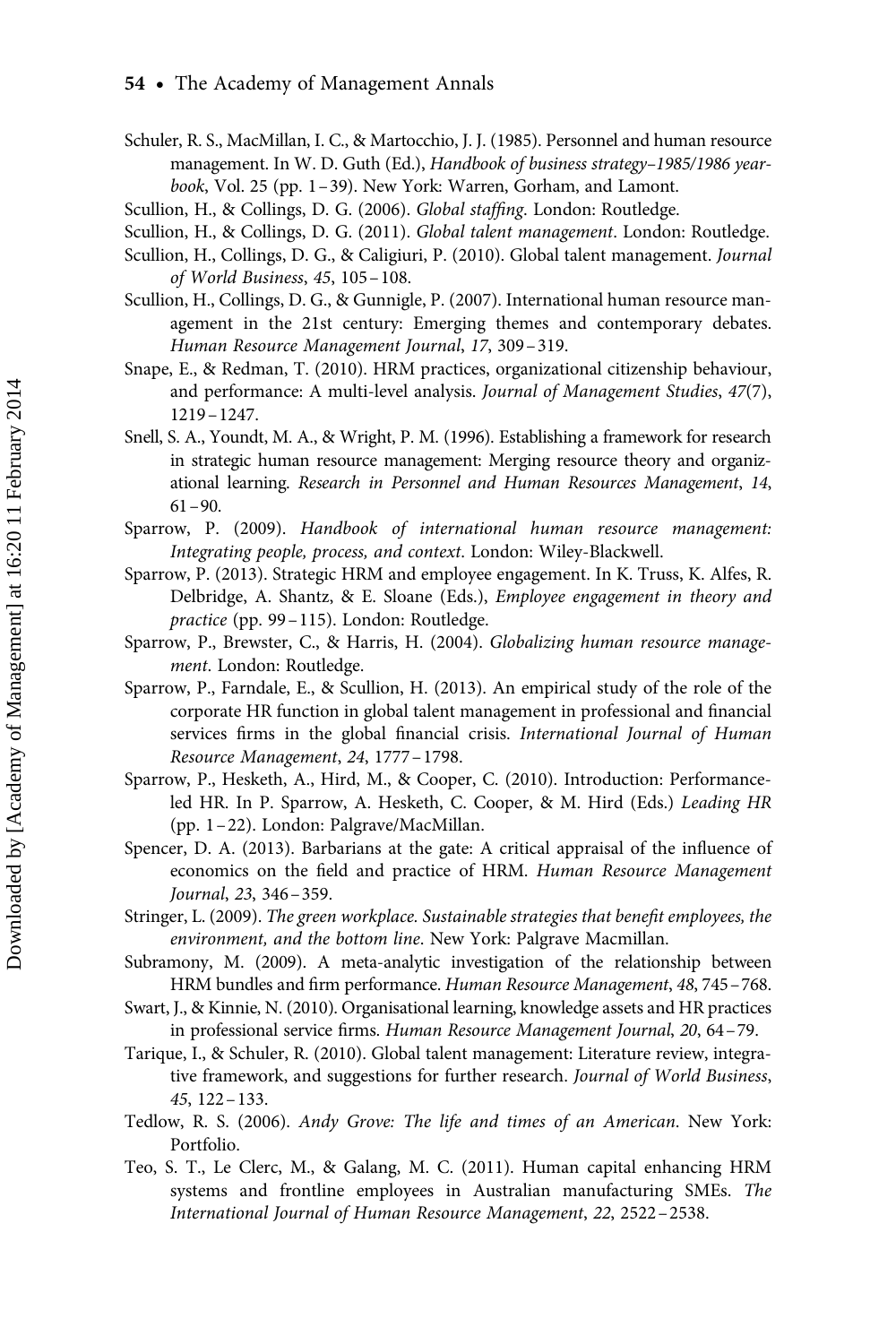- <span id="page-56-0"></span>Thompson, M., & Heron, P. (2005). The difference a manager can make: Organizational justice and knowledge worker commitment. The International Journal of Human Resource Management, 16, 383–404.
- Thompson, P. (2011). The trouble with HRM. Human Resource Management Journal, 21, 355–367.
- Thory, K. (2008). The internationalisation of HRM through reverse transfer: Two case studies of French multinationals in Scotland. Human Resource Management Journal, 18(1), 54–71.
- Tichy, N. M. (1983). Forward. Human Resource Management, 22, 3–8.
- Toh, S. M., Morgeson, F. P., & Campion, M. A. (2008). Human resource configurations: Investigating fit with the organizational context. Journal of Applied Psychology, 93, 864–882.
- Tolbert, P. S., & Zucker, L. G. (1983). Institutional sources of change in the formal structure of organizations: The diffusion of civil service reform, 1880–1935. Administrative Science Quarterly, 28, 22–39.
- Tsui, A. S. (1987). Defining the activities and effectiveness of the human resource department: A multiple constituency approach. Human Resource Management, 26, 35–69.
- Tung, R. L. (1984). Strategic management of human resources in the multinational enterprise. Human Resource Management, 23, 129–143.
- Vaara, E., & Whittington, R. (2012). Strategy-as-practice: Taking social practices seriously. The Academy of Management Annals, 6, 285–336.
- Van Buren, H. J., III., Greenwood, M., & Sheehan, C. (2011). Strategic human resource management and the decline of employee focus. Human Resource Management Review, 21, 209–219.
- Van De Voorde, K., Paauwe, J., & Van Veldhoven, M. (2012). Employee well-being and the HRM– organizational performance relationship: A review of quantitative studies. International Journal of Management Reviews, 14, 391–407.
- Van Iddekinge, C. H., Ferris, G. R., Perrewe´, P. L., Perryman, A. A., Blass, F. R., & Heetderks, T. D. (2009). Effects of selection and training on unit-level performance over time: A latent growth modeling approach. Journal of Applied Psychology, 94, 829–843.
- Wadhwa, A., & Kotha, S. (2006). Knowledge creation through external venturing: Evidence from the telecommunications equipment manufacturing industry. Academy of Management Journal, 49, 819–835.
- Wagner, M. (2011). Environmental management activities and HRM in German manufacturing firms: Incidence, determinants, and outcomes. Zeitschrift für Personalforschung, 25(2), 157–177.
- Walker, J. W. (1980). Human resource planning. New York: McGraw-Hill.
- Wang, D. S., & Shyu, C. L. (2009). The longitudinal effect of HRM effectiveness and dynamic innovation performance on organizational performance in Taiwan. The International Journal of Human Resource Management, 20, 1790–1809.
- Wassmer, U., Paquin, R., & Sharma, S. (in press). The engagement of firms in environmental collaborations: Existing contributions and future directions. Business & Society.
- Wehrmeyer, W. (1996). Greening people. Sheffield: Greenleaf Publishing.